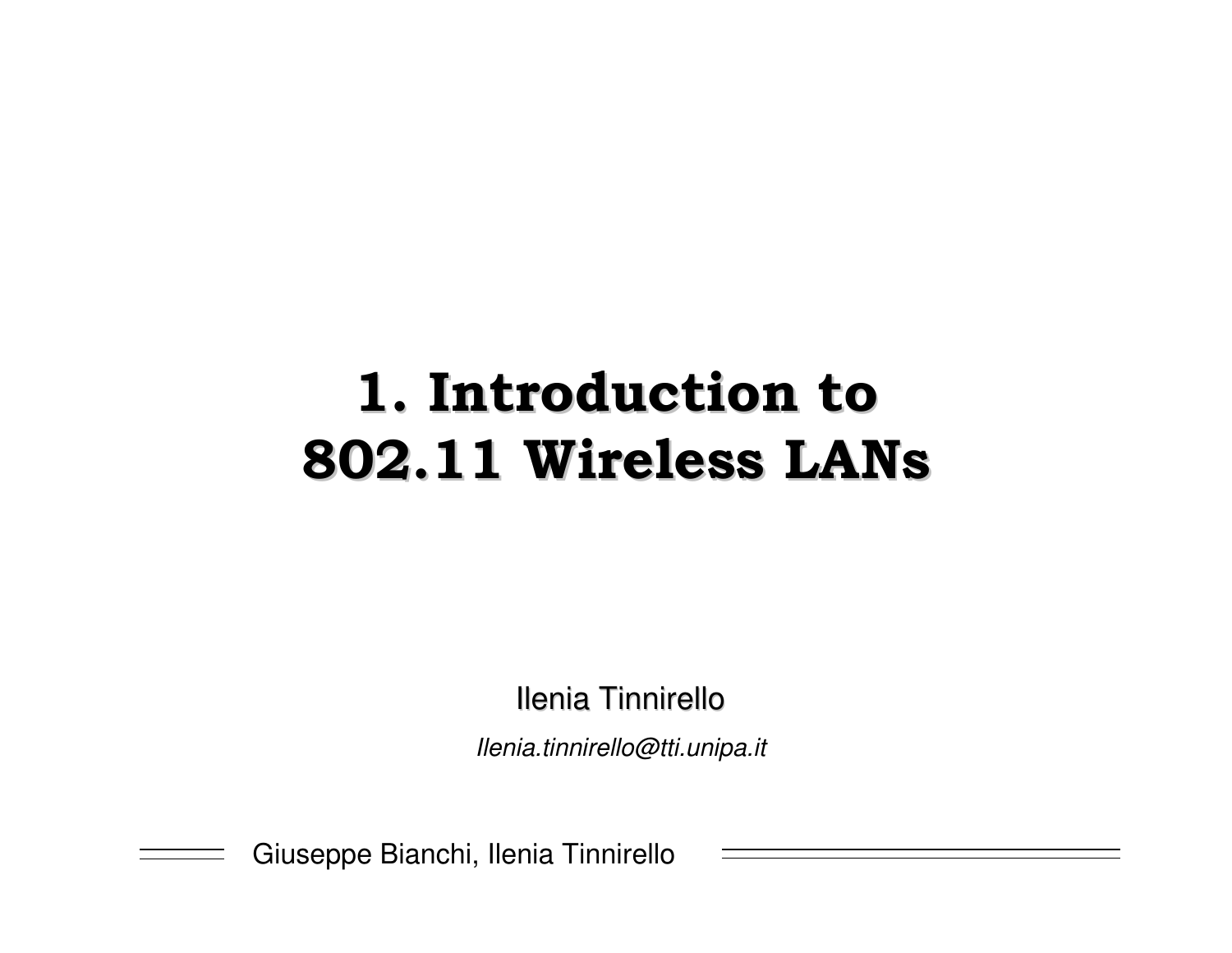# **WLAN History**

#### $\rightarrow$  Original goal:

- $\Rightarrow$  Deploy "wireless Ethernet"
- $\Rightarrow$  First generation proprietary solutions (end '80, begin '90)

 $\rightarrow$ WaveLAN (AT&T))

 $\rightarrow$ HomeRF (Proxim)

 $\Rightarrow$  Abandoned by major chip makers (e.g. Intel: dismissed in april 2001)

#### $\rightarrow$  IEEE 802.11 Committee formed in 1990

- $\Rightarrow$  Charter: specification of MAC and PHY for WLAN
- $\Rightarrow$  First standard: june 1997

 $\rightarrow$  1 and 2 Mbps operation

 $\Rightarrow$  Reference standard: september 1999

 $\rightarrow$  Multiple Physical Layers

- $\rightarrow$  Two operative Industrial, Scientific & Medical unlicensed bands
	- $\rightarrow$  2.4 GHz: Legacy; 802.11b/g
	- $\rightarrow$  5 GHz : 802.11a

#### $\rightarrow$  1999: Wireless Ethernet Compatibility Alliance (WECA) certification

 $\Rightarrow$  Later on named Wi-Fi

 $\Rightarrow$  Boosted 802.11 deployment!!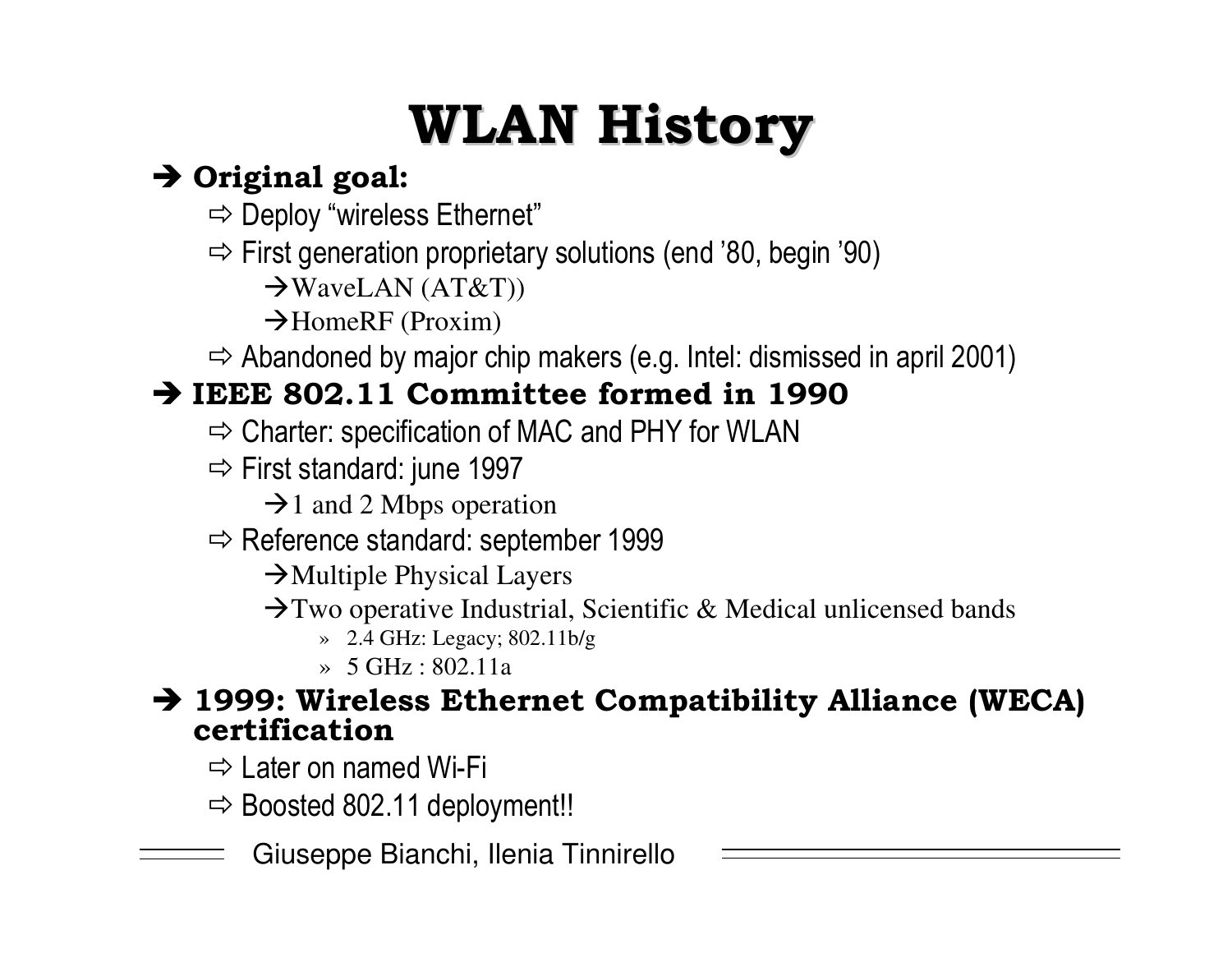# **WLAN** data rates

#### $\rightarrow$  Legacy 802.11

- $\Rightarrow$  Work started in 1990; standardized in 1997
- $\Rightarrow$  1 mbps & 2 mbps
- $\rightarrow$  The 1999 revolution: PHY layer impressive achievements
	- $\Rightarrow$  802.11a: PHY for 5 GHz
		- $\rightarrow$  Published in 1999
		- $\rightarrow$  Products available since early 2003
	- $\Rightarrow$  802.11b: higher rated PHY for 2.4 GHz
		- $\rightarrow$  Published in 1999
		- $\rightarrow$  Products available since 1999
		- $\rightarrow$  Interoperability tested (wifi)

#### $\rightarrow$  2003: extend 802.11b

- $\Rightarrow$  802.11g: OFDM for 2.4 GHz
	- $\rightarrow$  Published in june 2003
	- $\rightarrow$  Products available, though no extensive interoperability testing yer
	- $\rightarrow$  Backward compatiblity with 802.11b Wi-Fi
	- Giuseppe Bianchi, Ilenia Tinnirello

| <b>Standard</b>            | <b>Transfer</b><br><b>Method</b>     | <b>Frequenc</b><br>y Band | <b>Data</b><br><b>Rates</b><br><b>Mbps</b>           |
|----------------------------|--------------------------------------|---------------------------|------------------------------------------------------|
| 802.11 legacy              | FHSS,<br><b>DSSS, IR</b>             | 2.4 GHz,<br>IR.           | 1, 2                                                 |
| 802.11b                    | DSSS,<br><b>HR-DSSS</b>              | <b>2.4 GHz</b>            | 1, 2, 5.5,<br>11                                     |
| "802.11b+"<br>non-standard | DSSS,<br>HR-<br>DSSS,<br>(PBCC)      | <b>2.4 GHz</b>            | 1, 2, 5.5,<br>11,<br>22, 33, 44                      |
| 802.11a                    | <b>OFDM</b>                          | 5.2, 5.5<br>GHz           | 6, 9, 12,<br>18, 24, 36,<br>48, 54                   |
| 802.11g                    | DSSS,<br>HR-<br>DSSS,<br><b>OFDM</b> | 2.4 GHz                   | 1, 2, 5.5,<br>11; 6, 9,<br>12, 18, 24,<br>36, 48, 54 |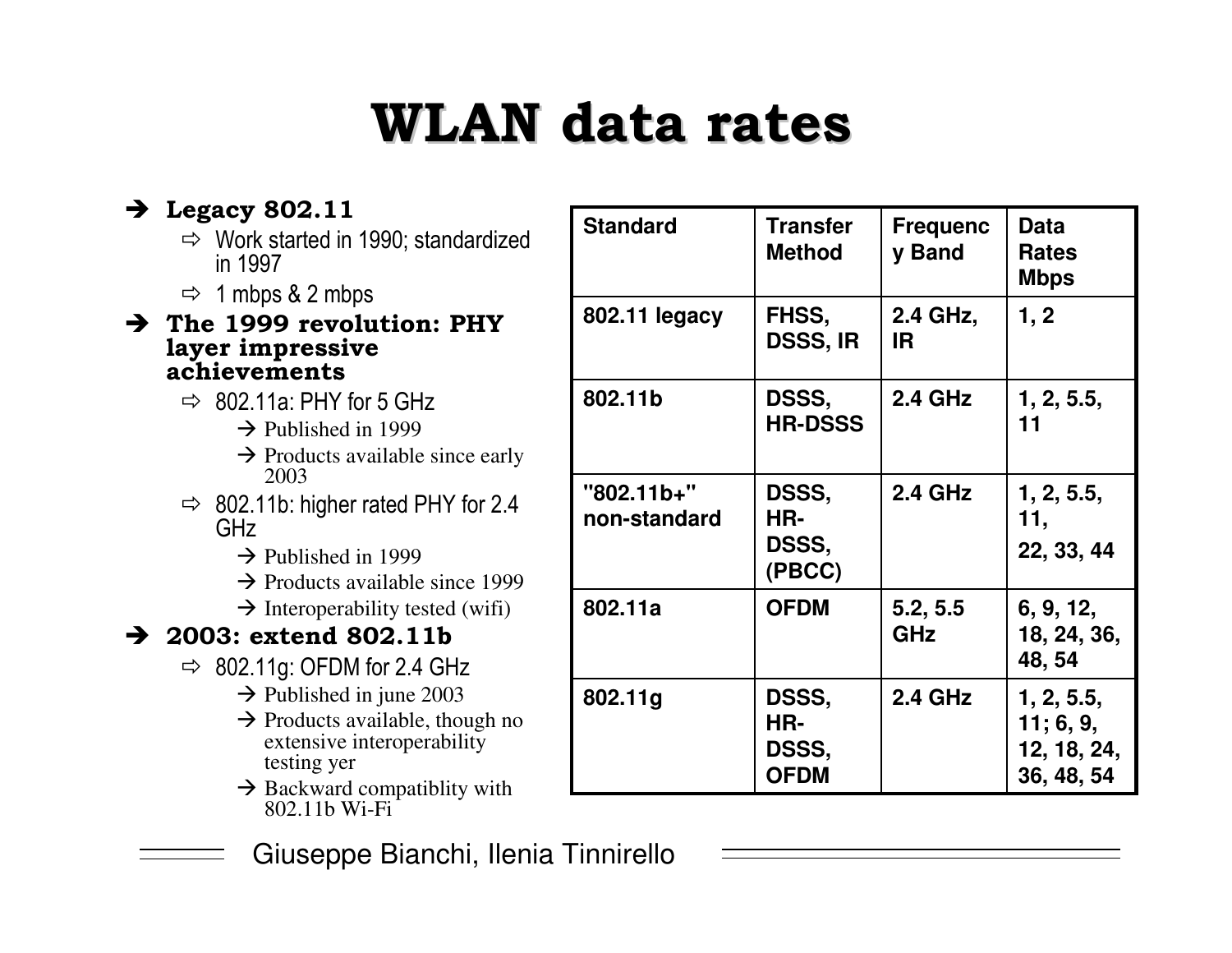### Why multiple rates? "Adaptive" coding/modulation

| Table 11-3. Encoding details for different OFDM data rates |                                            |                                          |                          |                                        |  |  |
|------------------------------------------------------------|--------------------------------------------|------------------------------------------|--------------------------|----------------------------------------|--|--|
| Speed<br>(Mbps)                                            | <b>Modulation and</b><br>coding rate $(R)$ | Coded bits per<br>carrier <sup>[a]</sup> | Coded bits per<br>symbol | Data bits per<br>symbol <sup>[b]</sup> |  |  |
| 6                                                          | $BPSK, R=1/2$                              |                                          | 48                       | 24                                     |  |  |
| 9                                                          | BPSK, $R=3/4$                              |                                          | 48                       | 36                                     |  |  |
| 12                                                         | QPSK, $R=1/2$                              | 2                                        | 96                       | 48                                     |  |  |
| 18                                                         | QPSK, $R=3/4$                              | 2                                        | 96                       | 72                                     |  |  |
| 24                                                         | $16-QAM, R=1/2$                            | 4                                        | 192                      | 96                                     |  |  |
| 36                                                         | 16-QAM, R=3/4                              | 4                                        | 192                      | 144                                    |  |  |
| 48                                                         | 64-QAM, R=2/3                              | 6                                        | 288                      | 192                                    |  |  |
| 54                                                         | 64-QAM, R=3/4                              | 6                                        | 288                      | 216                                    |  |  |

#### Example: 802.11a case

Giuseppe Bianchi, Ilenia Tinnirello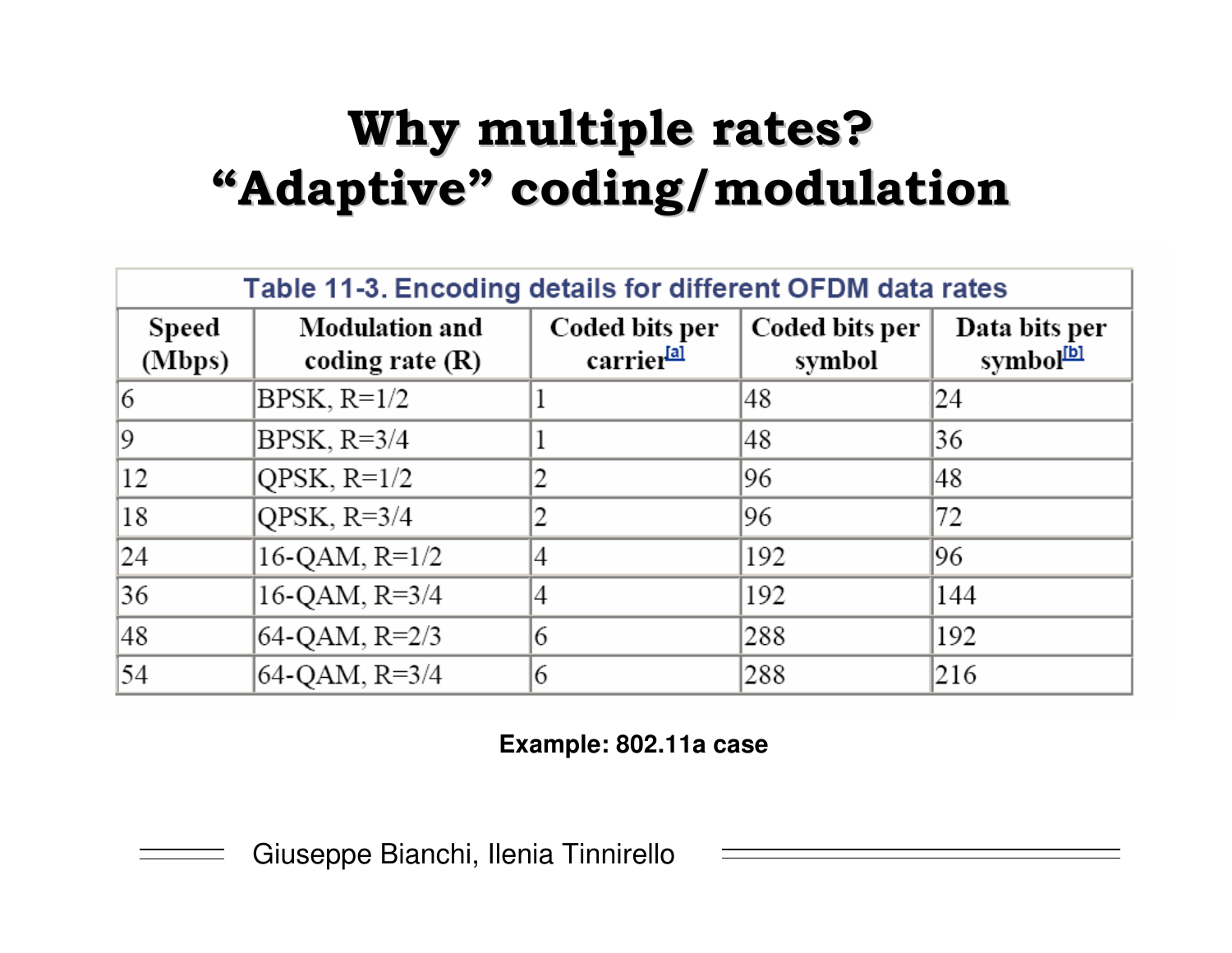### **PHY distance/rate tradeoffs** (open office)



Giuseppe Bianchi, Ilenia Tinnirello

Distance (m)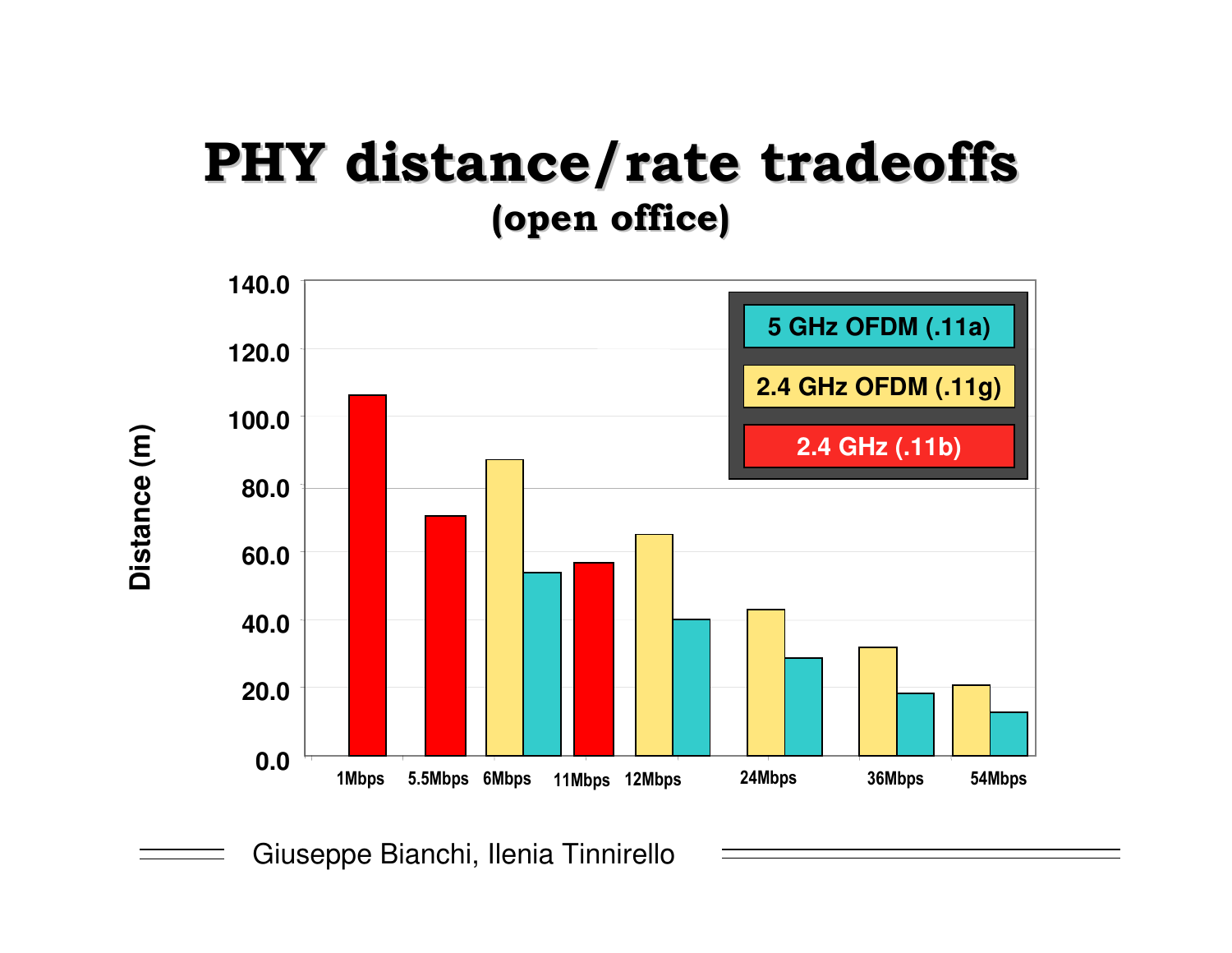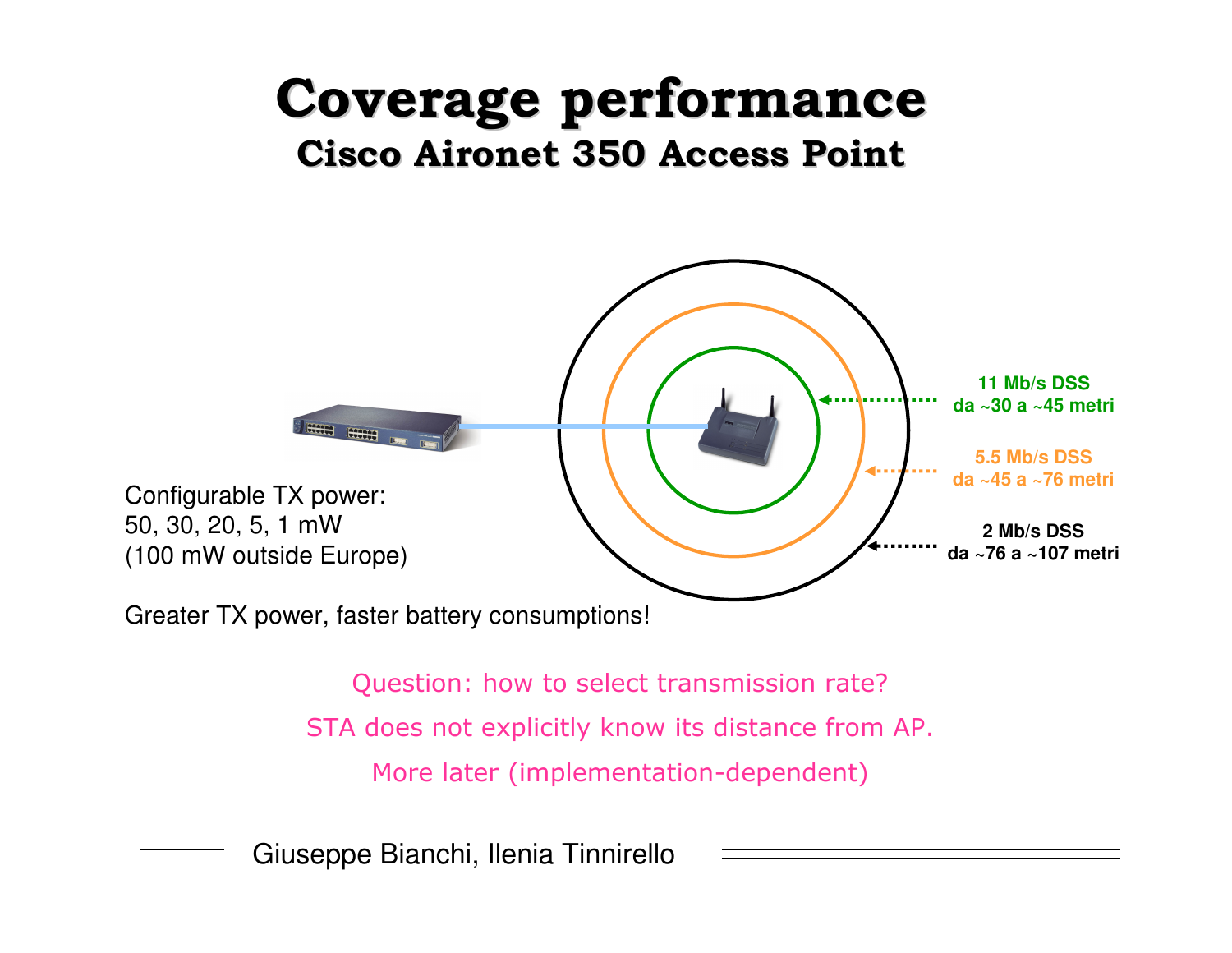# **WLAN NIC addresses**

#### $\rightarrow$  Same as Ethernet NIC

 $\Rightarrow$  48 bits = 2 + 46

#### $\rightarrow$  Ethernet & WLAN addresses do coexist

 $\Rightarrow$  Undistinguishable, in a same (Layer-2) network

- $\Rightarrow$  Role of typical AP = bridge
	- » To be precise: when the AP acts as "portal" in 802.11 nomenclature



1 bit = individual/group  $1$  bit = universal/local 46 bit adress

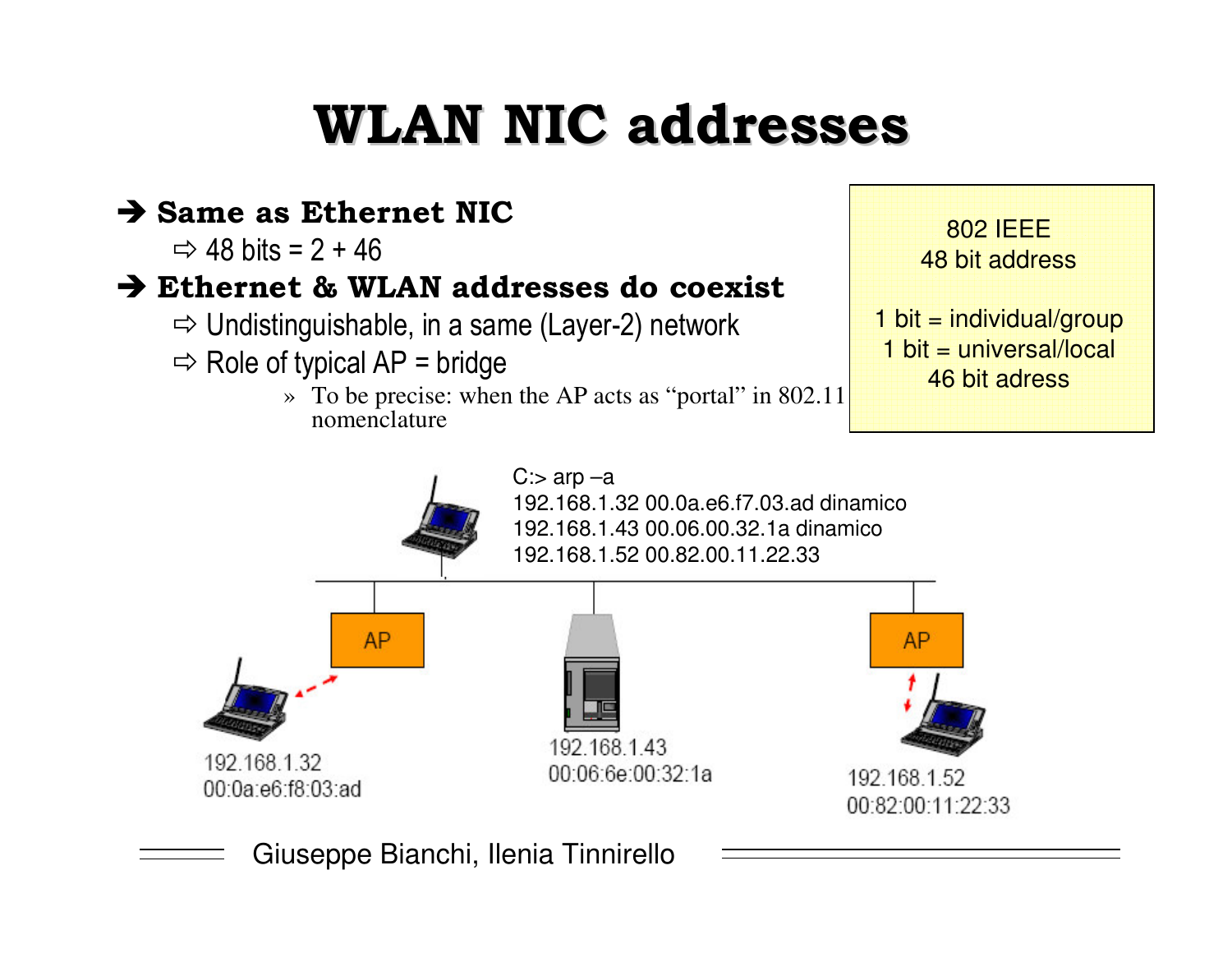## **Protocol stack**

 $\rightarrow$  802.11: "just" another 802 link layer  $\odot$ 

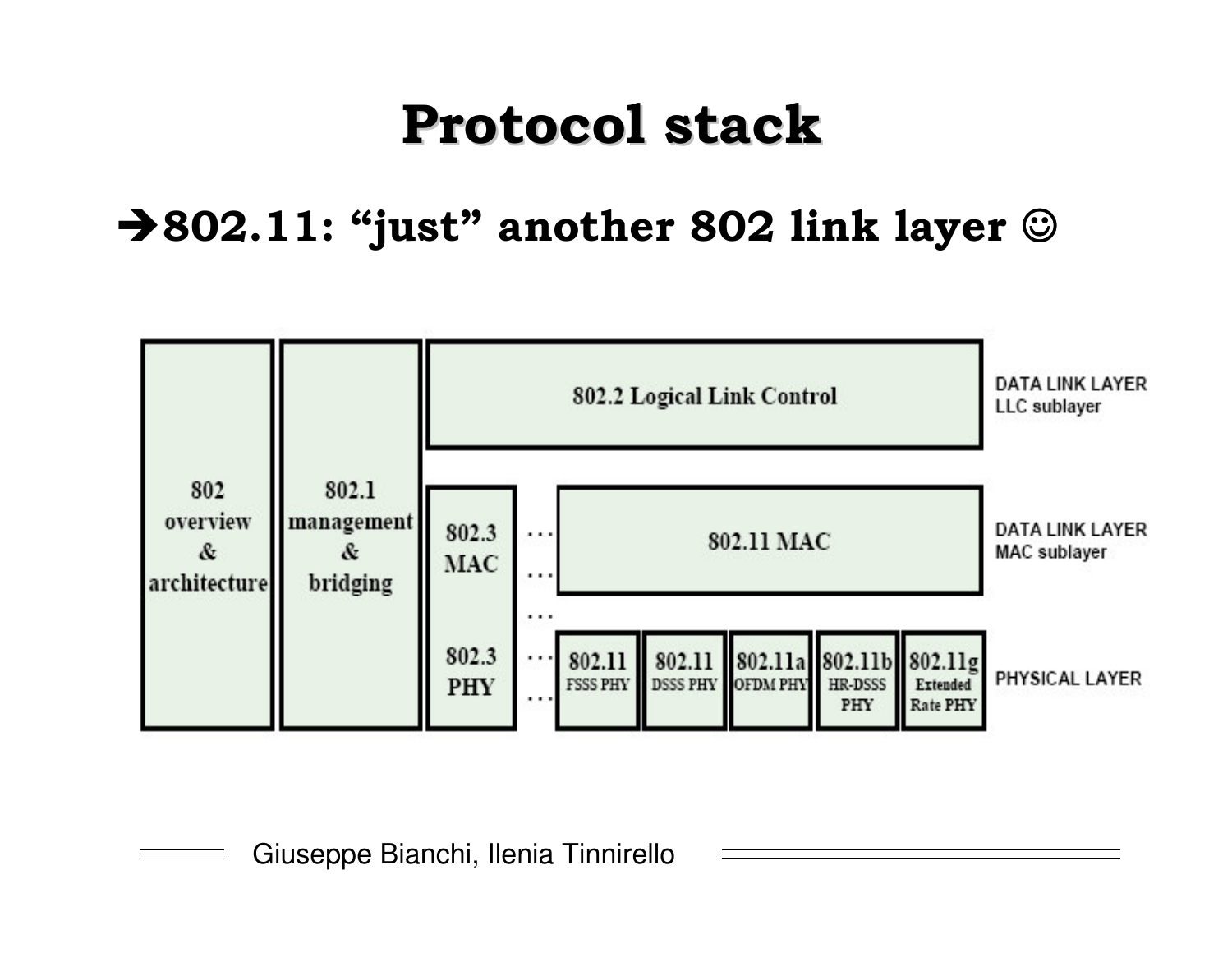# 802.11 MAC Data Frame

#### **MAC** header:

#### -28 bytes (24 header + 4 FCS) or

- 34 bytes (30 header + 4 FCS)



Details and explanation later on!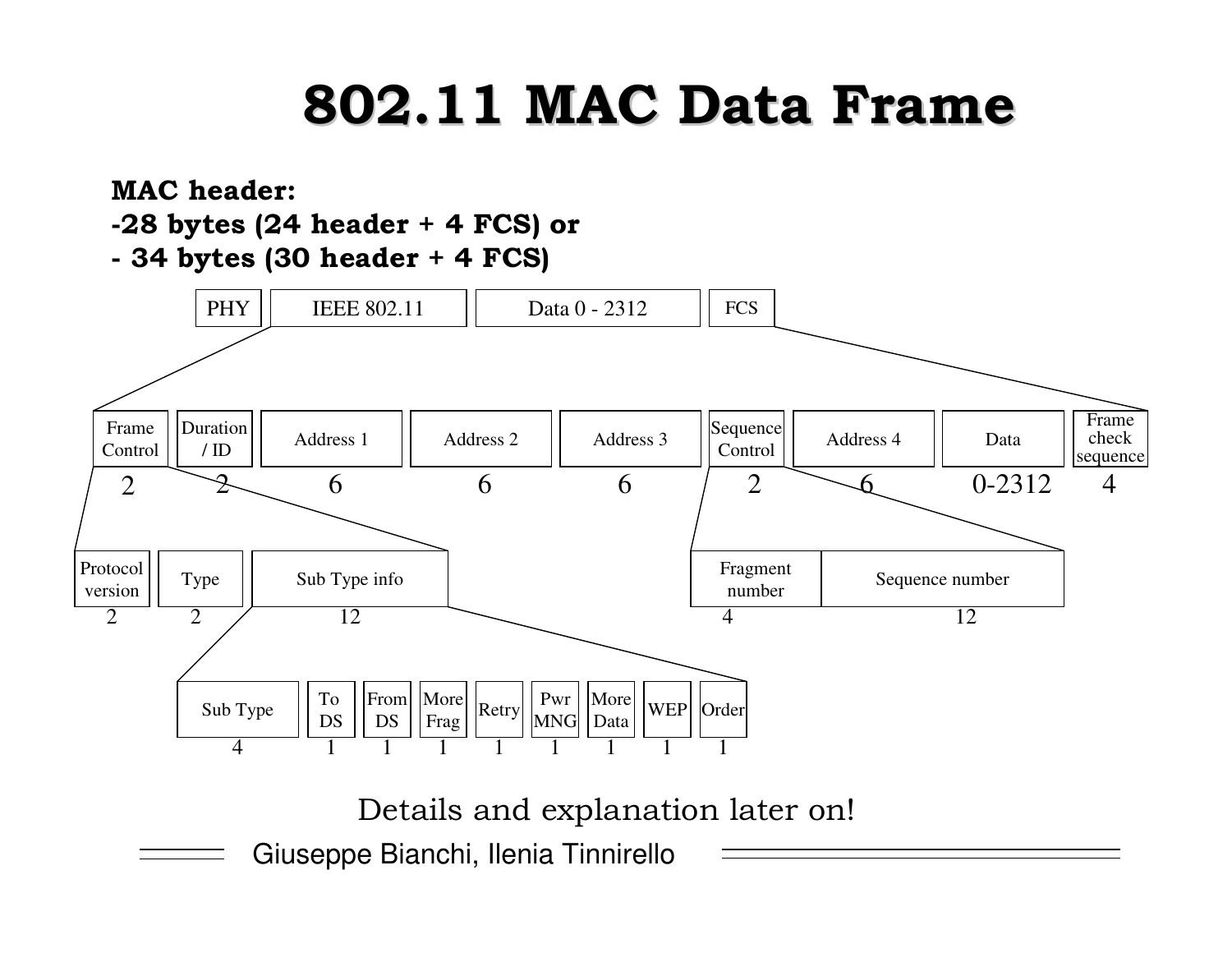# 2. Wireless LAN Networks and related Addressing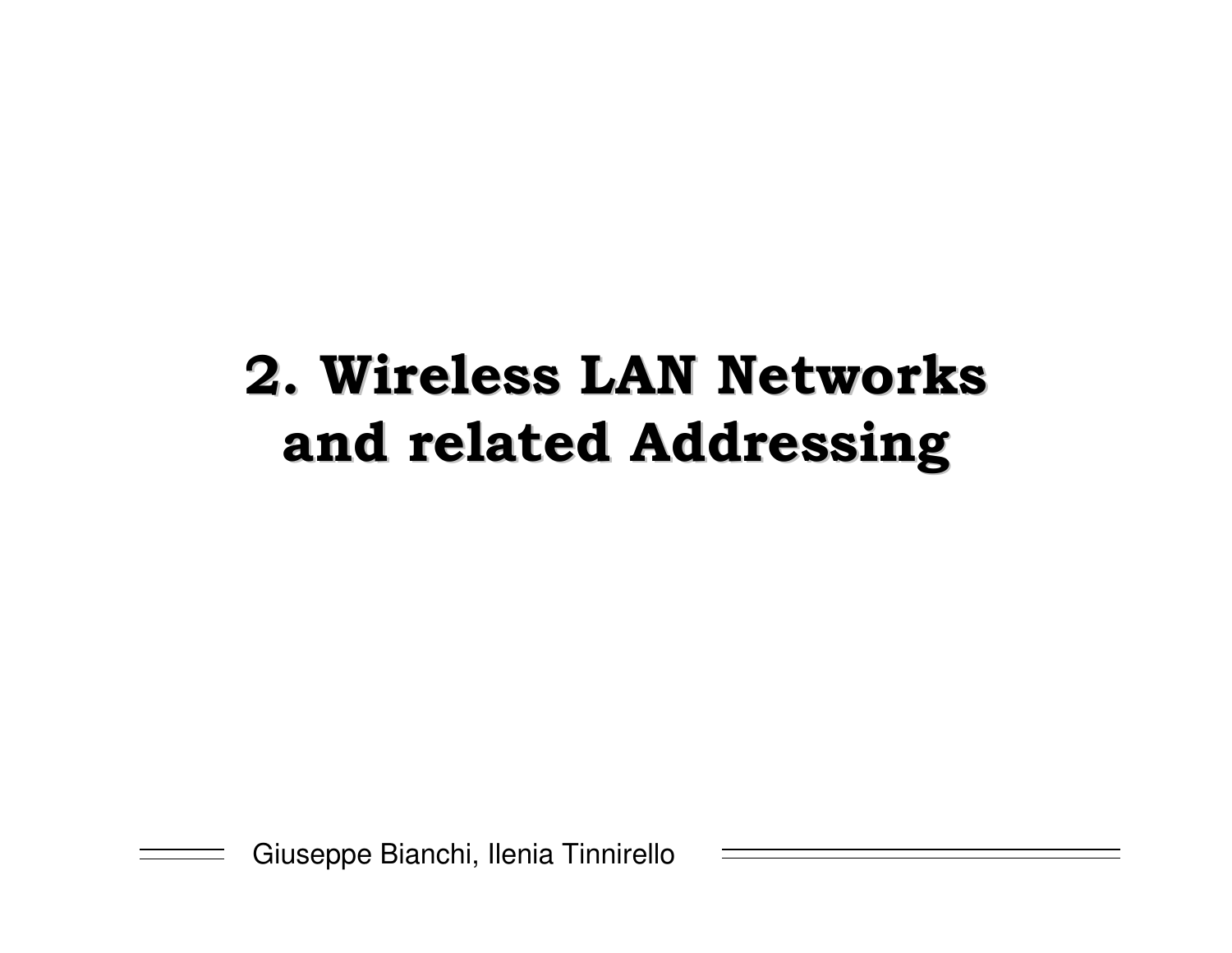### Basic Service Set (BSS)

group of stations that can communicate with each other

#### $\rightarrow$ Infrastructure BSS

 $\Rightarrow$ or, simply, BSS  $\Rightarrow$  Stations connected through AP



### $\rightarrow$ Independent BSS

- $\Rightarrow$ or IBSS
- $\Rightarrow$  Stations connected in ad-hoc mode

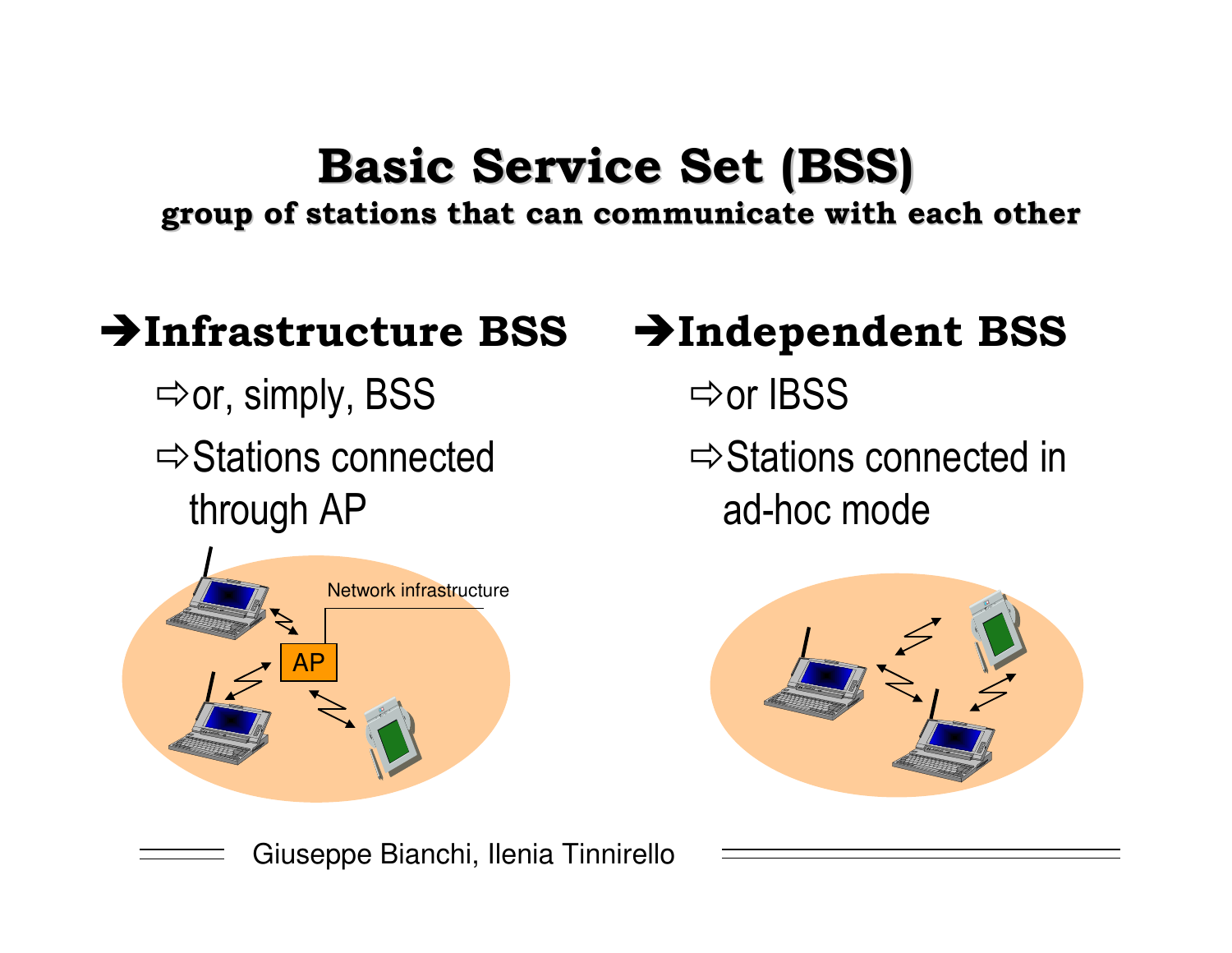## Frame Forwarding in a BSS



BSS: AP <sup>=</sup> relay function No direct communication allowed!



IBSS: direct communicationbetween all pairs of STAs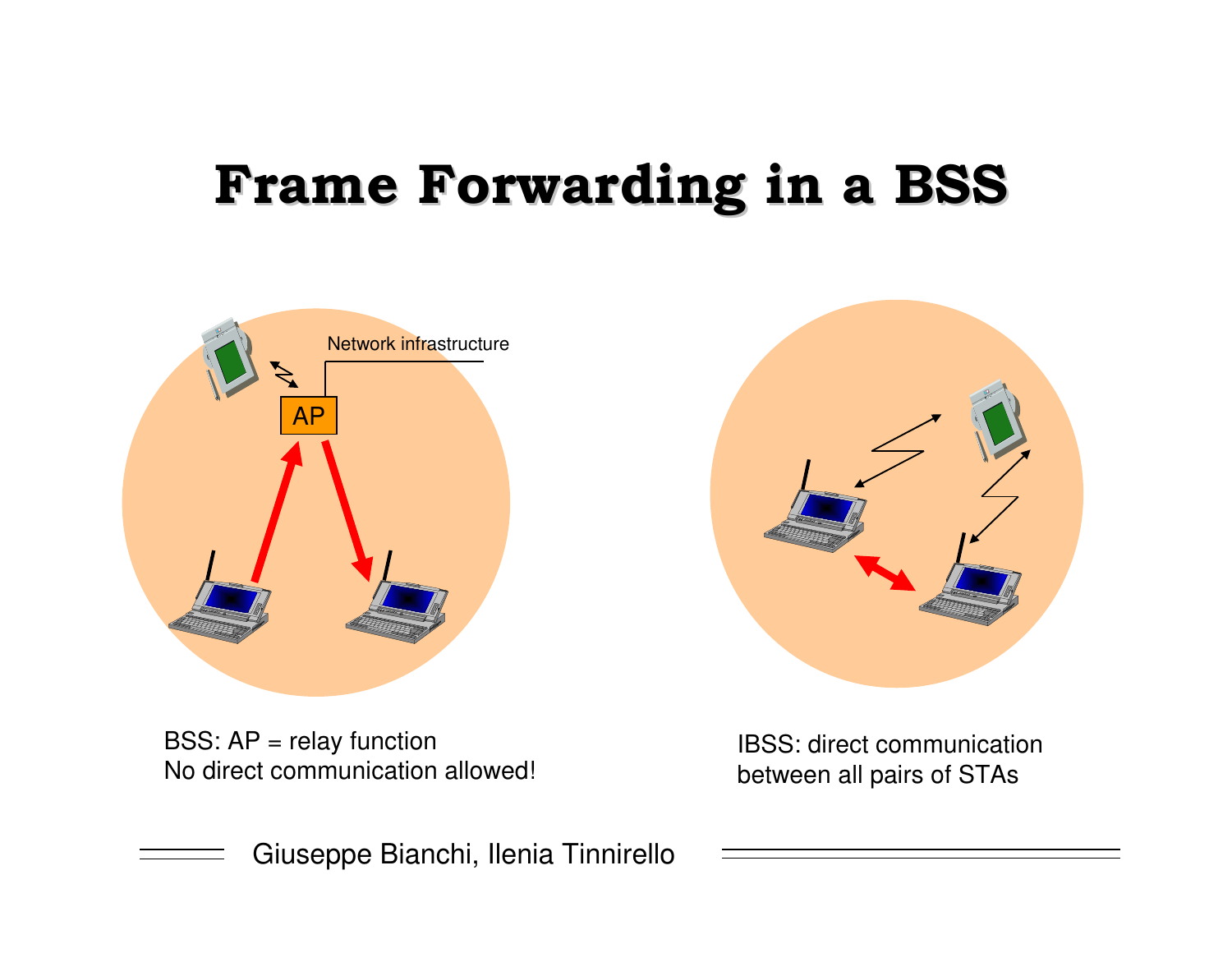# Why  $AP =$  relay function?

#### $\rightarrow$  Management:

- $\Rightarrow$  Mobile stations do NOT neet to maintain neighbohr relationship with i other MS in the area
	- $\rightarrow$  But only need to make sure they remain properly associated to the AP
	- $\rightarrow$  Association = get connected to (equivalent to plug-in in a wire to a bridge  $\odot$ )

#### $\rightarrow$  Power Saving:

- $\Rightarrow$  APs may assist MS in their power saving functions i
	- $\rightarrow$  by buffering frames dedicated to a (sleeping) MS when it is in PS mode

#### $\rightarrow$  Obvious disadvantage: use channel bandwidth twice...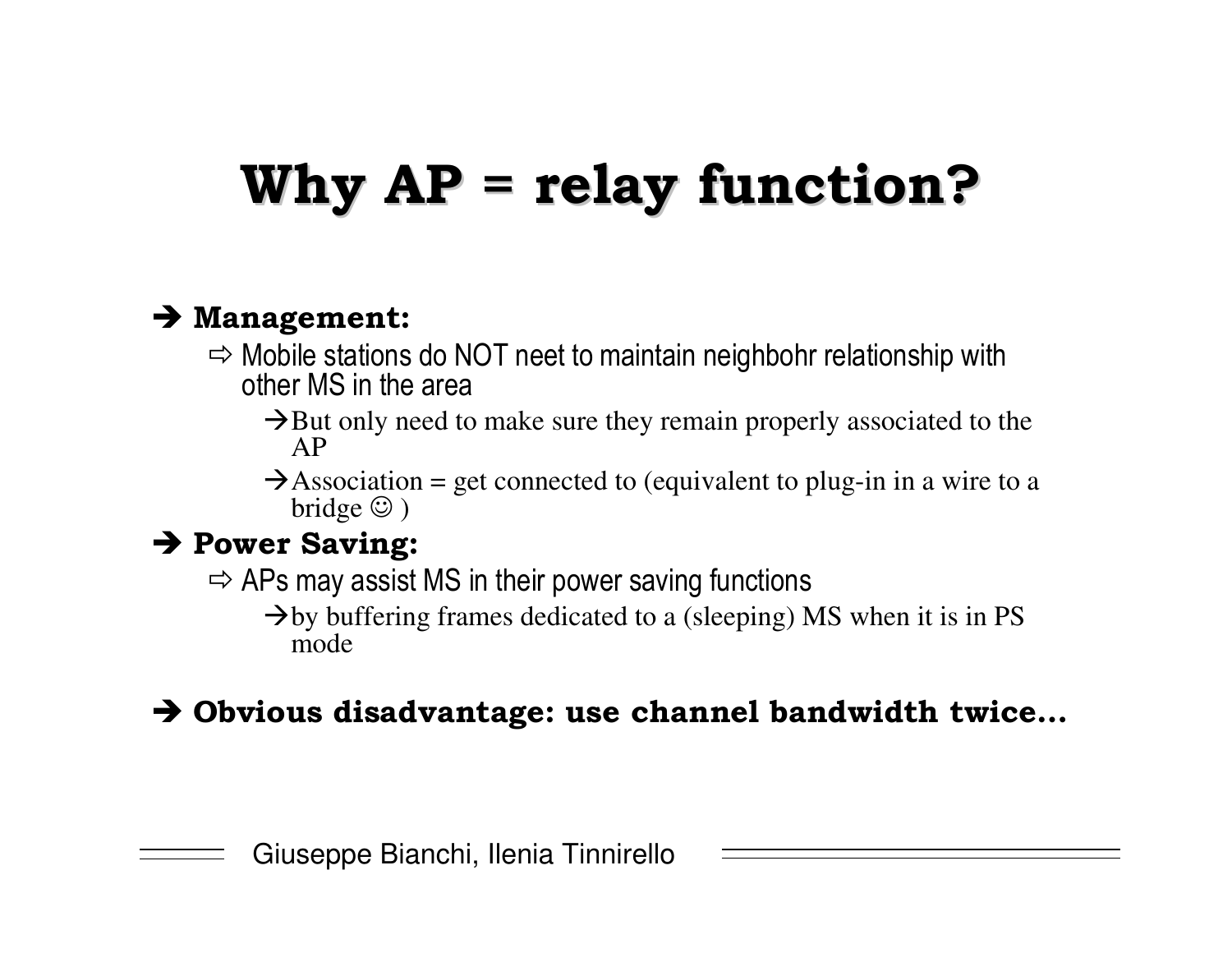

ESS: created by merging different BSS through <sup>a</sup> network infrastructure (possibly overlapping BSS – to offer <sup>a</sup> continuous coverage area)

Stations within ESS MAY communicate each other via Layer 2 procedures APs acting as bridges MUST be on a same LAN or switched LAN or VLAN (no routers in between)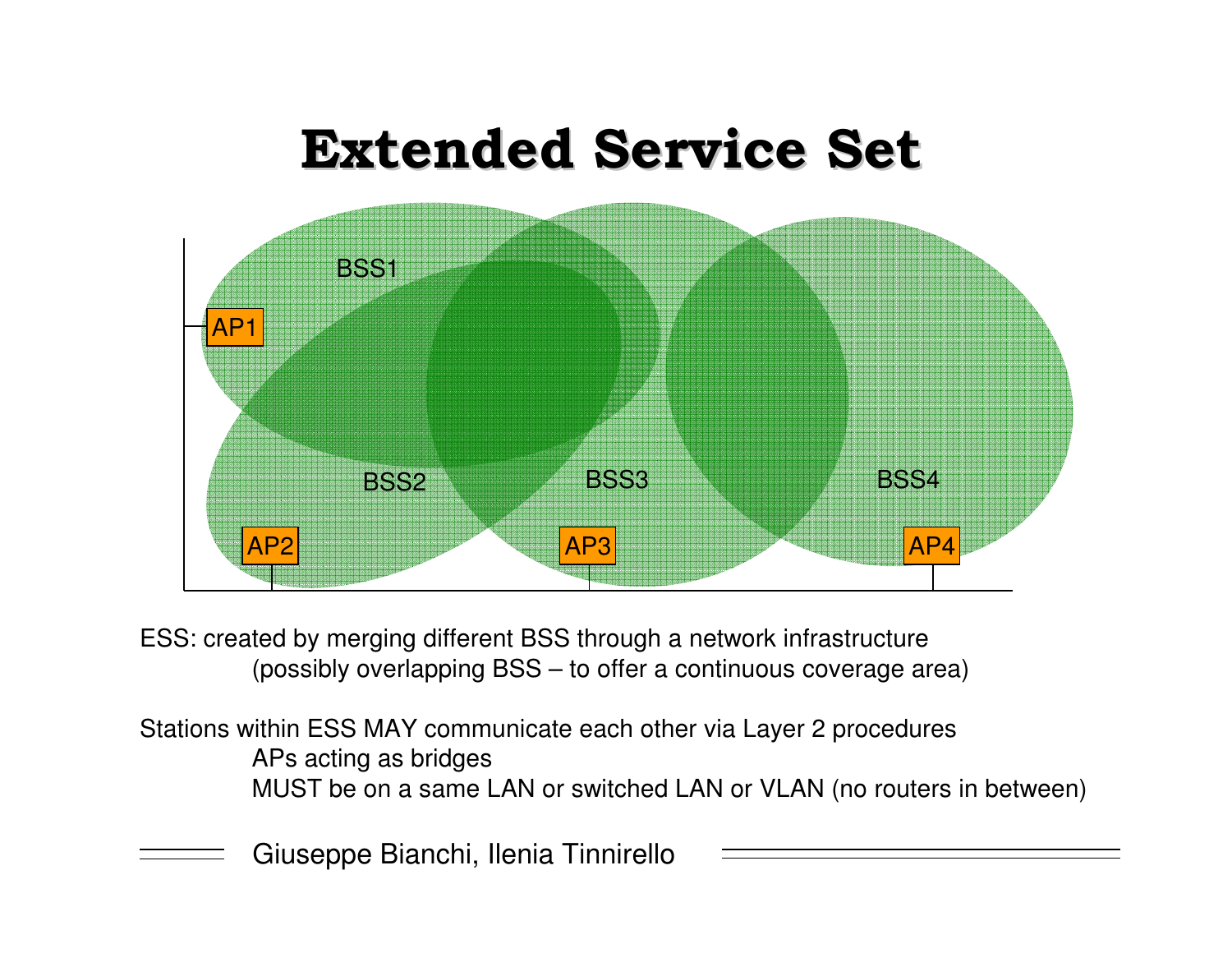## The concept of Distribution **System**



#### Basically. DS role:

- track where an MS is registrered within an ESS area
- deliver frame to MS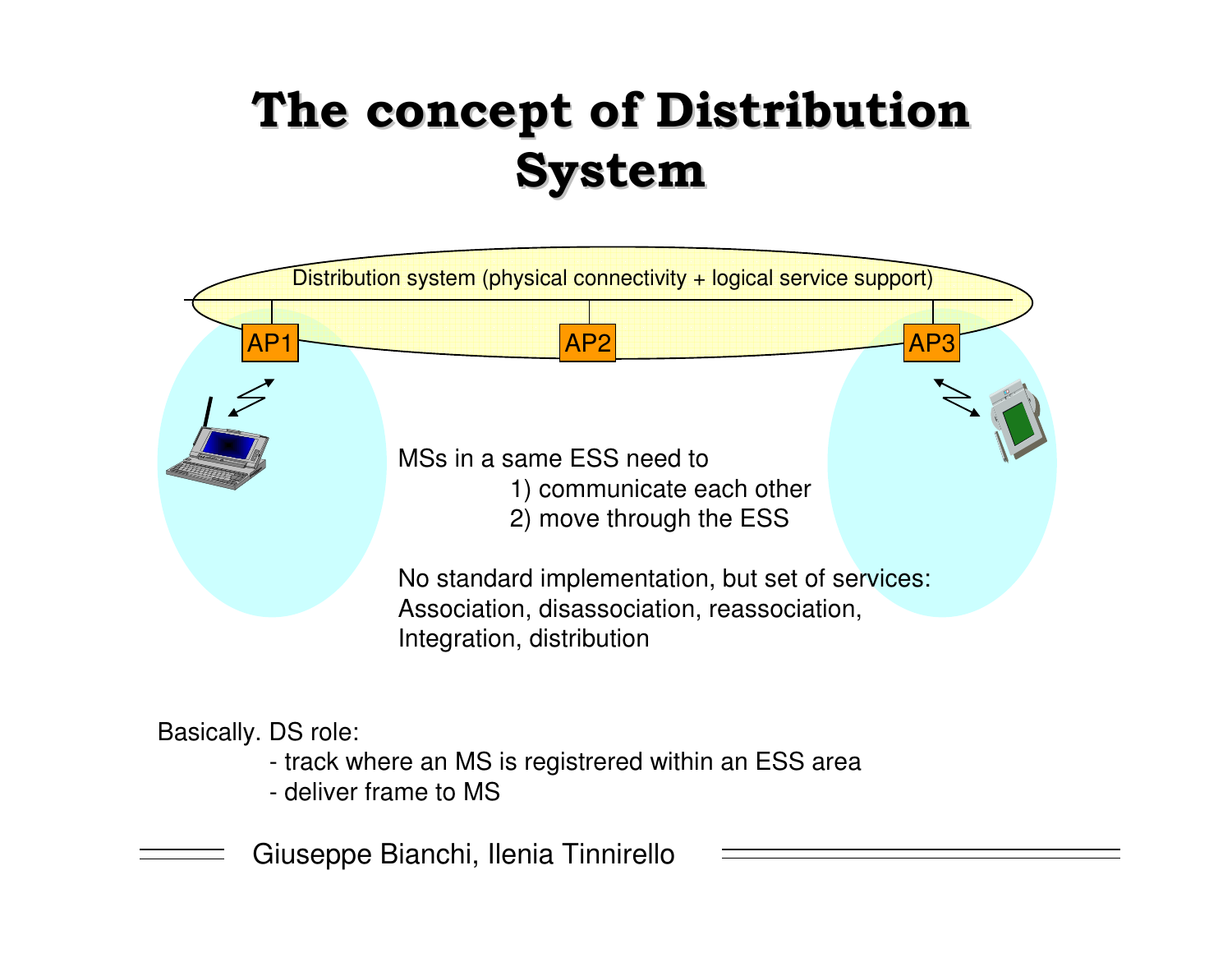## **Association and DS**

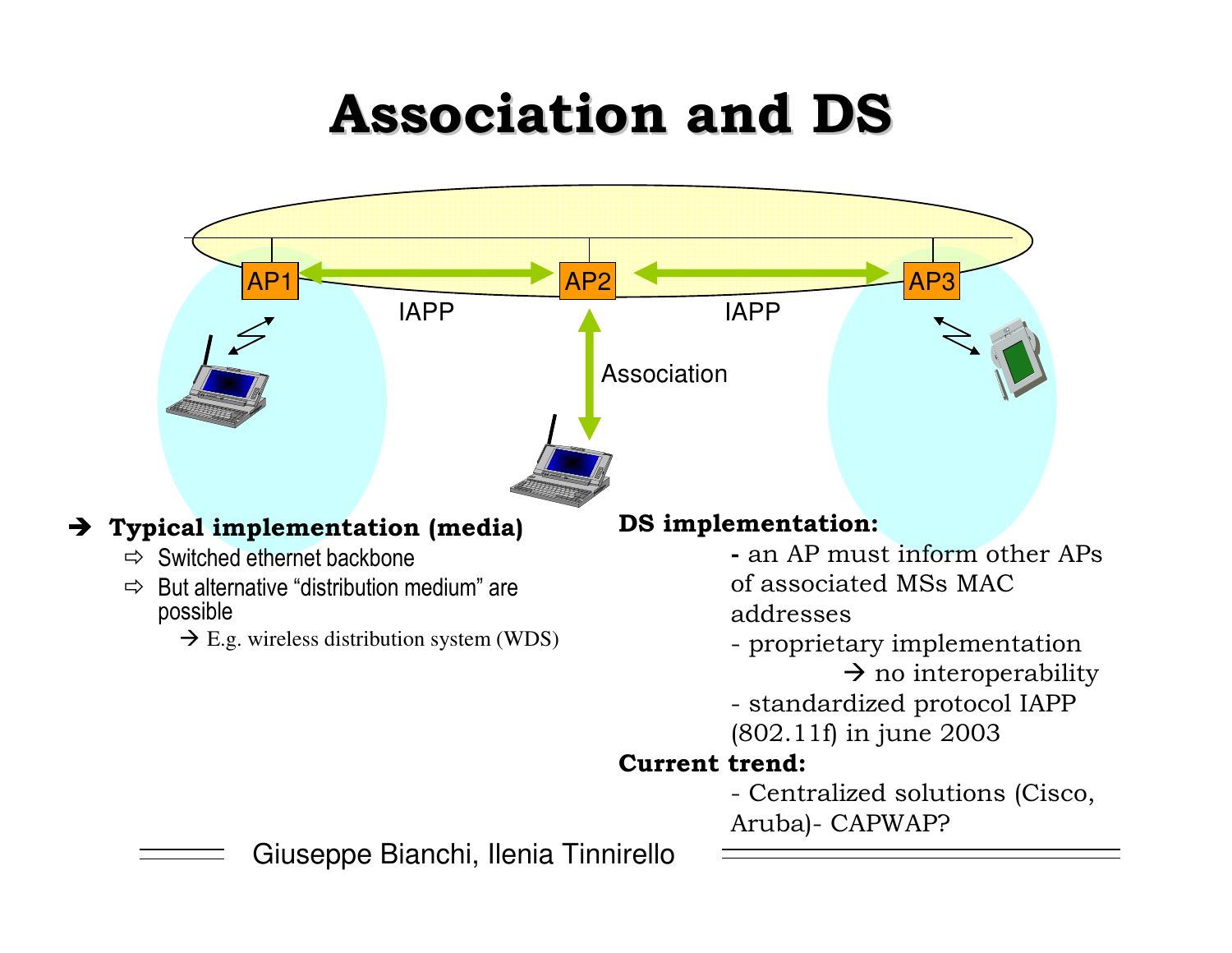### Wireless Distribution System

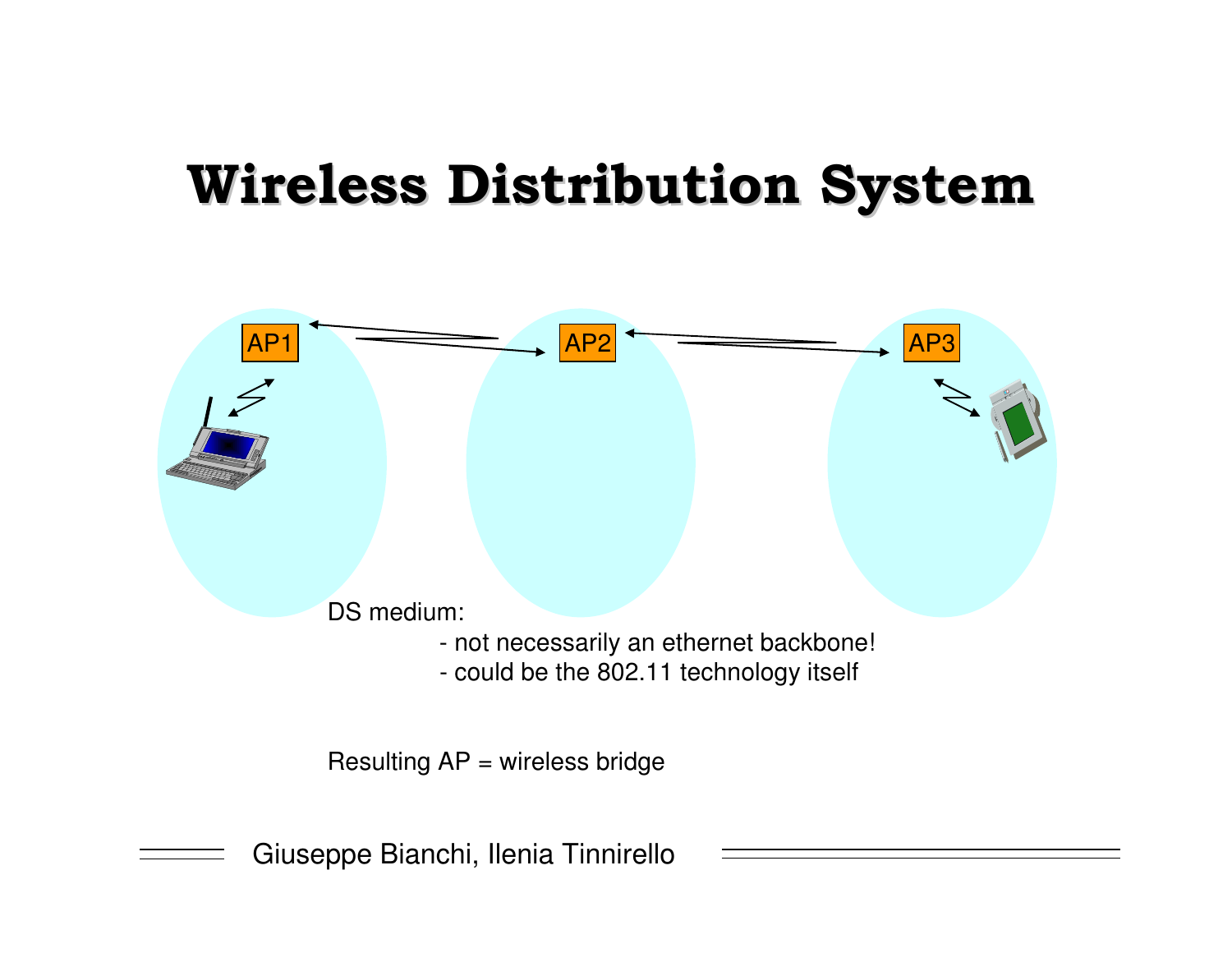## **Addresses**

### $\rightarrow$  At least three addresses

- $\Rightarrow$  Receiving station İ
- ⇨Transmitting station
- $\Rightarrow$ BSS address
	- $\rightarrow$ To make sure a frame is valid within the considered BSS
	- $\rightarrow$  For filtering purpose (filter frame within a BSS)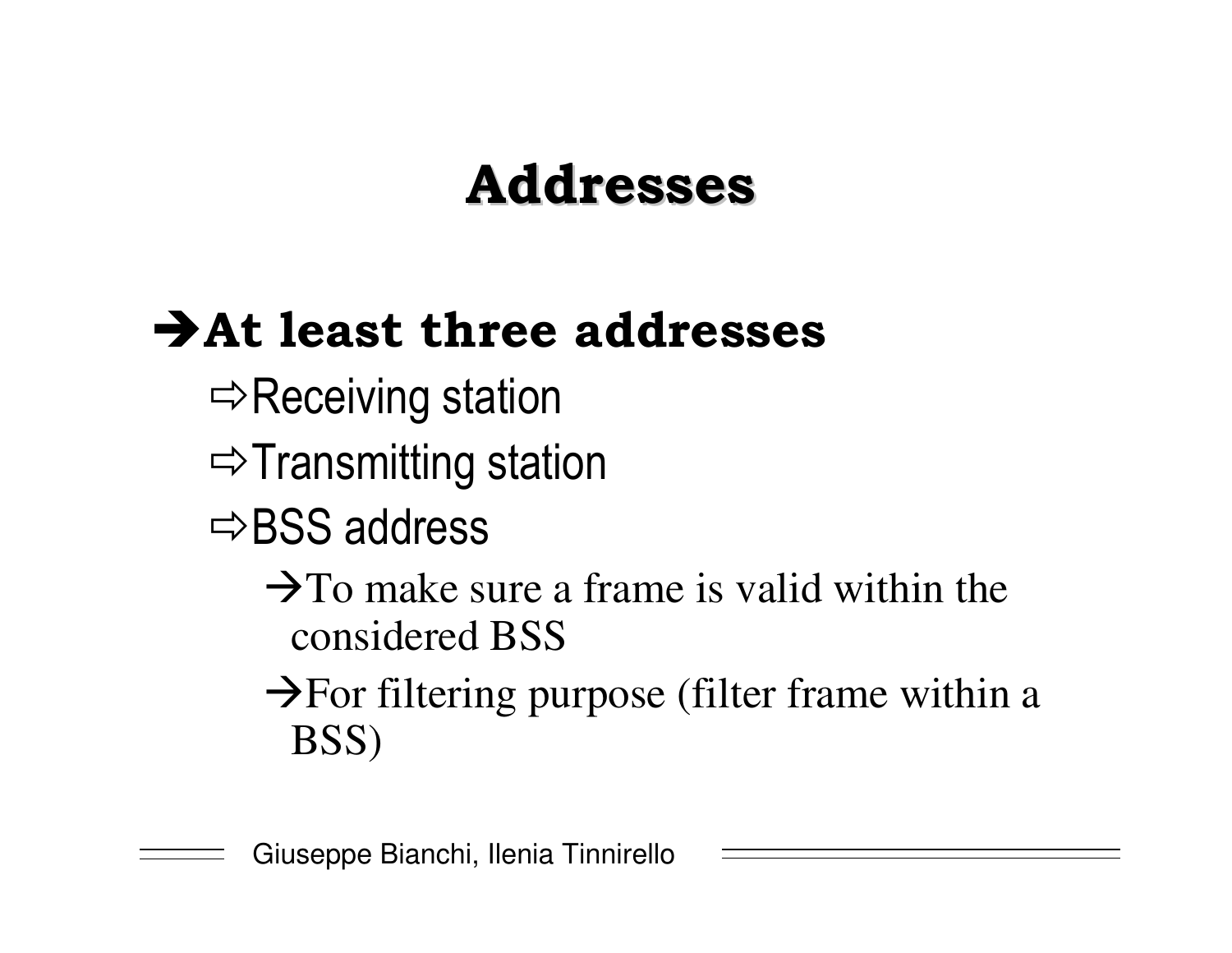## **BSSID**

### $\rightarrow$  Address of a BSS

 $\Rightarrow$  Infrastructure mode & $\rightarrow$ AP MAC address

⇔Ad-hoc mode &

 $\rightarrow$ Random value

» With universal/local bit set to 1

 $\rightarrow$ Generated by STA initiating the IBSS

802 IEEE48 bit addresses

 $1 \text{ bit} = individual/group$  $1 \text{ bit} =$  universal/local 46 bit address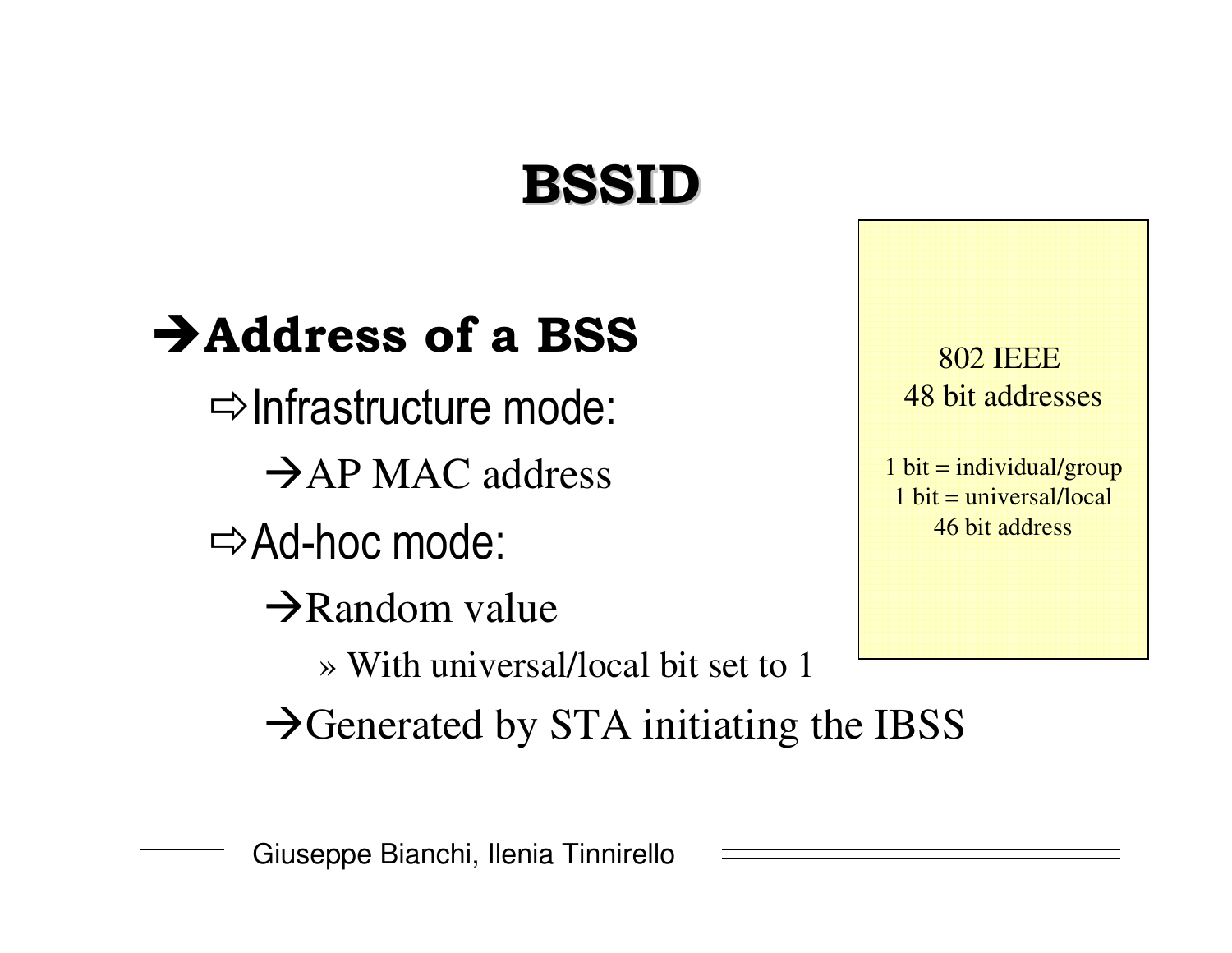## Addressing in an IBSS



| * * * * * * * *<br>$\sim$<br>$\mathsf{Control}$ | <b>TT</b><br>TF | 1.1441<br>பீ | <b>DIA</b> | 1.1441<br>DOOID | ontrol | $1.1441$ $0.00$<br>--- | Data |
|-------------------------------------------------|-----------------|--------------|------------|-----------------|--------|------------------------|------|
|                                                 |                 |              |            |                 |        |                        |      |

SA <sup>=</sup> Source Address

DA <sup>=</sup> Destination Address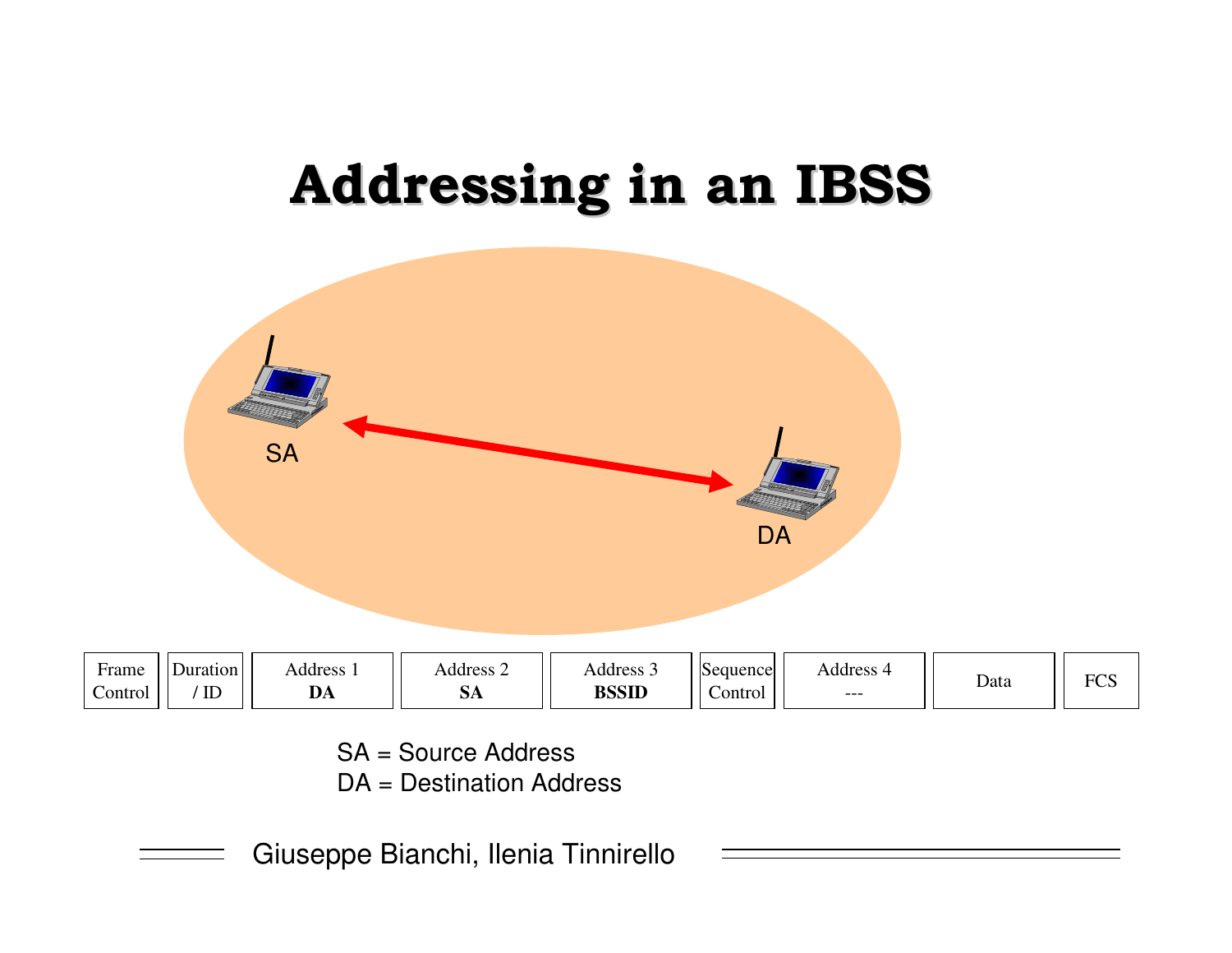## **Addressing in a BSS?**

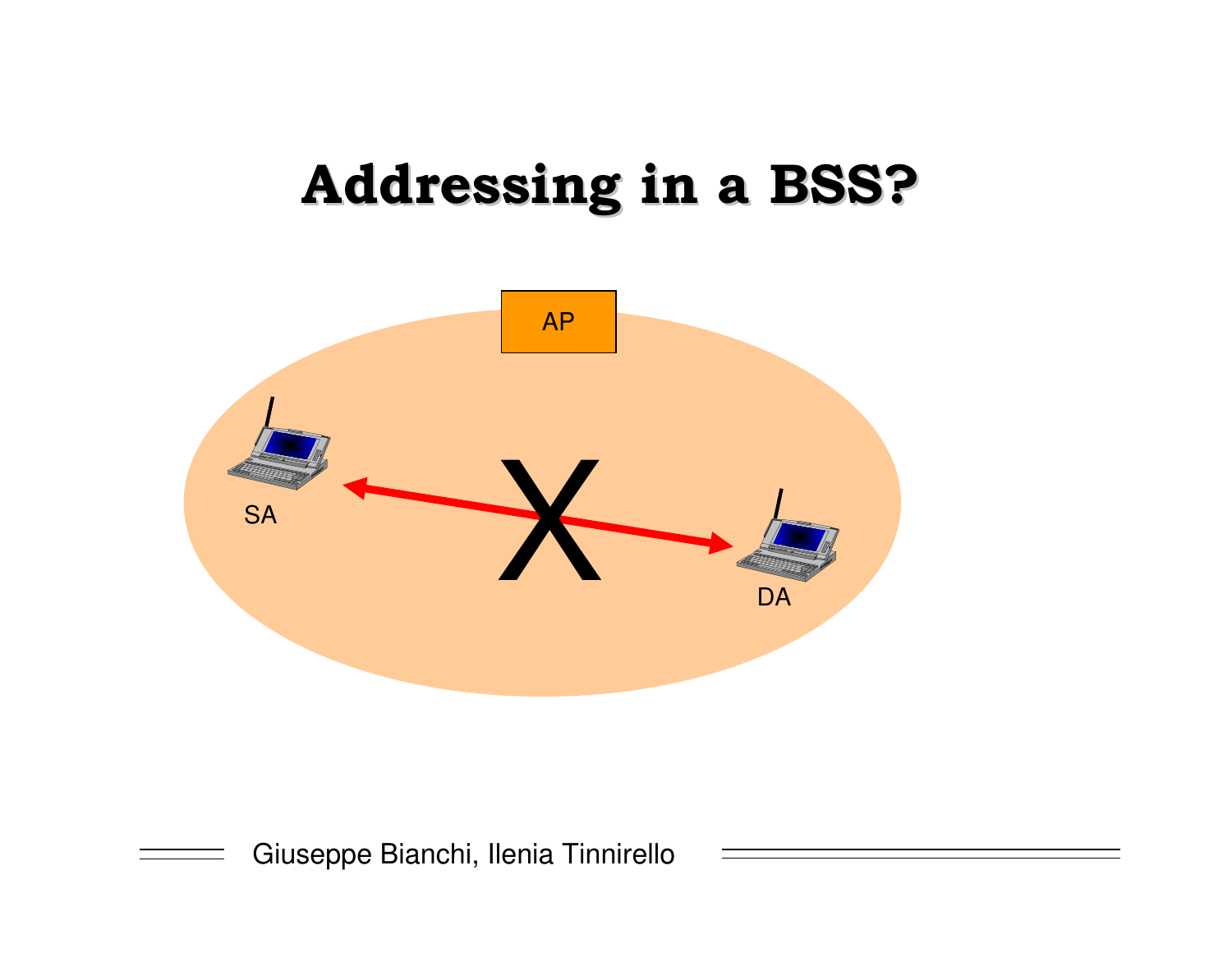# Addressing in a BSS!

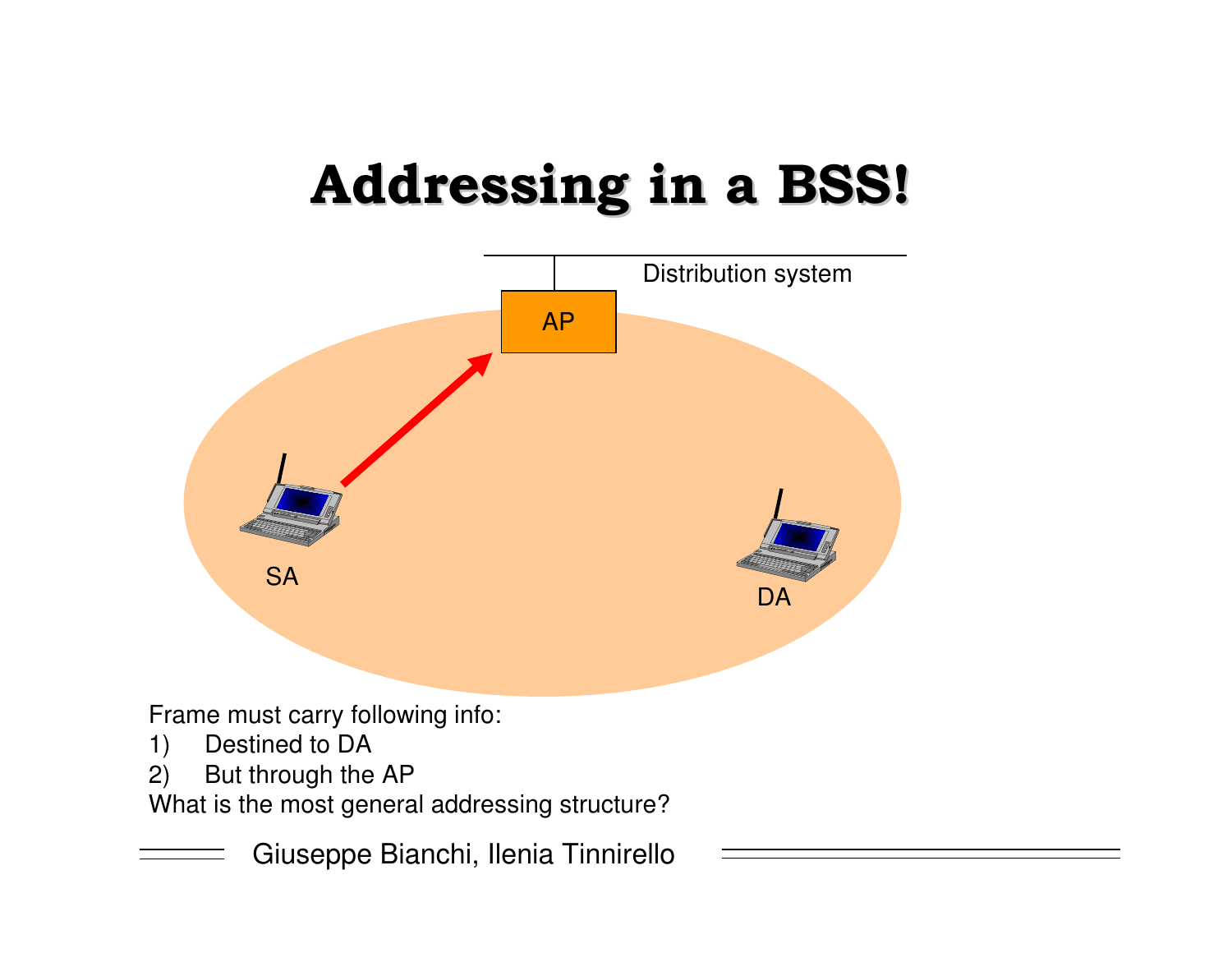# Addressing in a BSS (to AP)

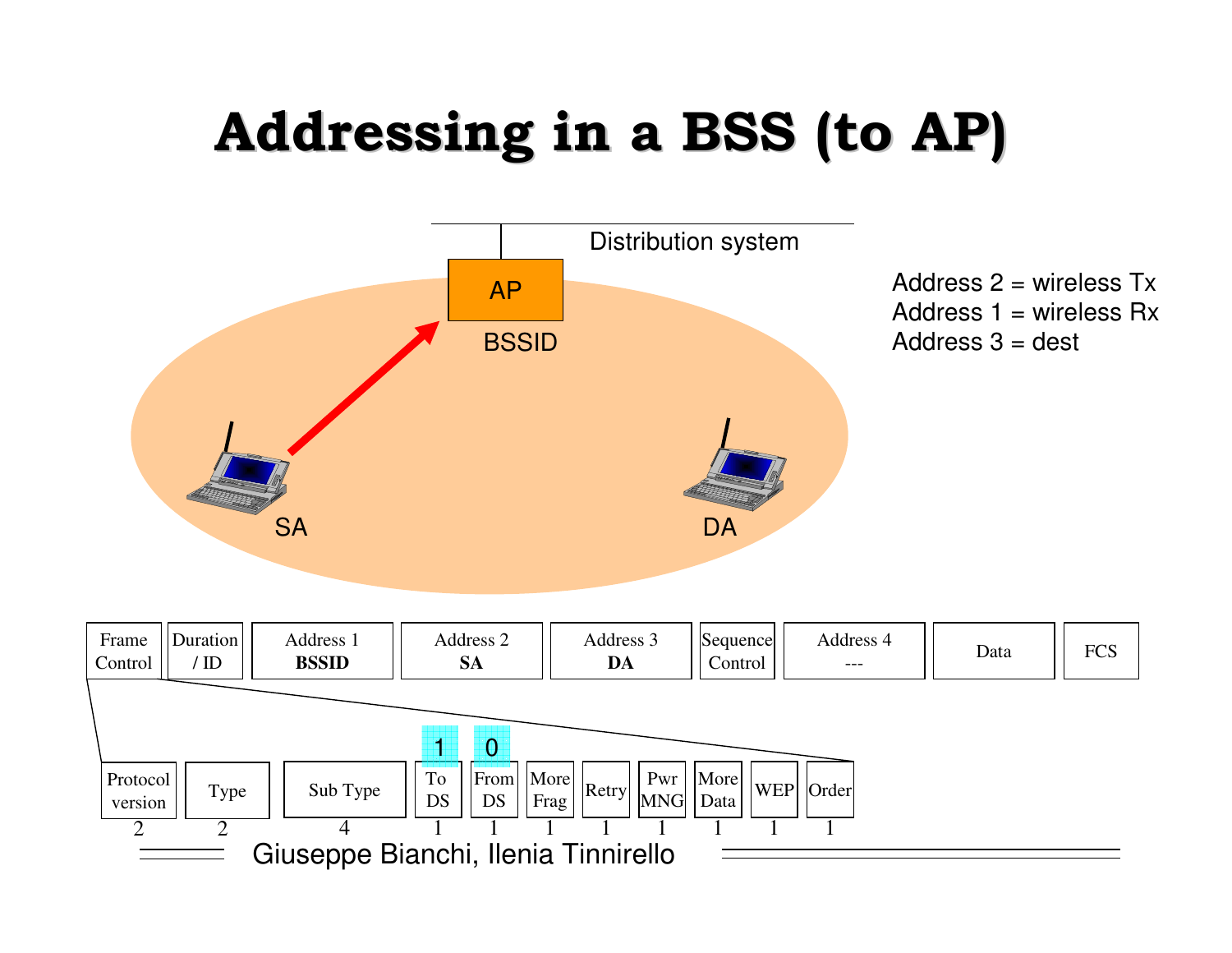# **Addressing in an ESS**

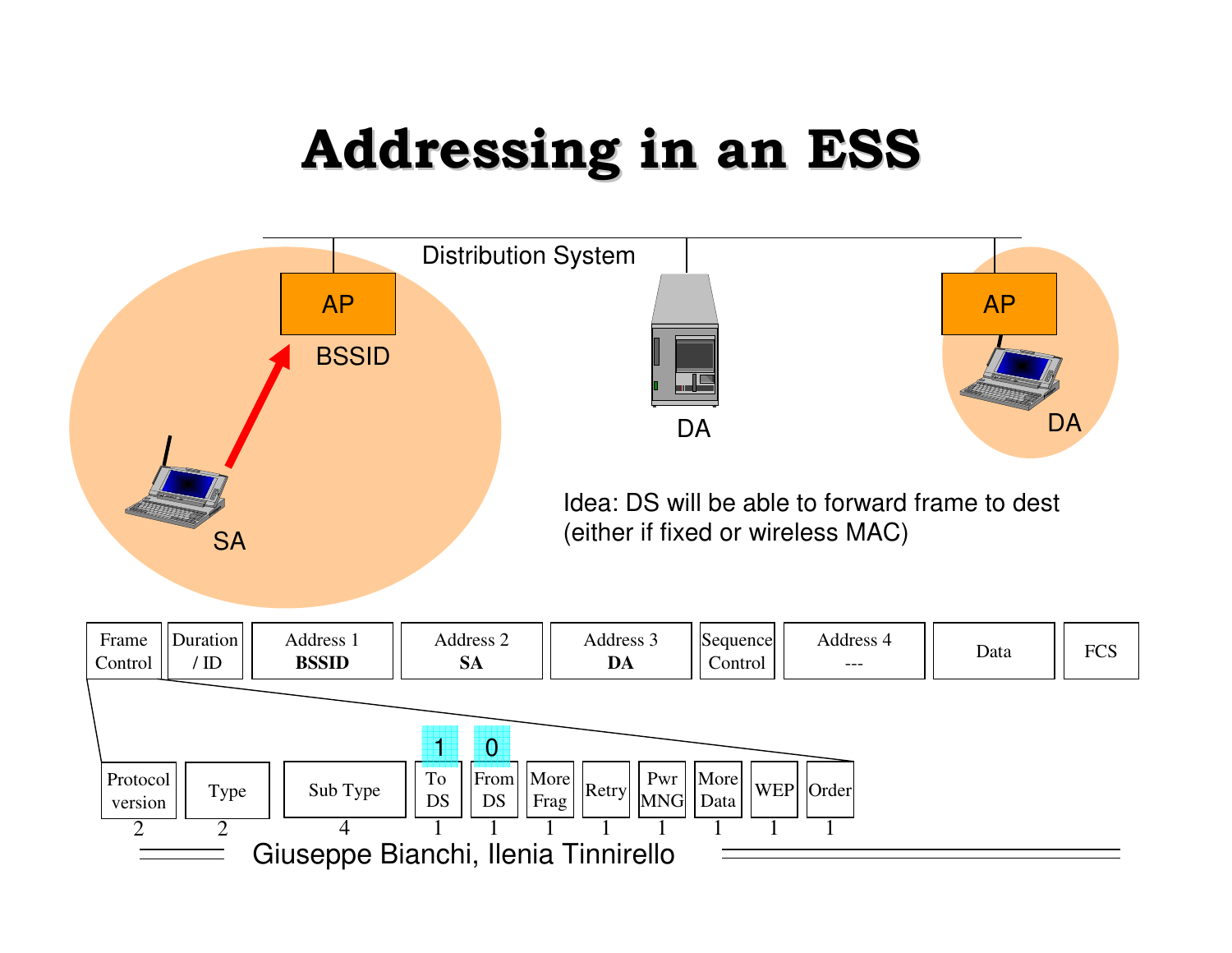# Addressing in a BSS (from AP)

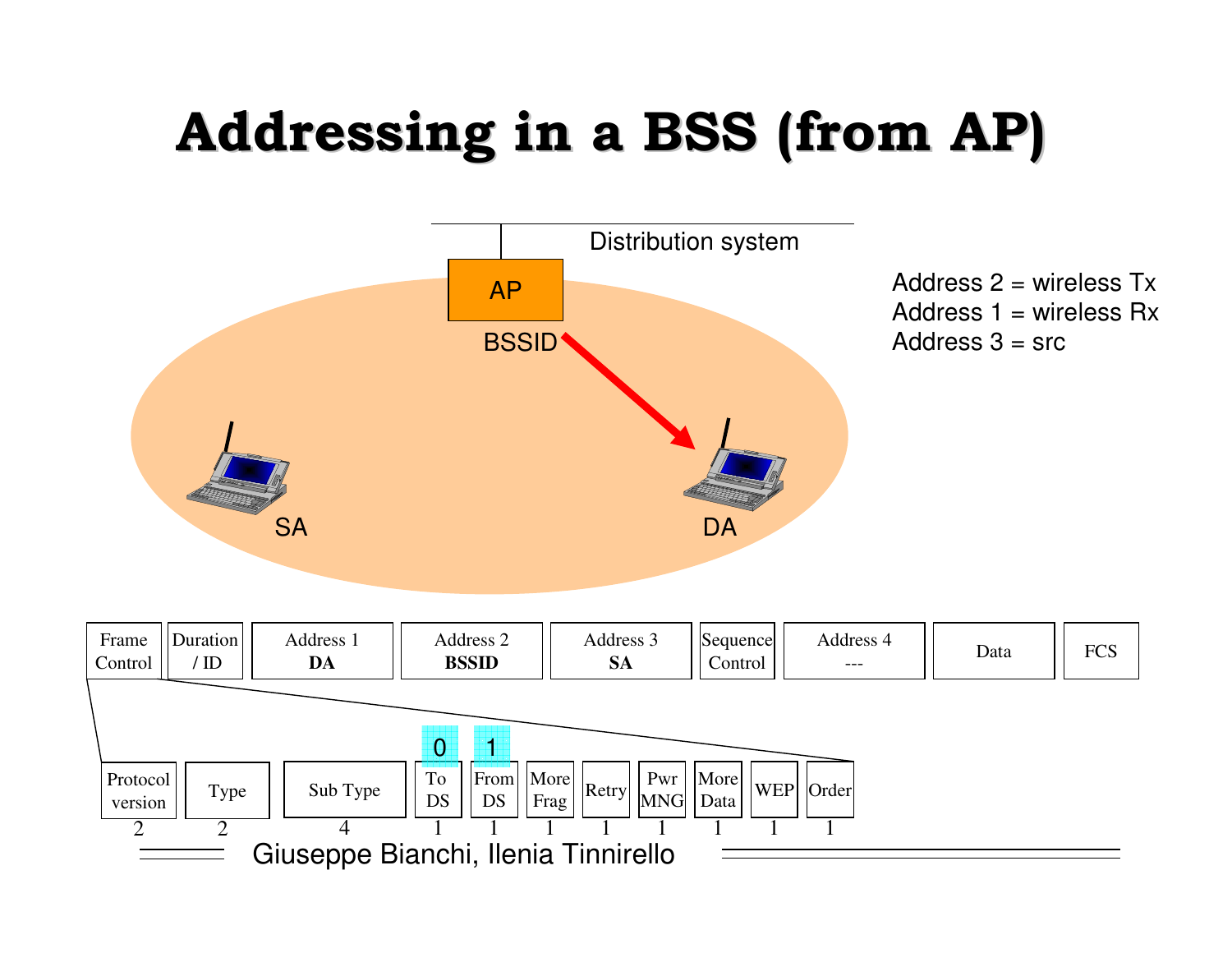### From AP: do we really need 3 **addresses?**



DA correctly receives frame, and send 802.11 ACK to … BSSID (wireless transmitted) DA correctly receives frame, and send higher level ACK to … SA (actual transmitter)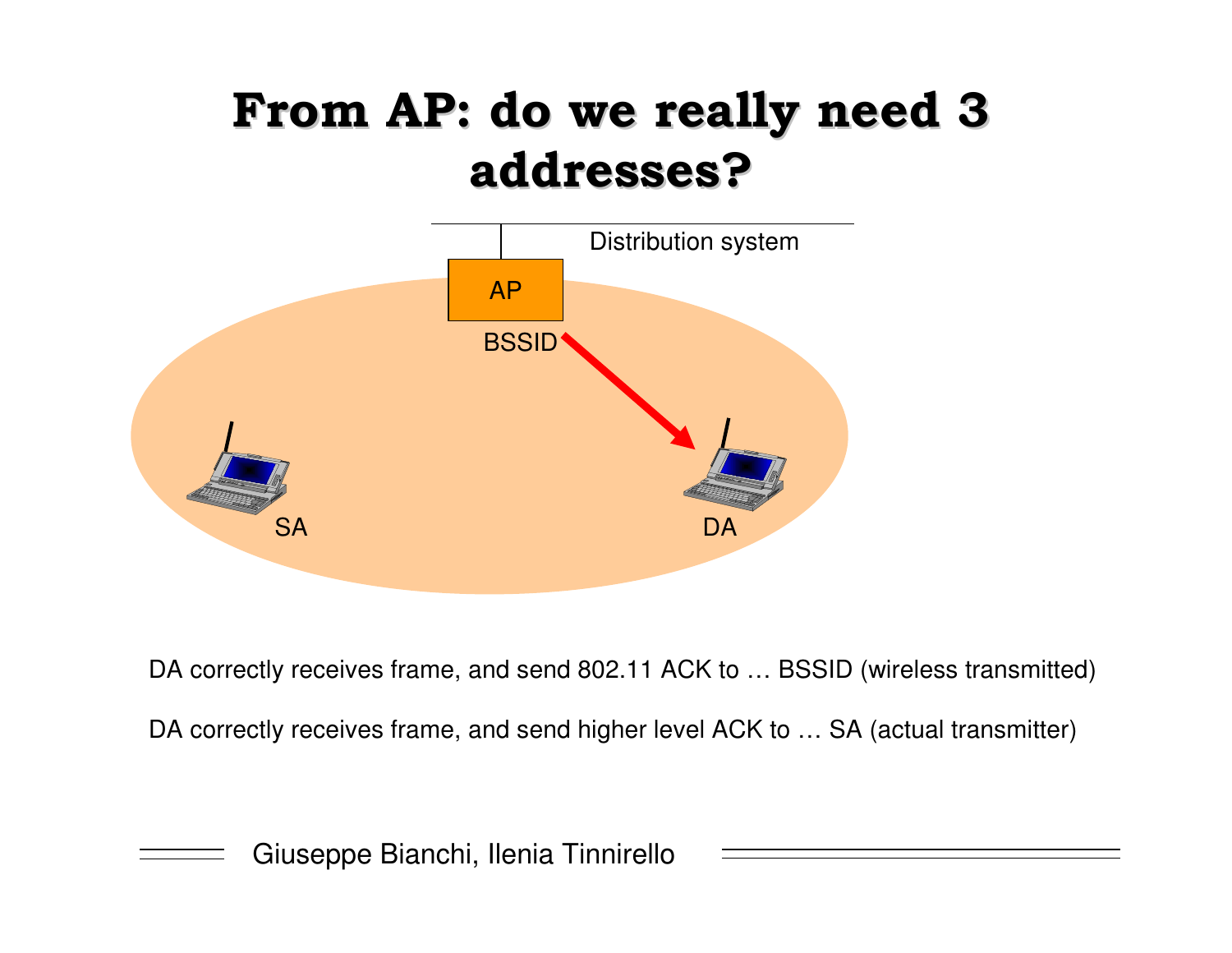# Addressing within a WDS

Wireless Distribution System

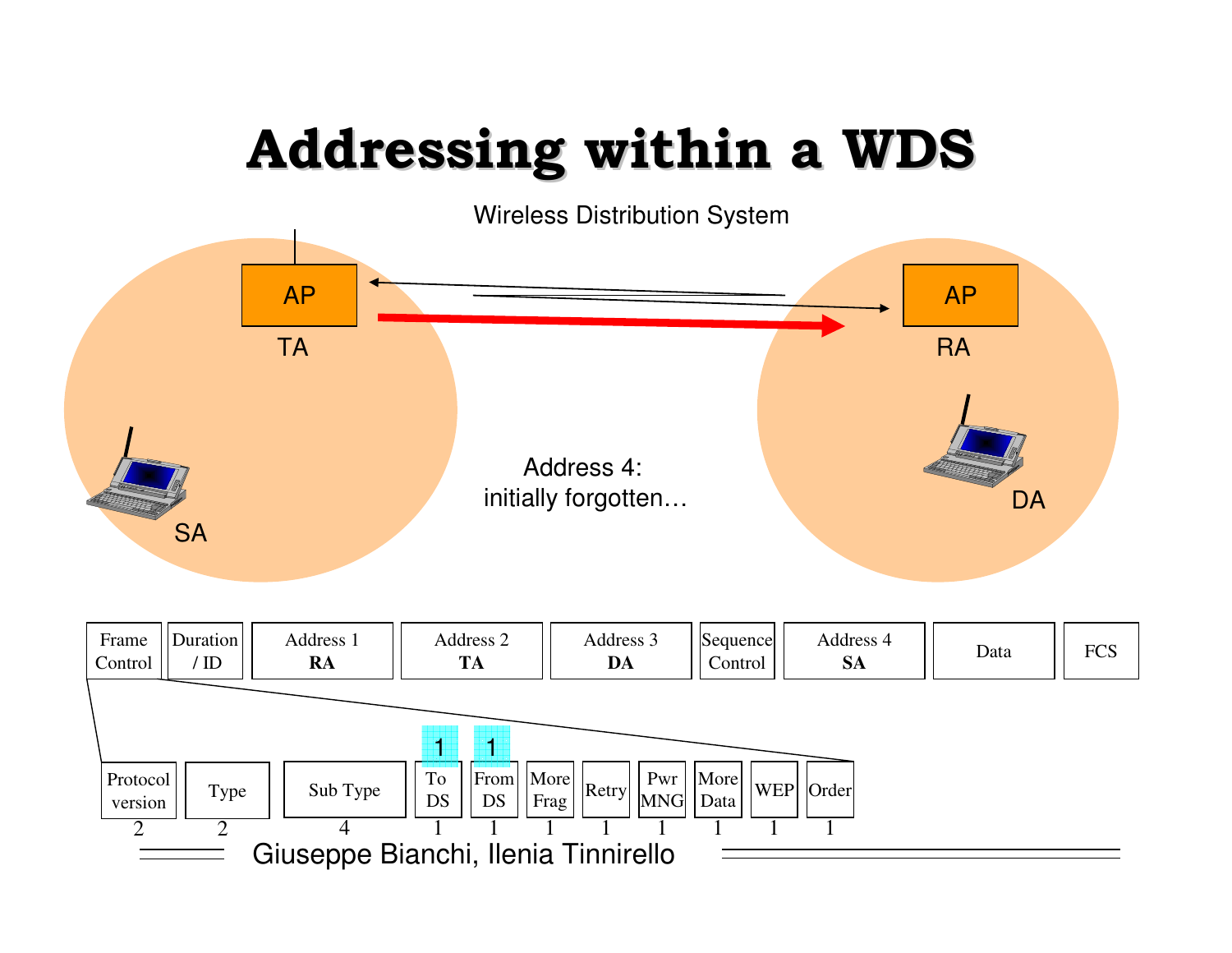# **Addressing: summary**

|                    |                  |                | Receiver         | <b>Transmitter</b> |                  |                  |
|--------------------|------------------|----------------|------------------|--------------------|------------------|------------------|
| Function           | To DS            | <b>From DS</b> | <b>Address 1</b> | <b>Address 2</b>   | <b>Address 3</b> | <b>Address 4</b> |
| <b>IBSS</b>        | O                | O              | $RA = DA$        | <b>SA</b>          | <b>BSSID</b>     | N/A              |
| <b>From AP</b>     | $\boldsymbol{0}$ |                | $RA = DA$        | <b>BSSID</b>       | <b>SA</b>        | N/A              |
| To AP              |                  | $\mathbf 0$    | $RA = BSSID$     | <b>SA</b>          | DA               | N/A              |
| <b>Wireless DS</b> |                  |                | <b>RA</b>        | <b>TA</b>          | DA               | <b>SA</b>        |

#### $\rightarrow$  BSS Identifier (BSSID)

 $\Rightarrow$  unique identifier for a particular BSS. In an infrastructure BSSID it is the MAC address of the AP. In IBSS, it is random and locally administered by the starting station. (uniqueness)

#### $\rightarrow$  Transmitter Address (TA)

 $\Rightarrow$  MAC address of the station that transmit the frame to the wireless medium. Always an individual address.

#### $\rightarrow$  Receiver Address (RA)

 $\Rightarrow$  to which the frame is sent over wireless medium. Individual or Group.

#### $\rightarrow$  Source Address (SA)

- $\Rightarrow$  MAC address of the station who originated the frame. Always individual address.
- $\Rightarrow$  May not match TA because of the indirection performed by DS of an IEEE 802.11 WLAN. SA field is considered by higher layers.

#### $\rightarrow$  Destination Address (DA)

- $\Rightarrow$  Final destination . Individual or Group.
- $\Rightarrow$  May not match RA because of the indirection.
	- Giuseppe Bianchi, Ilenia Tinnirello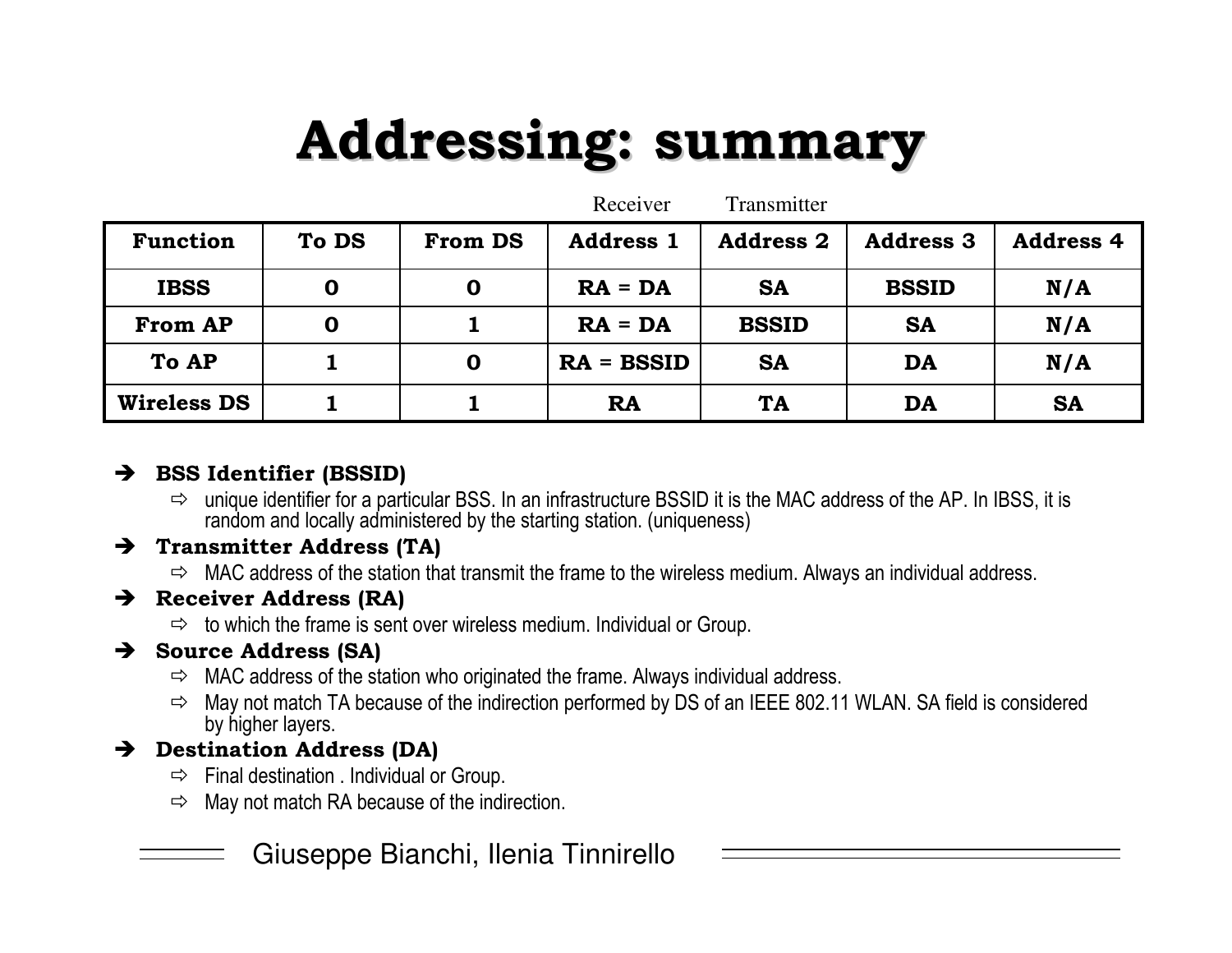# **Service Set IDentifier (SSID)**

#### $\rightarrow$  Name of the WLAN network

 $\Rightarrow$  Plain text (ascii), up to 32 char

#### $\rightarrow$  Assigned by the network administrator

- $\Rightarrow$  All BSS in a same ESS have same SSID
- $\rightarrow$  Typically (but not necessarily) is transmitted in periodic management frames (beacon)
	- $\Rightarrow$  Typical: 1 broadcast beacon every 100 ms (configurable by sysadm)
	- $\Rightarrow$  Beacon may transmit a LOT of other info

IEEE 802.11 wireless LAN management frame Fixed parameters (12 bytes) Timestamp: 0x00000109EAB69185 Beacon Interval: 0,102400 [Seconds] Capability Information: 0x0015 .... .... .... ... 1 = ESS capabilities: Transmitter is an AP .... .... .... ..0. = IBSS status: Transmitter belongs to a BSS .... .... .... 01.. = CFP participation capabilities: Point coordinator at AP for delivery and polling (0x0001) .... .... ... 1 .... = Privacy: AP/STA can support WEP .... .... ..0. .... = Short Preamble: Short preamble not allowed .... .... . 0.. .... = PBCC: PBCC modulation not allowed .... .... 0... .... = Channel Agility: Channel agility not in use ..0. .... .... .... = DSSS-OFDM: DSSS-OFDM modulation not allowed Tagged parameters Tag Number: 0 (SSID parameter set) Tag length: 4 Tag interpretation: WLAN

Tag Number: 1 (Supported Rates) Tag length: 4 Tag interpretation: Supported rates: 1,0(B) 2,0(B) 5,5 11,0 [Mbit/sec]

Tag Number: 6 (IBSS Parameter set) Tag length: 1 Tag interpretation: ATIM window 0x2

Tag Number: 5 ((TIM) Traffic Indication Map) **Beacon** Tag length: 4 example

Tag interpretation: DTIM count 0, DTIM period 1, Bitmap control 0x0, (Bitmap suppressed)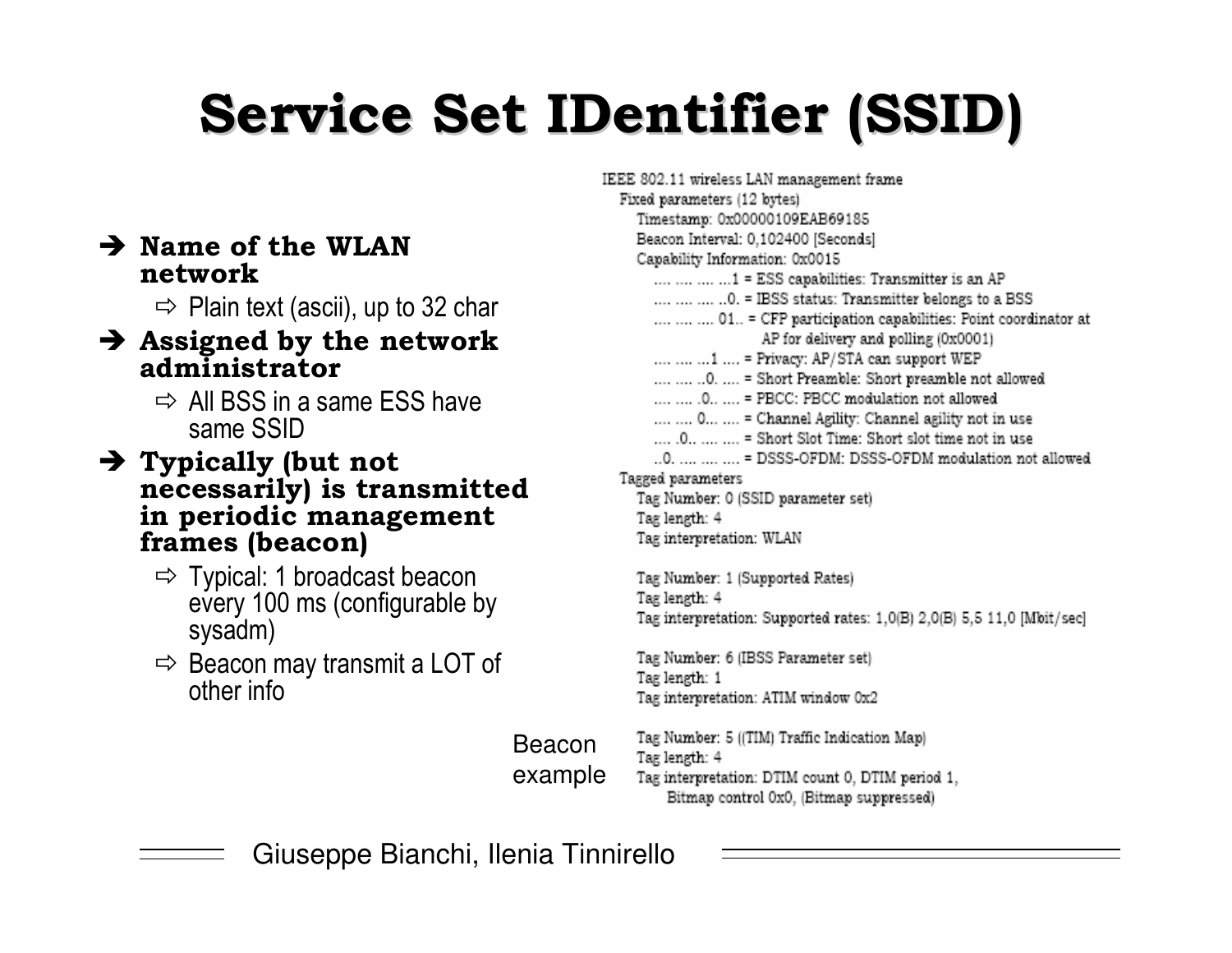### 3. 802.11 MAC: CSMA/CA **Distributed Coordination Function**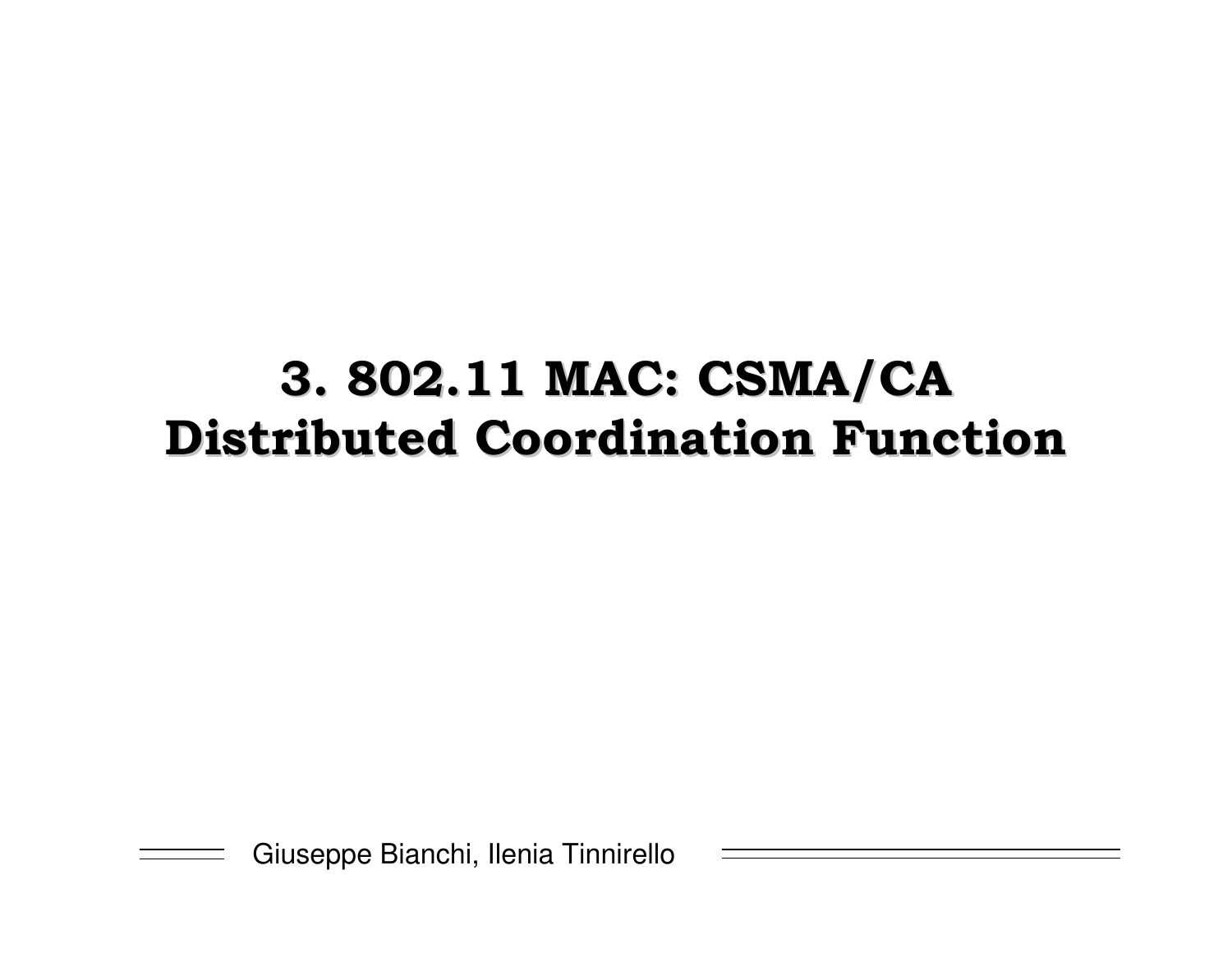## **Wireless Ethernet**

#### $\rightarrow$  802.3 (Ethernet)

- $\Rightarrow$  CSMA/CD
	- $\rightarrow$  Carrier Sense Multiple Access
	- $\rightarrow$ Collision Detect

#### $\rightarrow$  802.11(wireless LAN)

- $\Rightarrow$  CSMA/CA
- $\Rightarrow$  (Distributed Coordination Function)
	- $\rightarrow$  Carrier Sense Multiple Access
	- $\rightarrow$ Collision Avoidance



- $\rightarrow$  Both A and C sense the channel idle at the same time  $\rightarrow$  they send at the same time.
- Collision can be detected at sender in  $\rightarrow$ Ethernet.
- Why this is not possible in 802.11?  $\rightarrow$ 
	- Either TX or RX (no simultaneous  $\mathcal{I}$ .  $RX/TX$
	- $\mathcal{P}$ Large amount of power difference in Tx and Rx (even if simultaneous txrx, no possibility in rx while tx-ing)
	- $\mathcal{S}$ Wireless medium  $=$  additional problems vs broadcast cable!!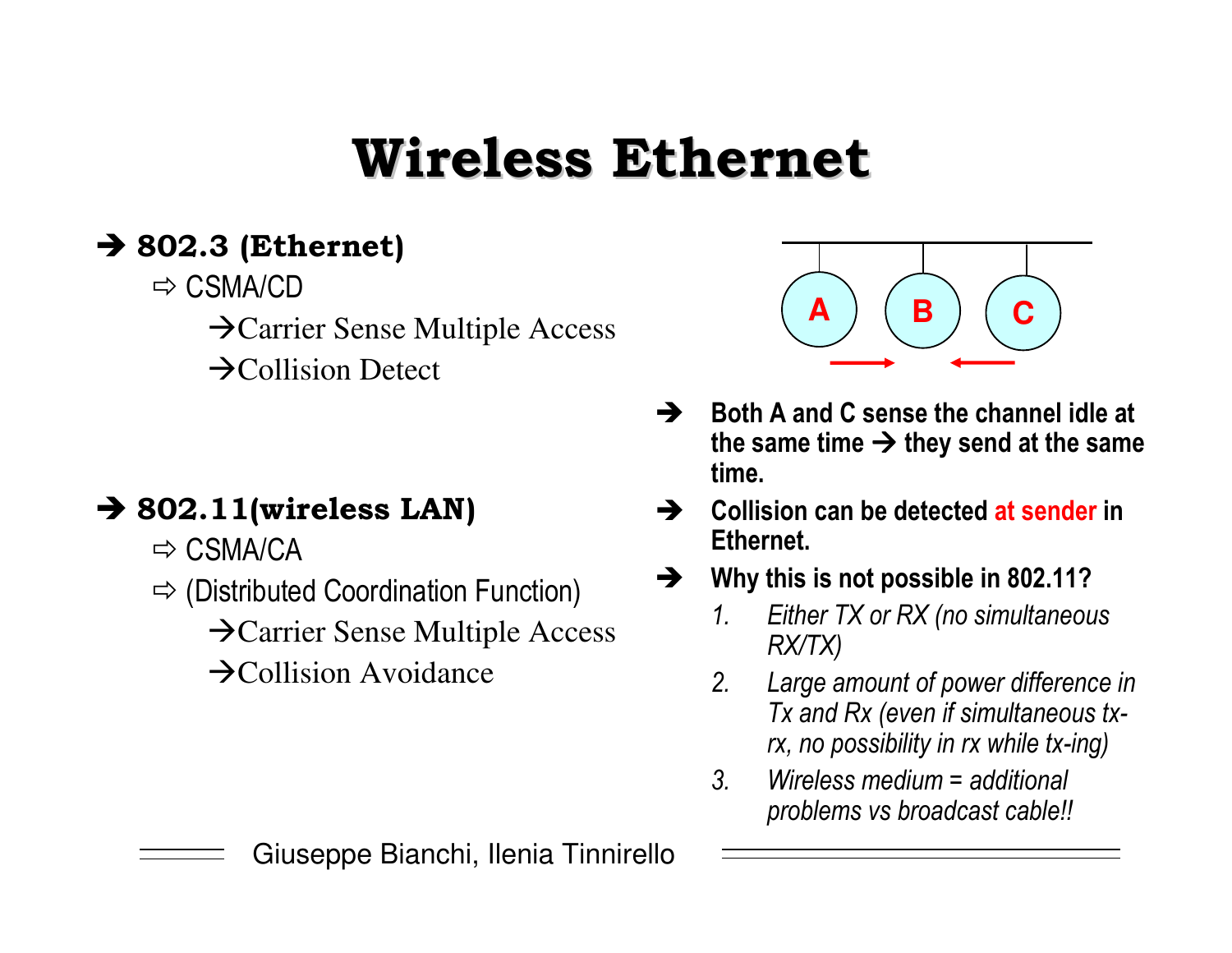# **Hidden Terminal Problem**

- > Large difference in signal strength; physical channel impairments (shadowing)
	- $\Rightarrow$  It may result that two stations in the same area cannot communicate
- $\rightarrow$  Hidden terminals
	- $\Rightarrow$  A and C cannot hear each other
	- $\Rightarrow$  A transmits to B
	- $\Rightarrow$  C wants to send to B; C cannot receive A; C senses "idle" medium (Carrier Sense fails)
	- $\Rightarrow$  Collision occurs at B.
	- $\Rightarrow$  A cannot detect the collision (Collision Detection fails).
	- $\Rightarrow$  A is "hidden" to C.



B.

 $\mathbf C$ 

Giuseppe Bianchi, Ilenia Tinnirello

 $\blacktriangle$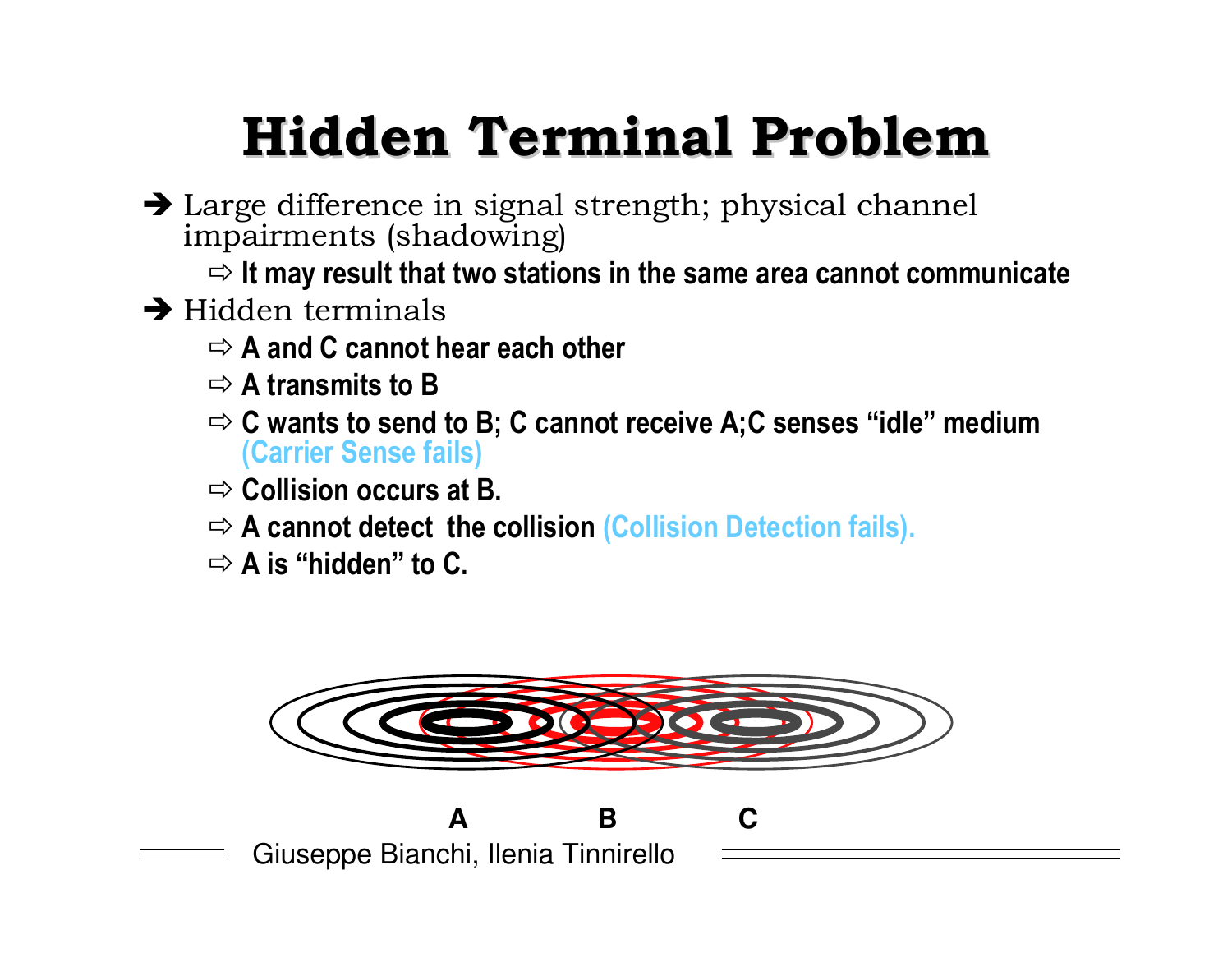# 802.11 MAC approach

#### Still based on Carrier Sense:

 $\rightarrow$  Listen before talking

#### But collisions can only be inferred afterwards, at the receiver

Areceivers see corrupted data through a CRC error  $\rightarrow$ Transmitters fail to get a response

#### $\rightarrow$  Two-way handshaking mechanism to infer collisions

 $\Rightarrow$  DATA-ACK packets

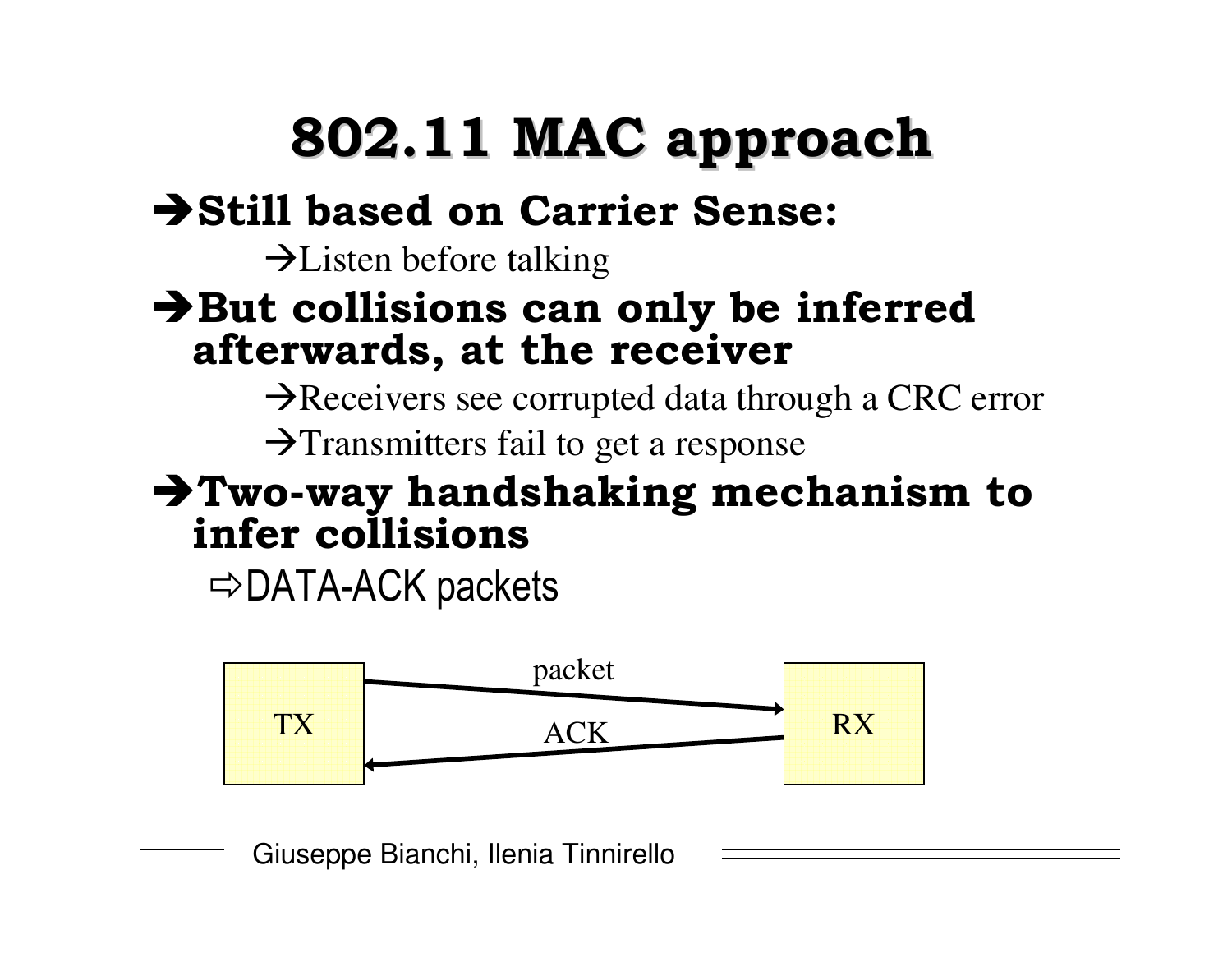# **Channel Access details**

#### $\bigtriangledown$ A station can transmit only if it senses the channel IDLE for a DIFS time



#### $\rightarrow$  Key idea: DATA and ACK separated by a different **Inter Frame Space**

 $\Rightarrow$  SIFS = Short Inter Frame Space

 $\Rightarrow$  Second station cannot hear a whole DIFS, as **SIFS<DIFS**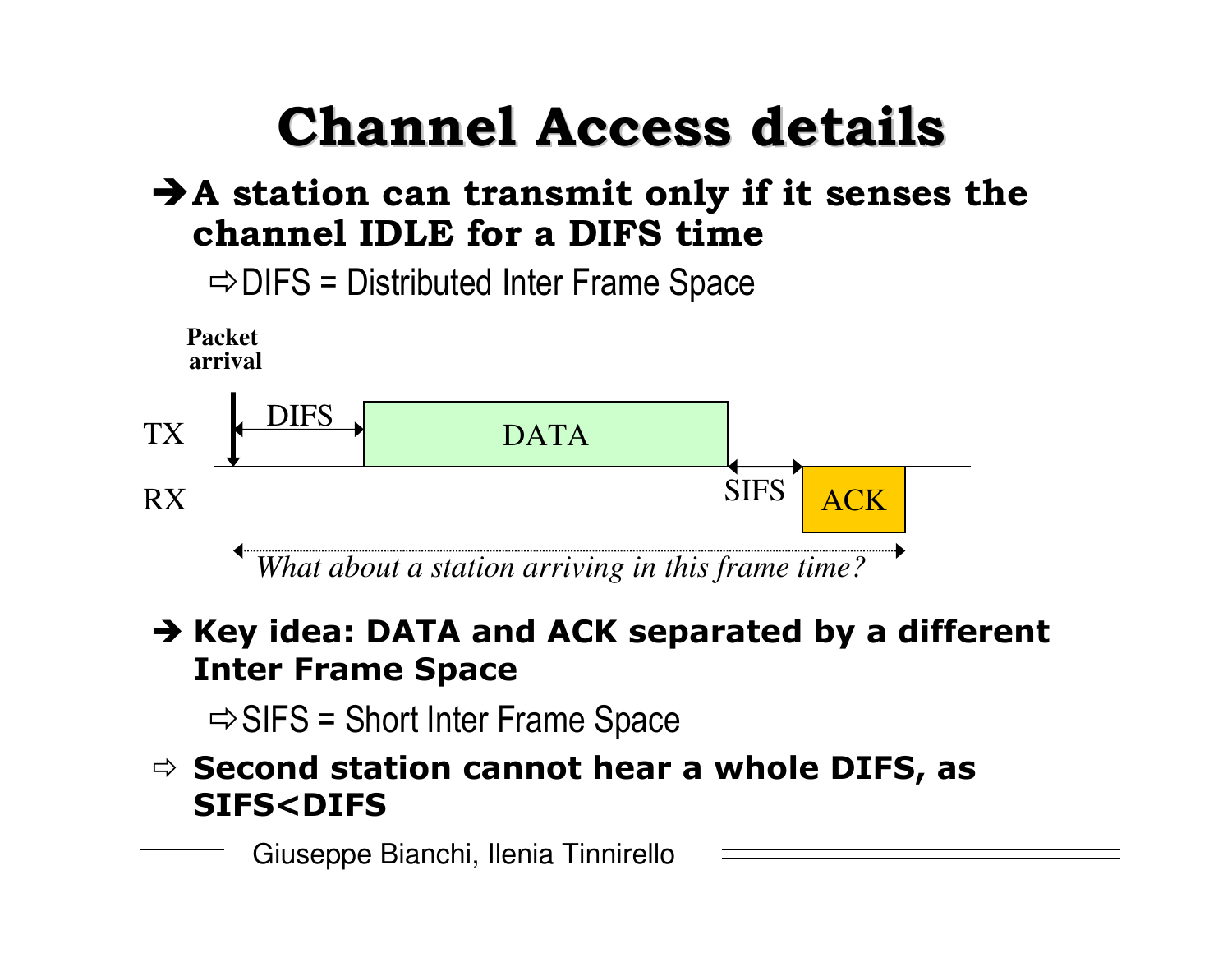### DIFS & SIFS in wi-fi

 $\blacktriangleright$ DIFS = 50  $\mu$ s  $\bigtriangledown$ SIFS = 10  $\mu$ s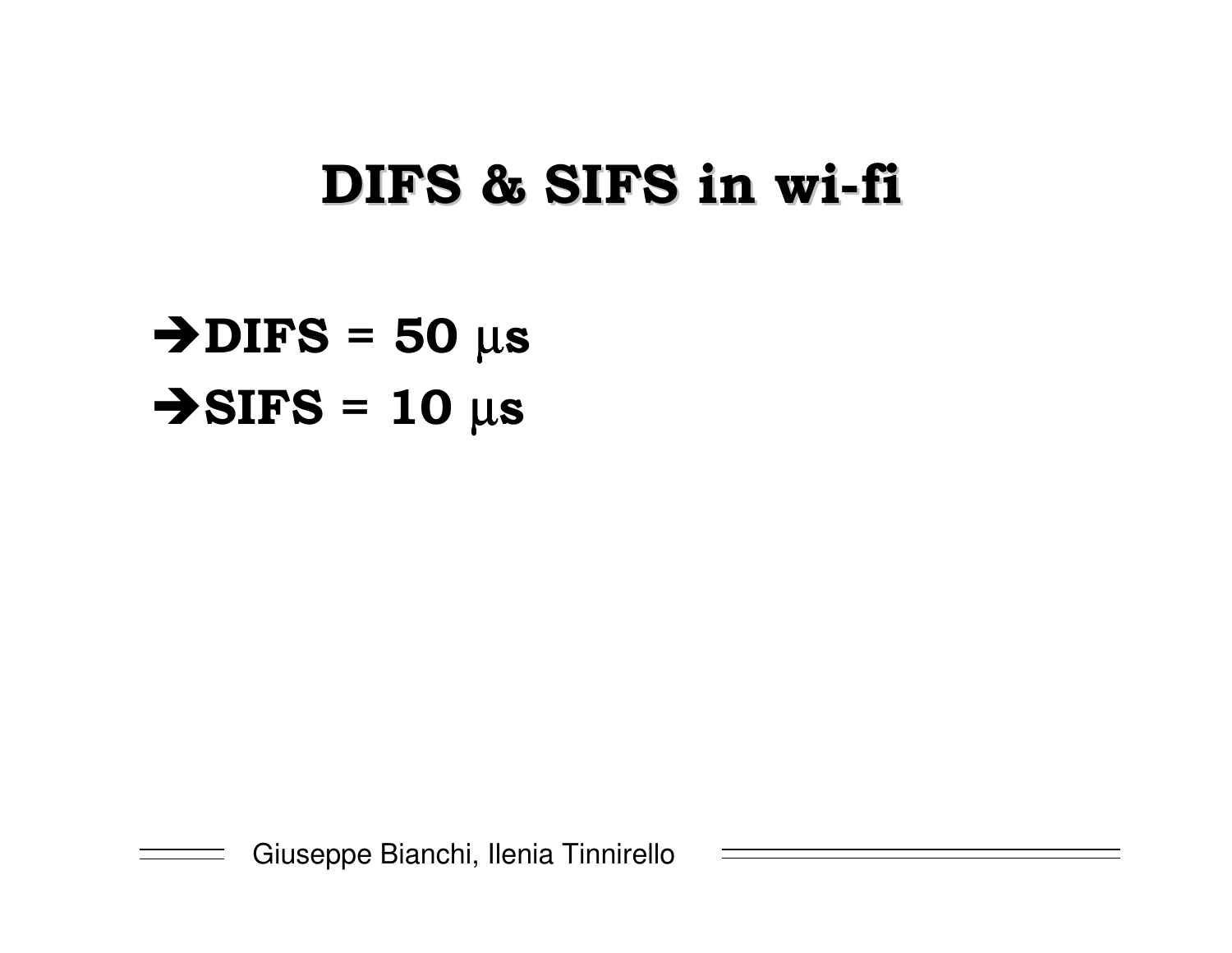

**RULE**: *when the channel is initially sensed BUSY, station defers transmission; But when it is sensed IDLE for <sup>a</sup> DIFS, defer transmission of <sup>a</sup> further random time (BACKOFF TIME)*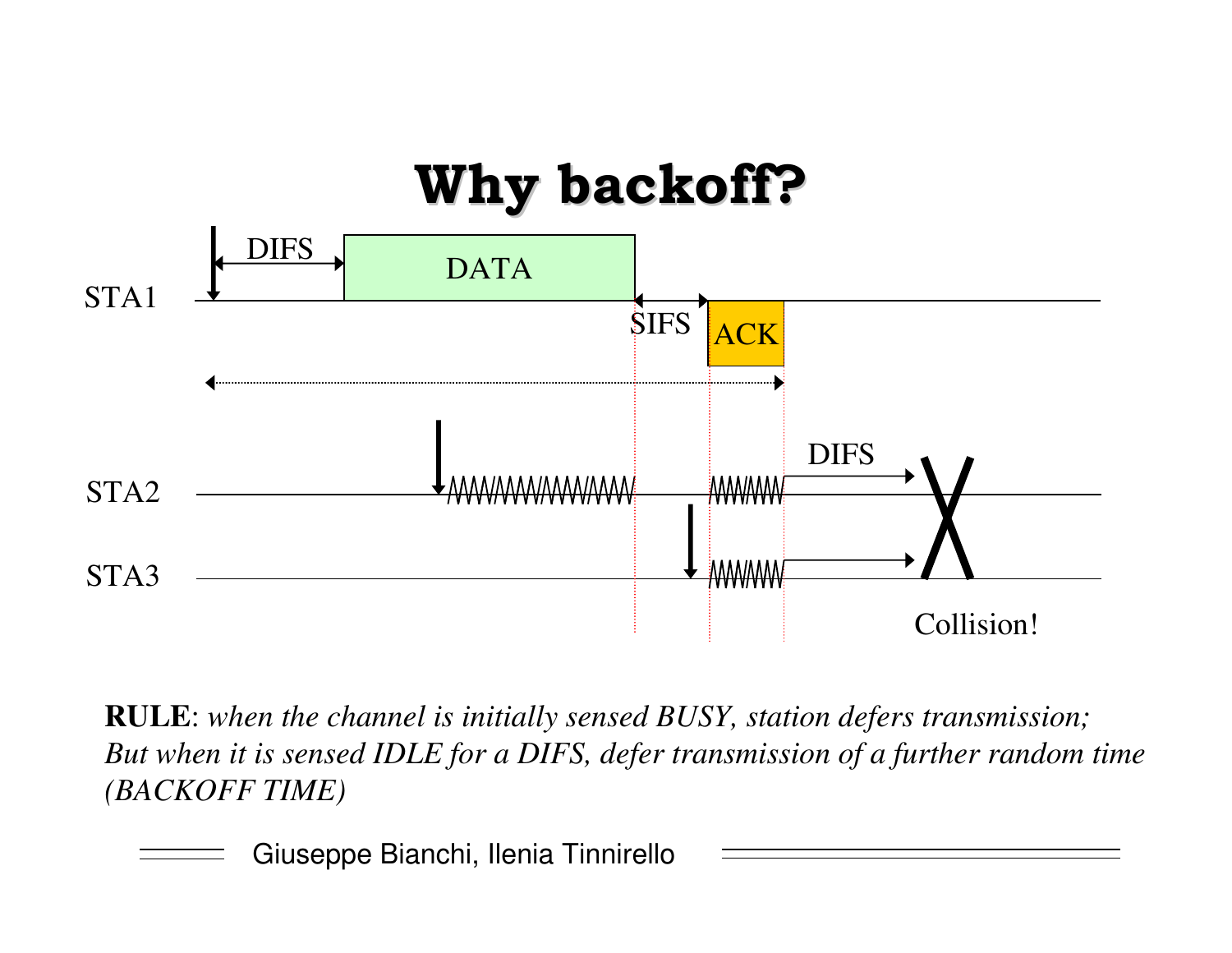

Note: slot times are not physically delimited on the channel! Rather, they are logically identified by every STA

Slot-time values: 20µ<sup>s</sup> for DSSS (wi-fi) Accounts for: 1) RX TX turnaround time 2) busy detect time 3) propagation delay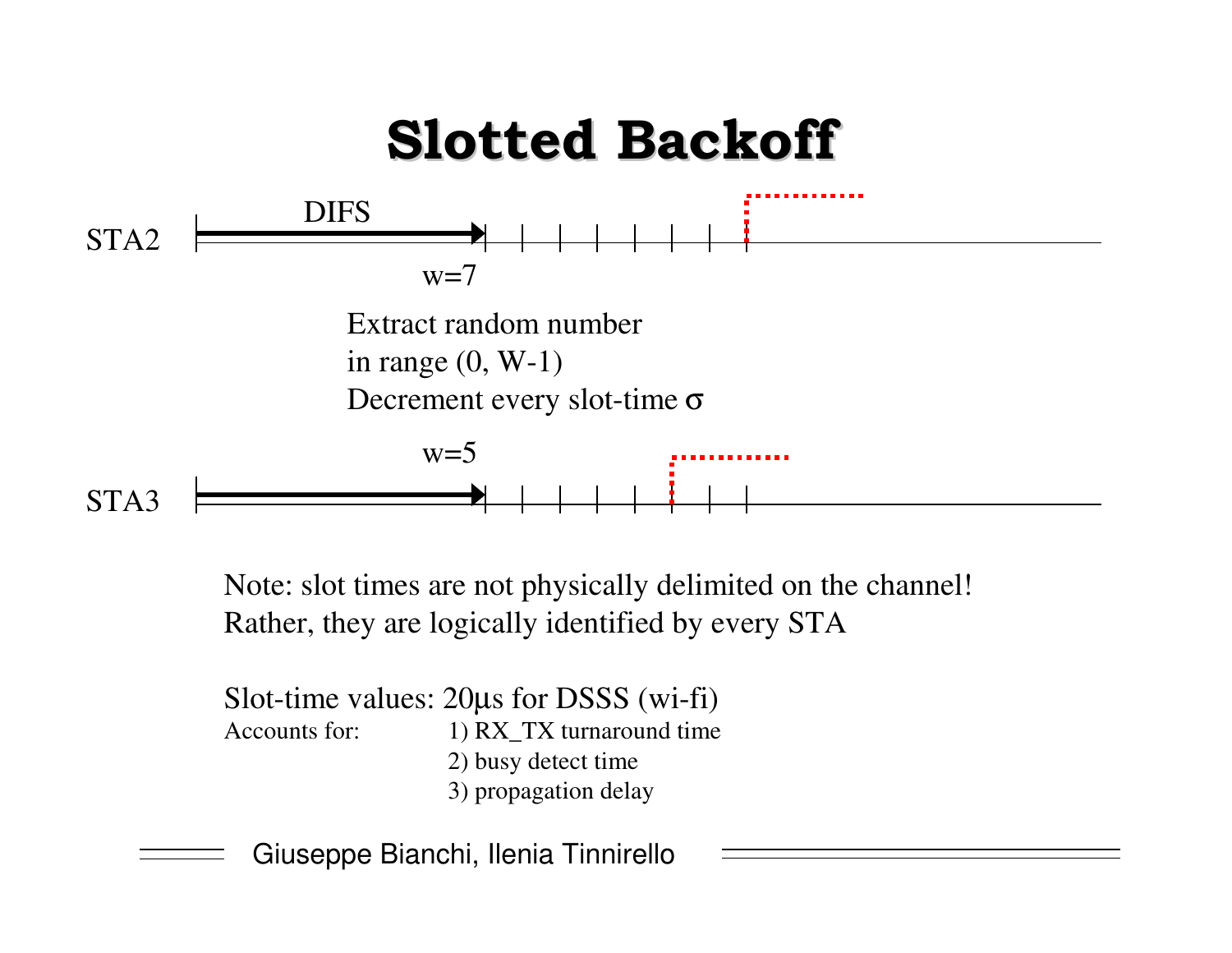## **Backoff freezing**

#### → When STA is in backoff stage:

- $\Rightarrow$  It freezes the backoff counter as long as the channel is sensed BUSY
- $\Rightarrow$  It restarts decrementing the backoff as the channel is sensed **IDLE** for a DIFS period

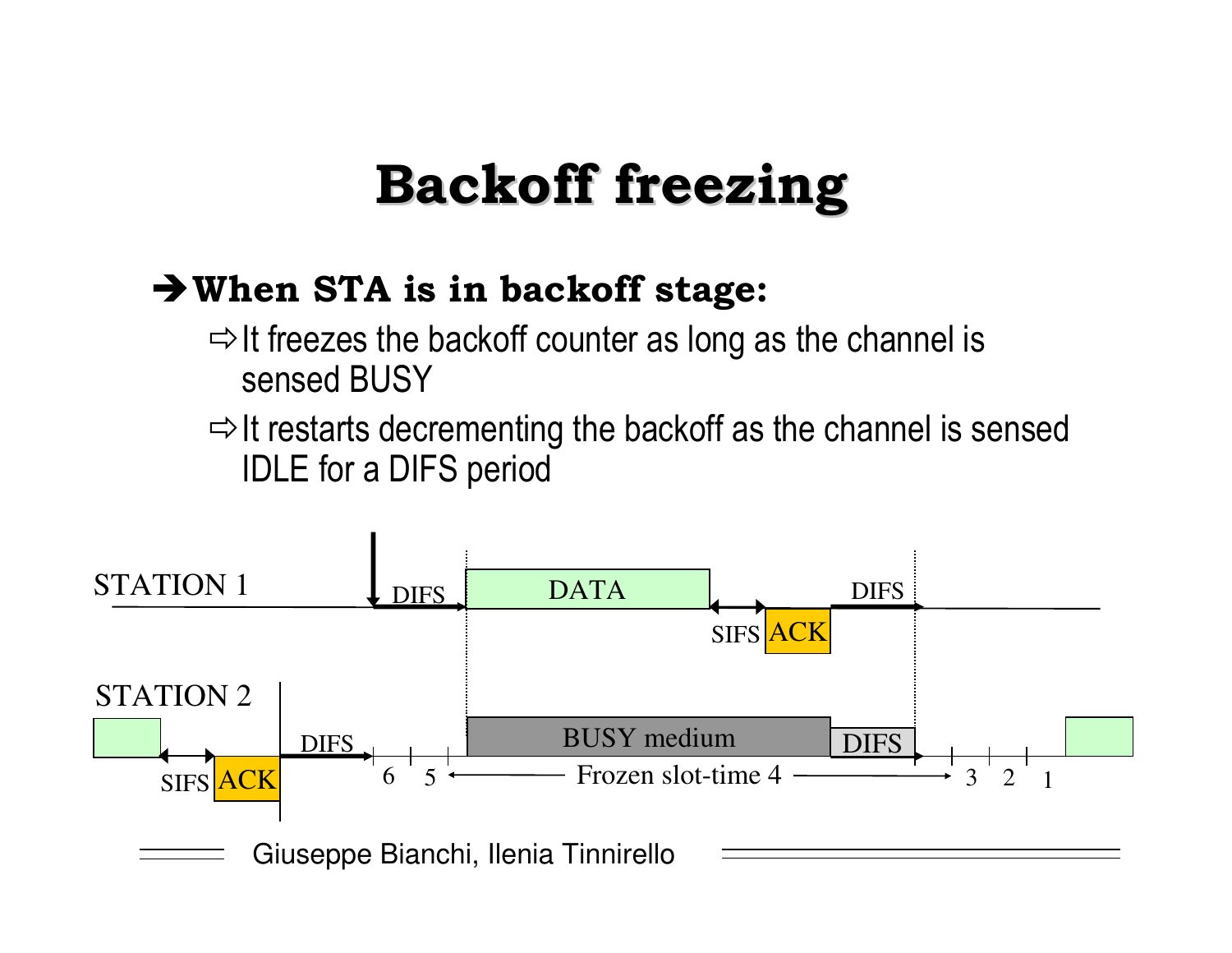# **Backoff rules**

#### $\rightarrow$  First backoff value:

 $\Rightarrow$  Extract a uniform random number in range (0, CW<sub>min</sub>)

#### $\rightarrow$  If unsuccessful TX:

 $\Rightarrow$  Extract a uniform random number in range (0,2×(CW<sub>min</sub>+1)-1)

#### $\rightarrow$  If unsuccessful TX:

 $\Rightarrow$  Extract a uniform random number in range (0,2<sup>2</sup>×(CW<sub>min</sub>+1)-1)

### $\rightarrow$  Etc up to  $2^m \times (CW_{min} + 1) - 1$

**Exponential Backoff!**  $CWmin = 31$ CWmax =  $1023$  (m=5)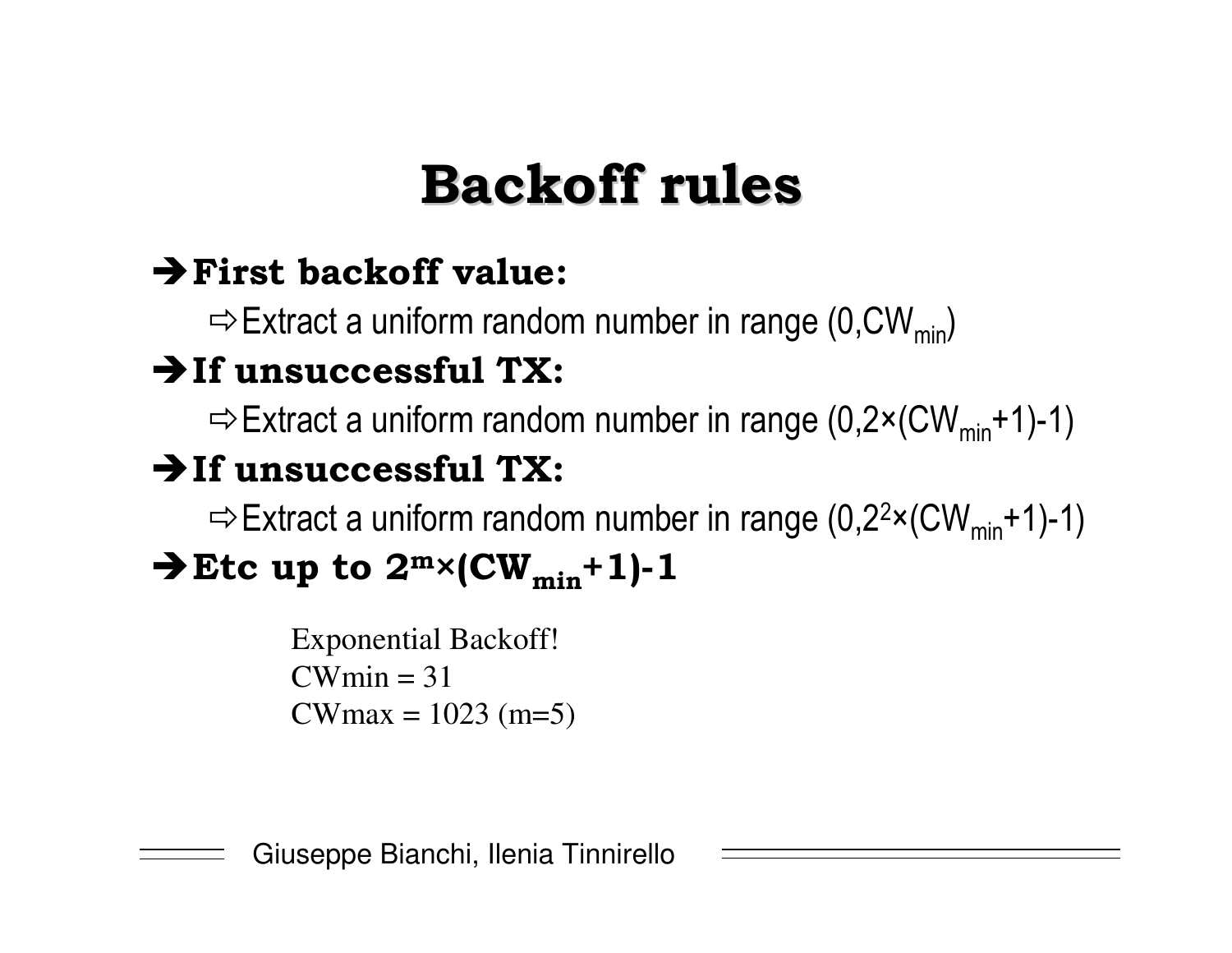### Throughput vs CWmin

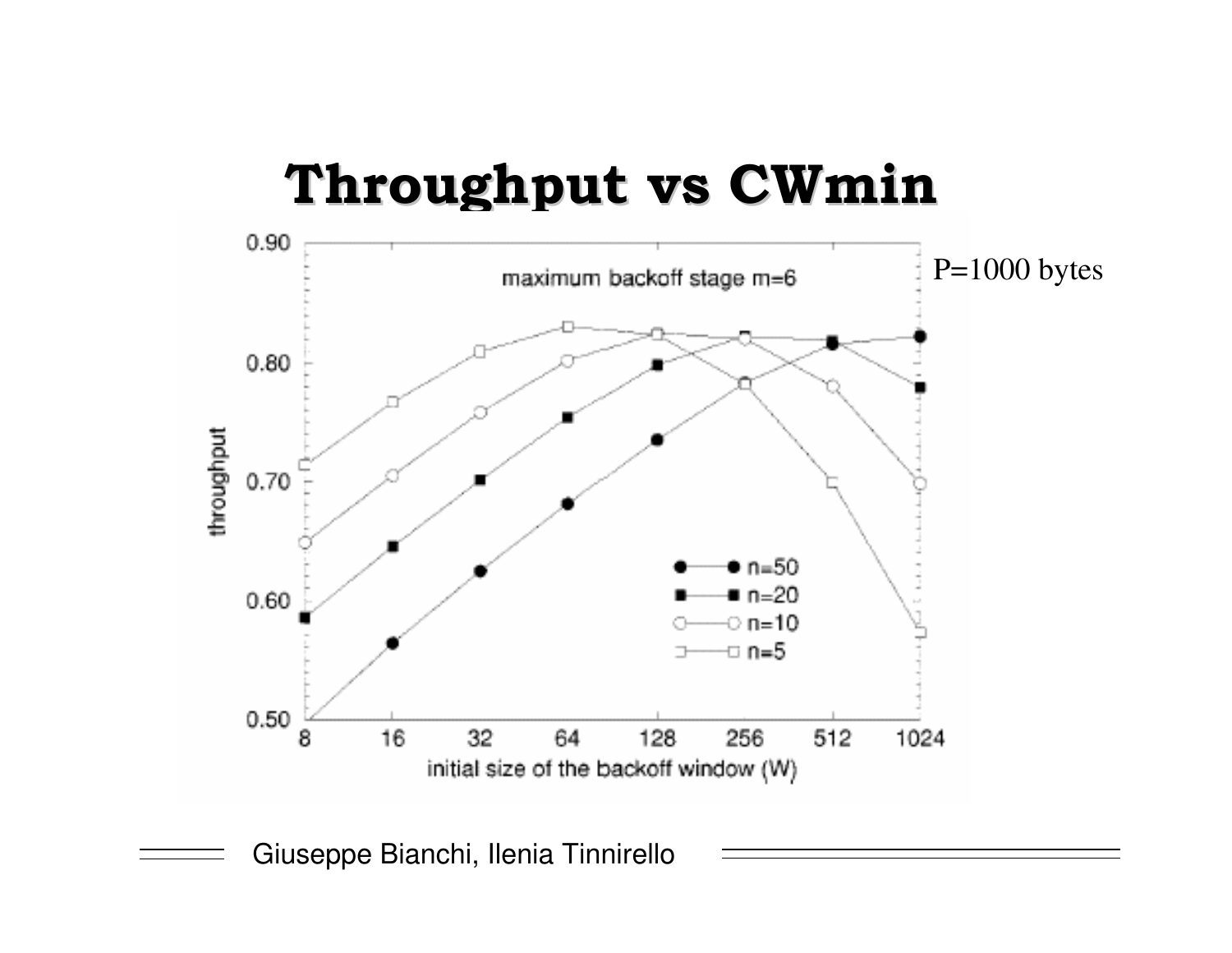# **RTS/CTS**

## Request-To-Send / Clear-To-Send  $\rightarrow$  4-way handshaking

 $\Rightarrow$  Versus 2-way handshaking of basic access mechanism

## >Introduced for two reasons

 $\Rightarrow$  Combat hidden terminal

 $\Rightarrow$  Improve throughput performance with long packets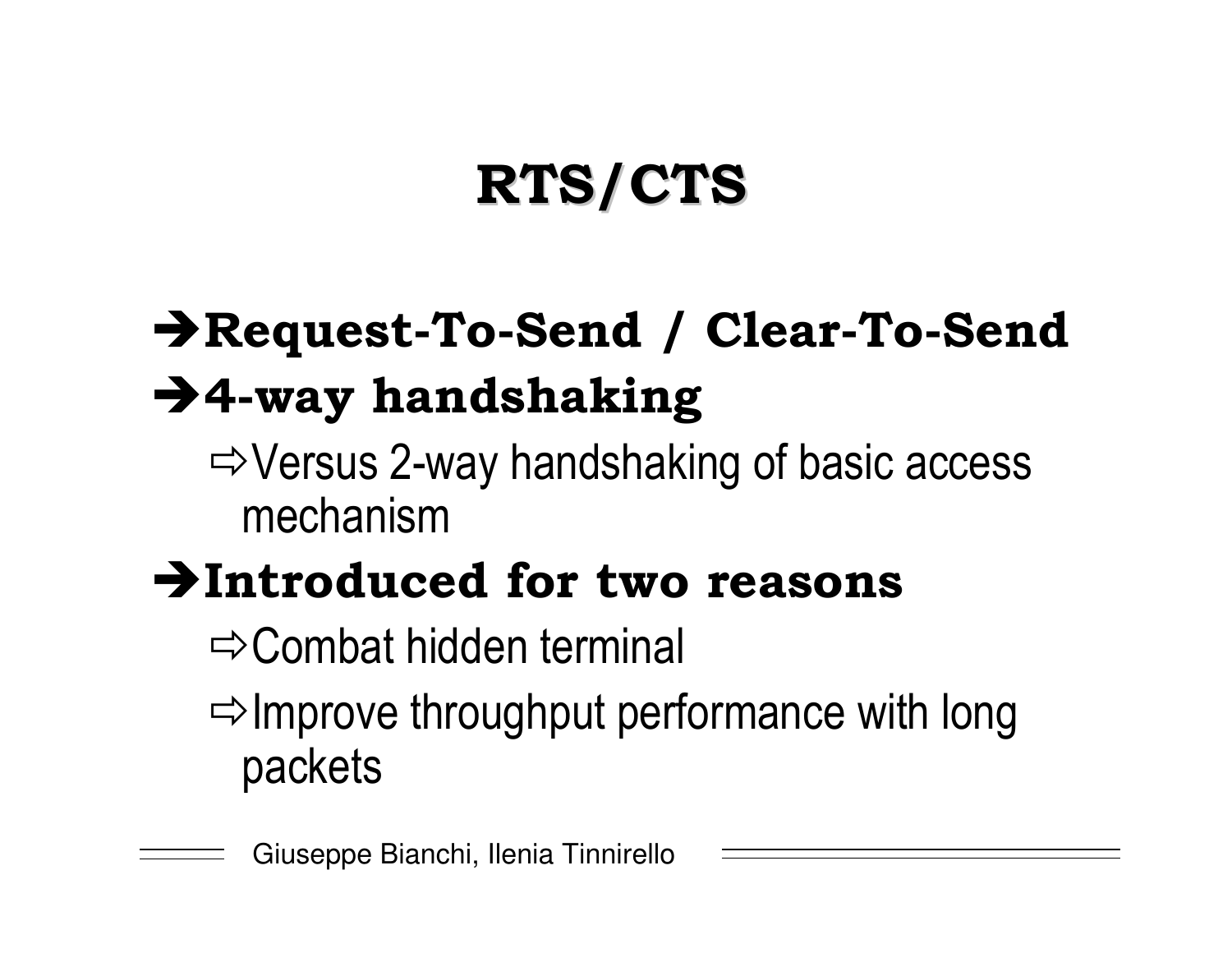#### **Packet**RTS/CTS and hidden terminals

**arrival**

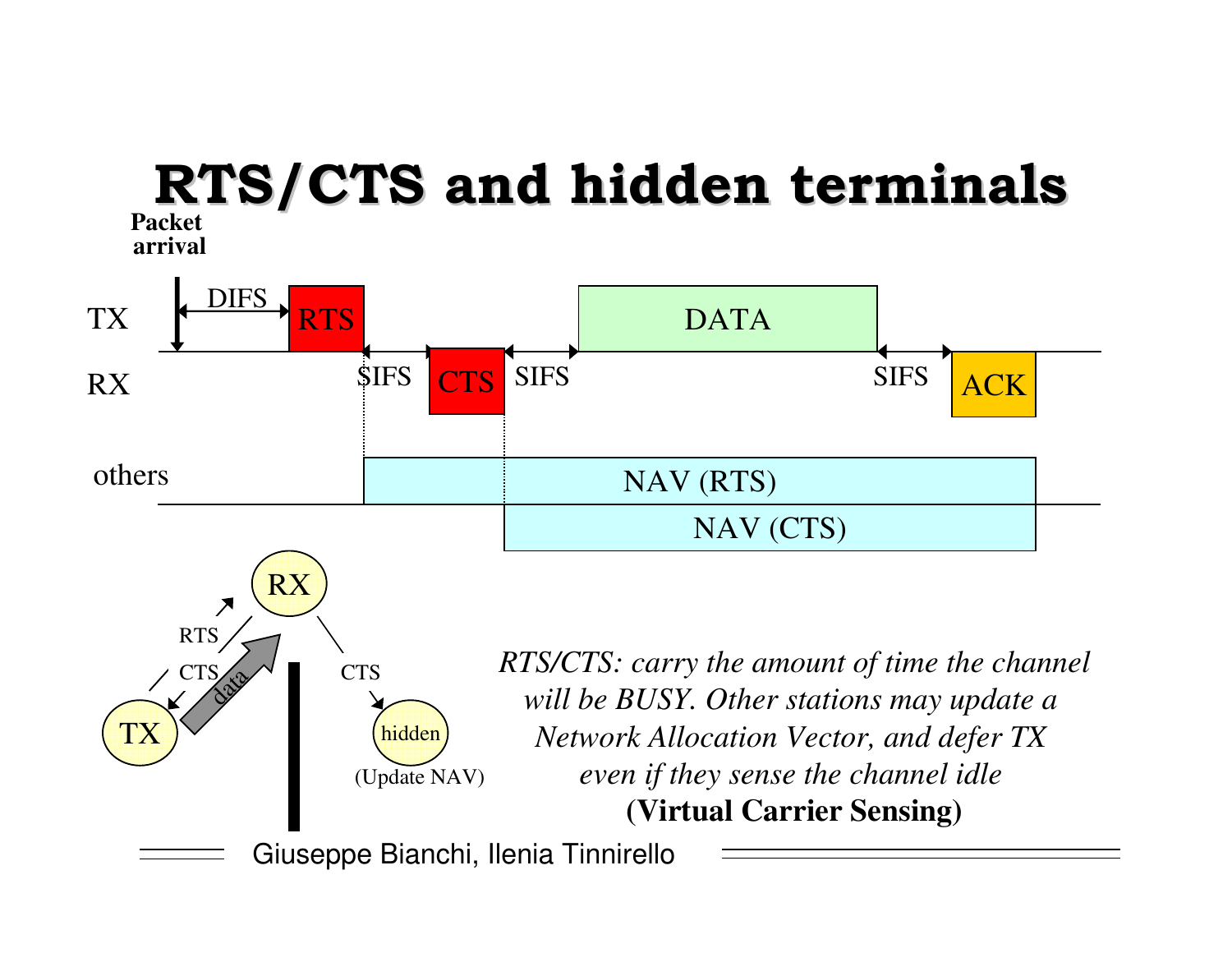## **RTS/CTS and performance**

| PHY MAC<br>PAYLOAD<br>hdr<br>hdr                                       | <b>ACK</b><br><b>SIFS</b><br><b>DIFS</b> |                                                                           |
|------------------------------------------------------------------------|------------------------------------------|---------------------------------------------------------------------------|
| T success basic access                                                 |                                          |                                                                           |
| <b>MAC</b><br>PHY<br>PAYLOAD<br>hdr<br>hdr<br>T collision basic access | <b>DIFS</b>                              |                                                                           |
| PHY<br><b>CTS</b><br><b>RTS</b><br><b>SIFS</b><br>SIFS.<br>hdr         | <b>MAC</b><br>PAYLOAD<br>hdr             | <b>ACK</b><br><b>SIFS</b><br><b>DIFS</b>                                  |
| T success RTS/CTS                                                      |                                          |                                                                           |
| <b>RTS</b><br><b>DIFS</b><br>Teollision RTS/CTS                        |                                          | RTS/CTS cons: larger overhead<br>RTS/CTS pros: reduced collision duration |
|                                                                        |                                          |                                                                           |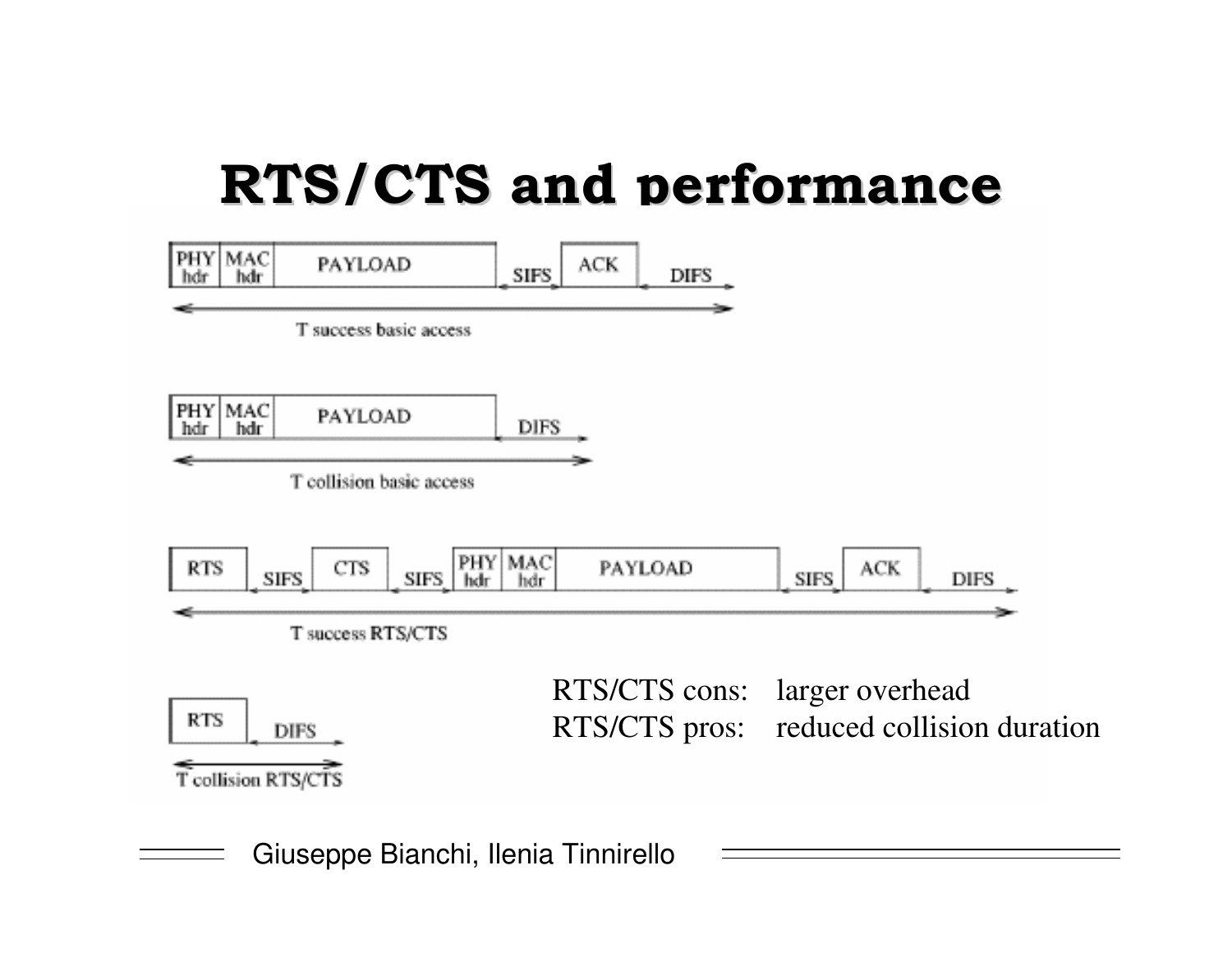

*RTS/CTS convenient with long packets and large number of terminals (collision!);*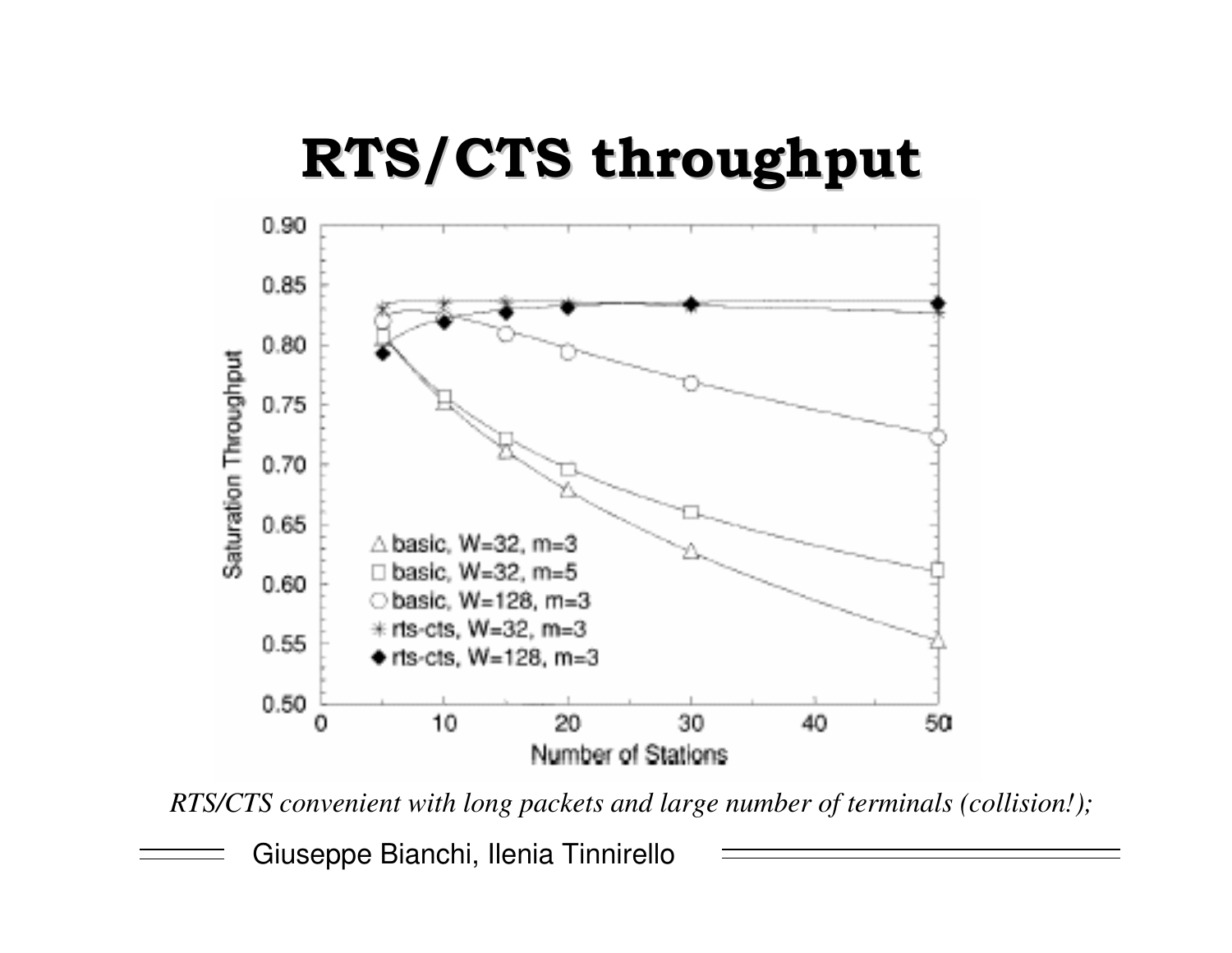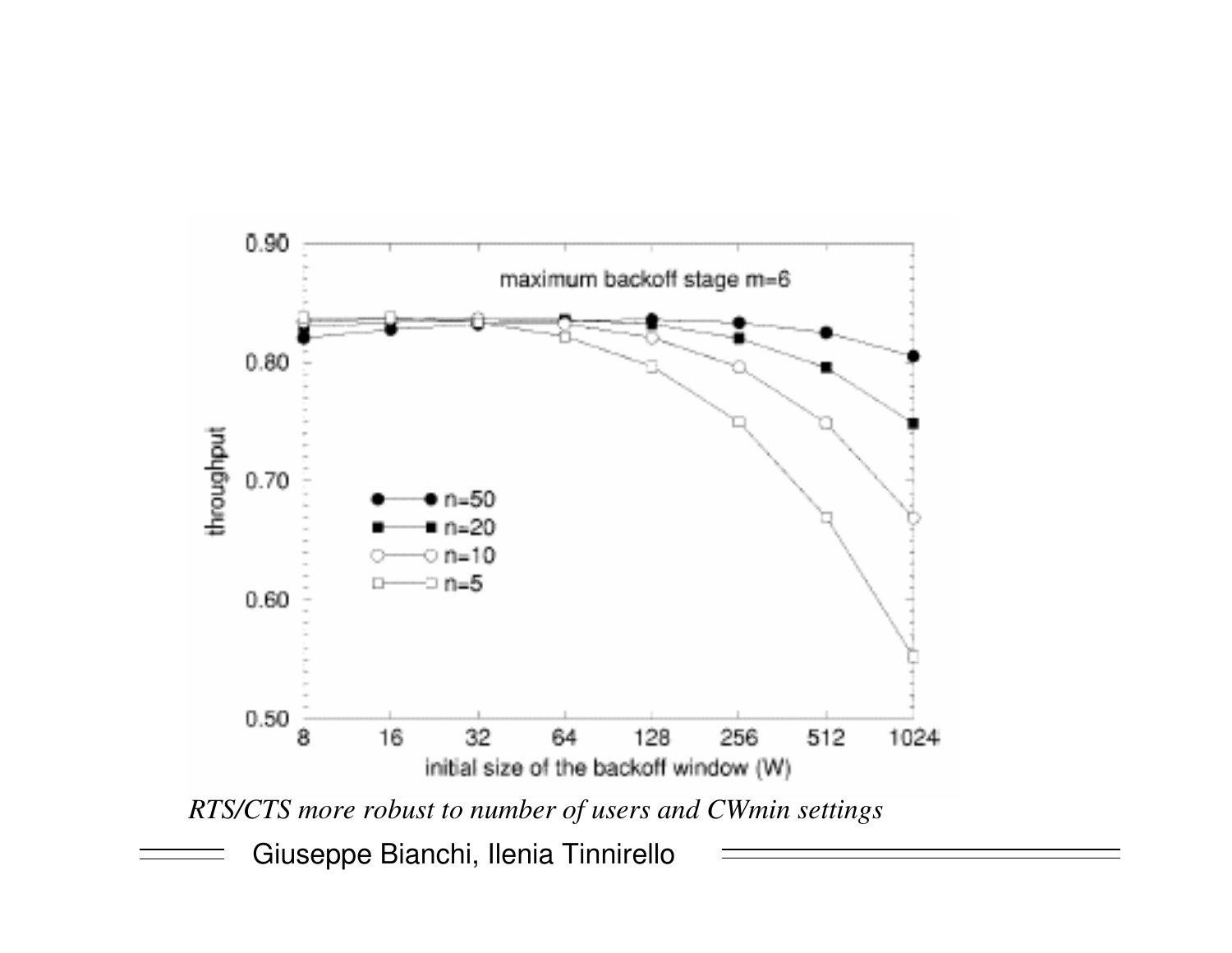## Relation between IFS

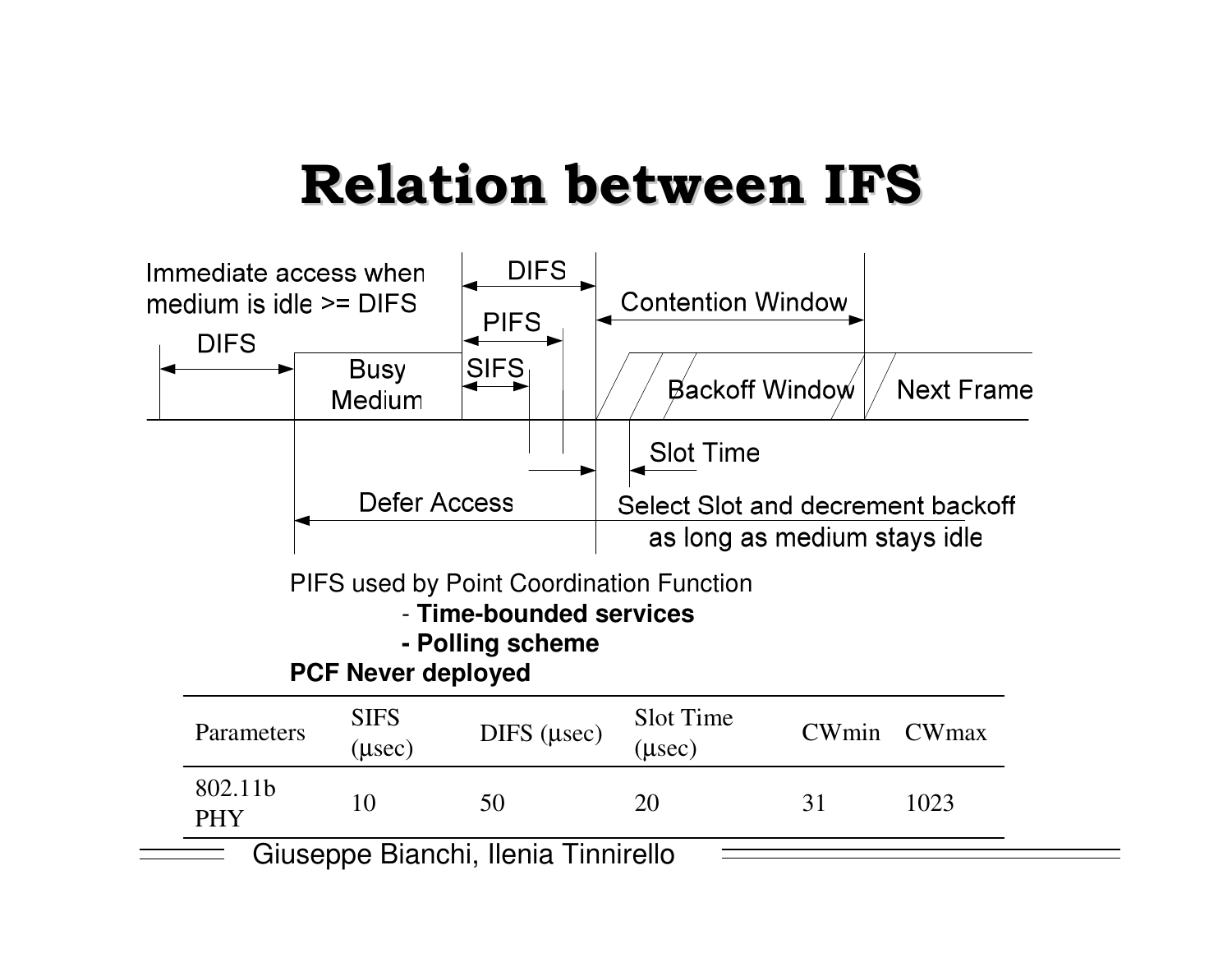### **EIFS**

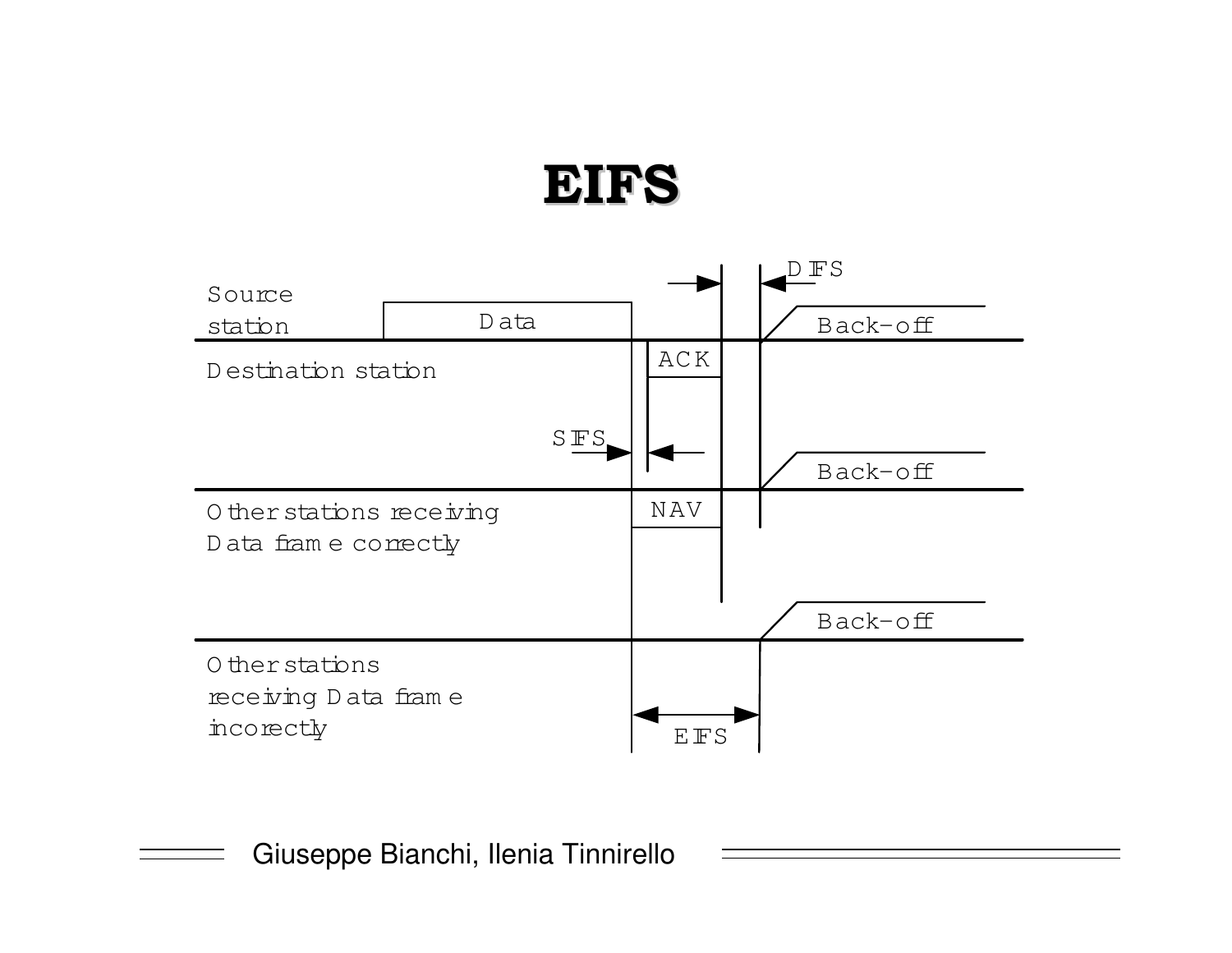

## **Data Frame formats**

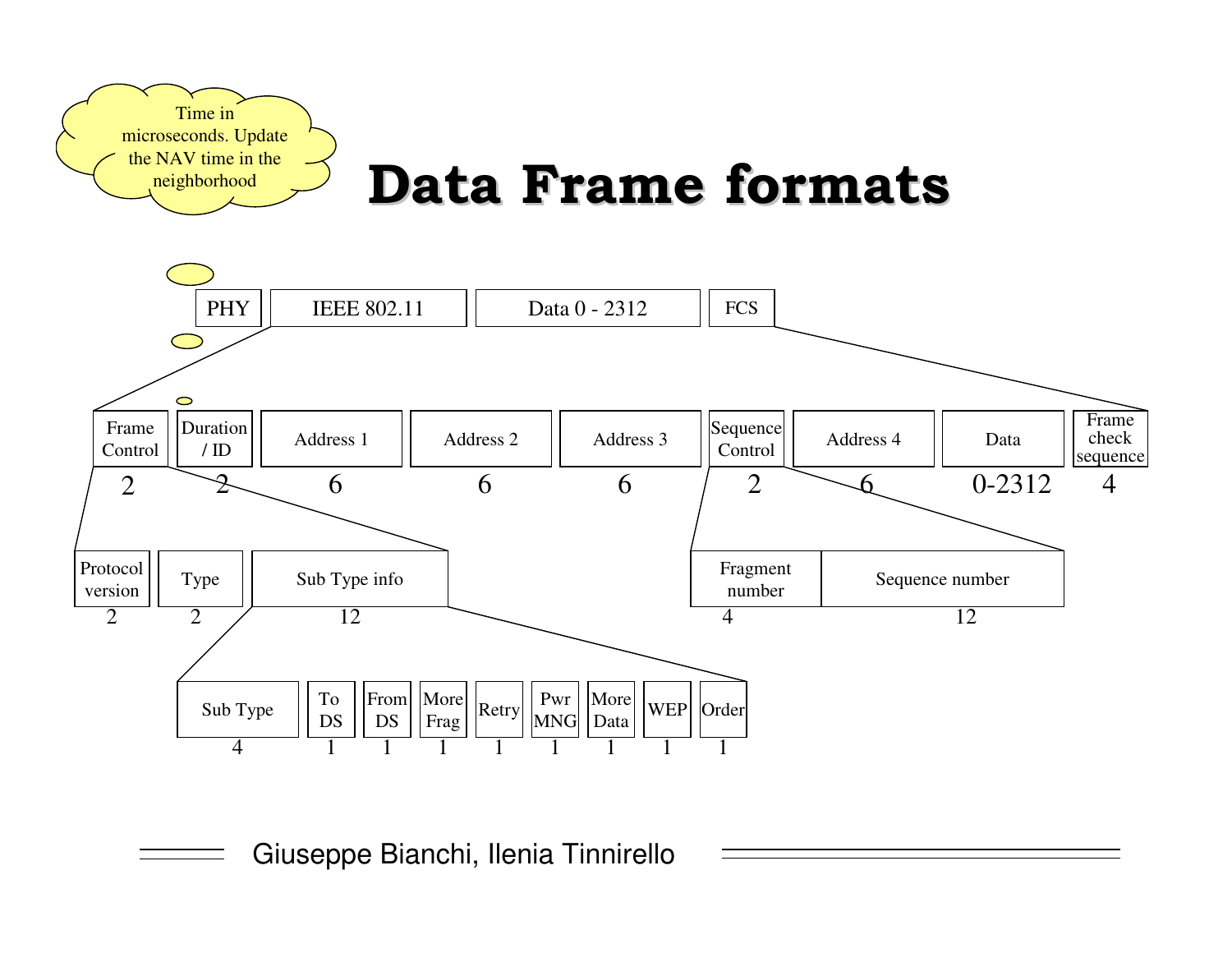## Why NAV (i.e. protect ACK)?



Station C receives frame from station TX Station C IS NOT in reach from station RX But sets NAV and protects RX ACK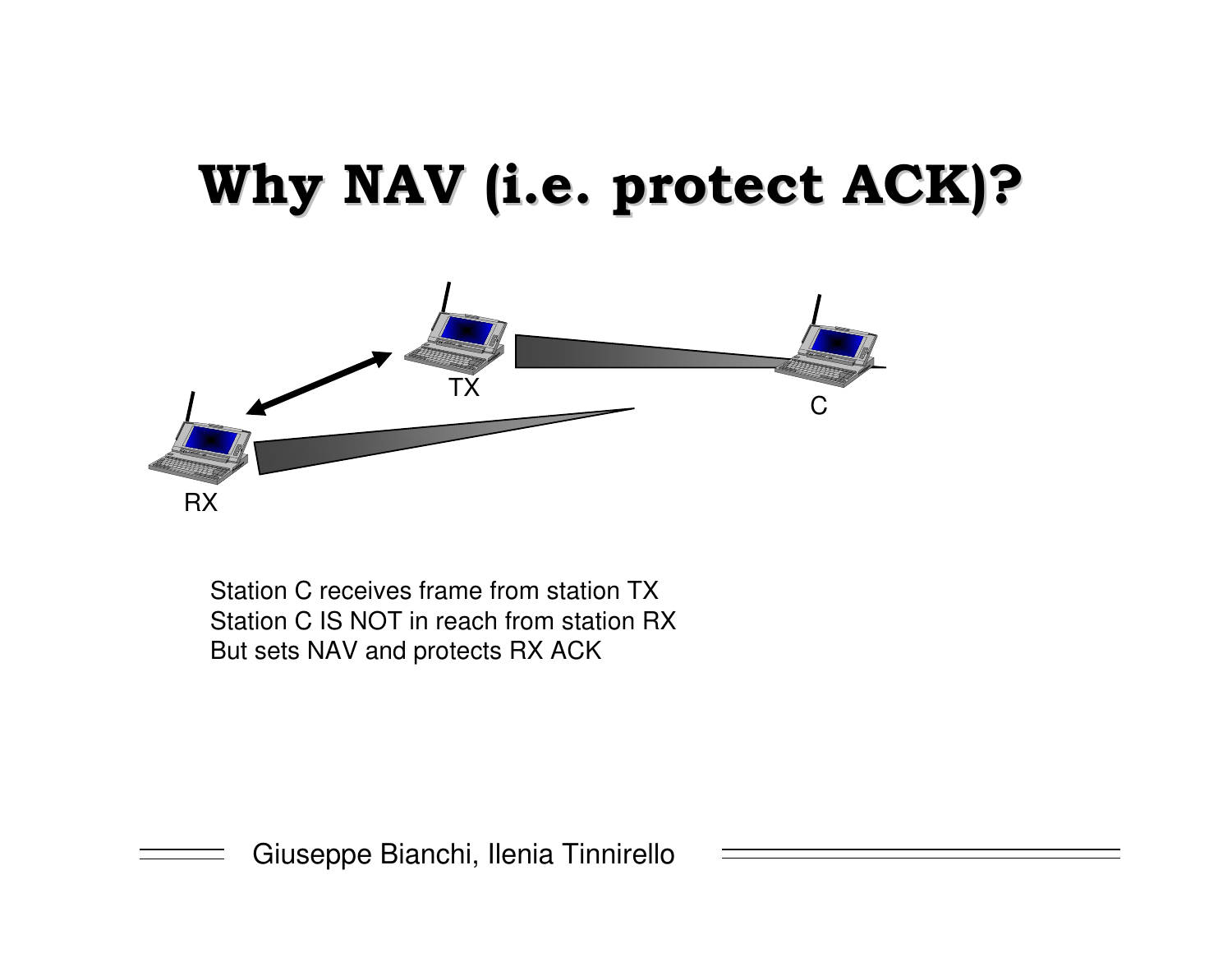# Why EIFS (i.e. protect ACK)?



Station C DOES NOT receive frame from station TX but still receives enough signal to get <sup>a</sup> PHY.RXEND.indication error

Station C IS NOT in reach from station RX But sets EIFS (!!) and protects RX ACK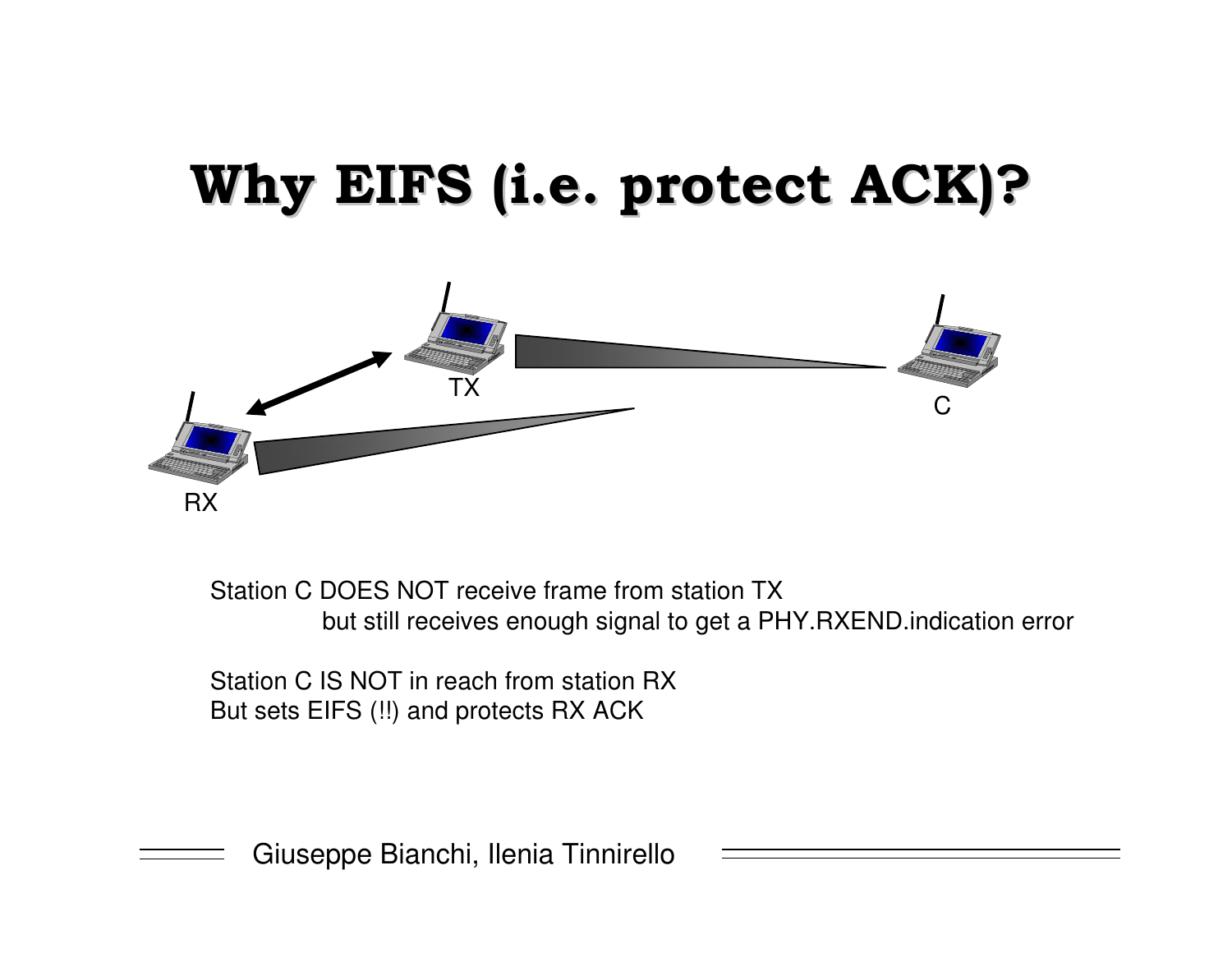## **5. DCF Overhead**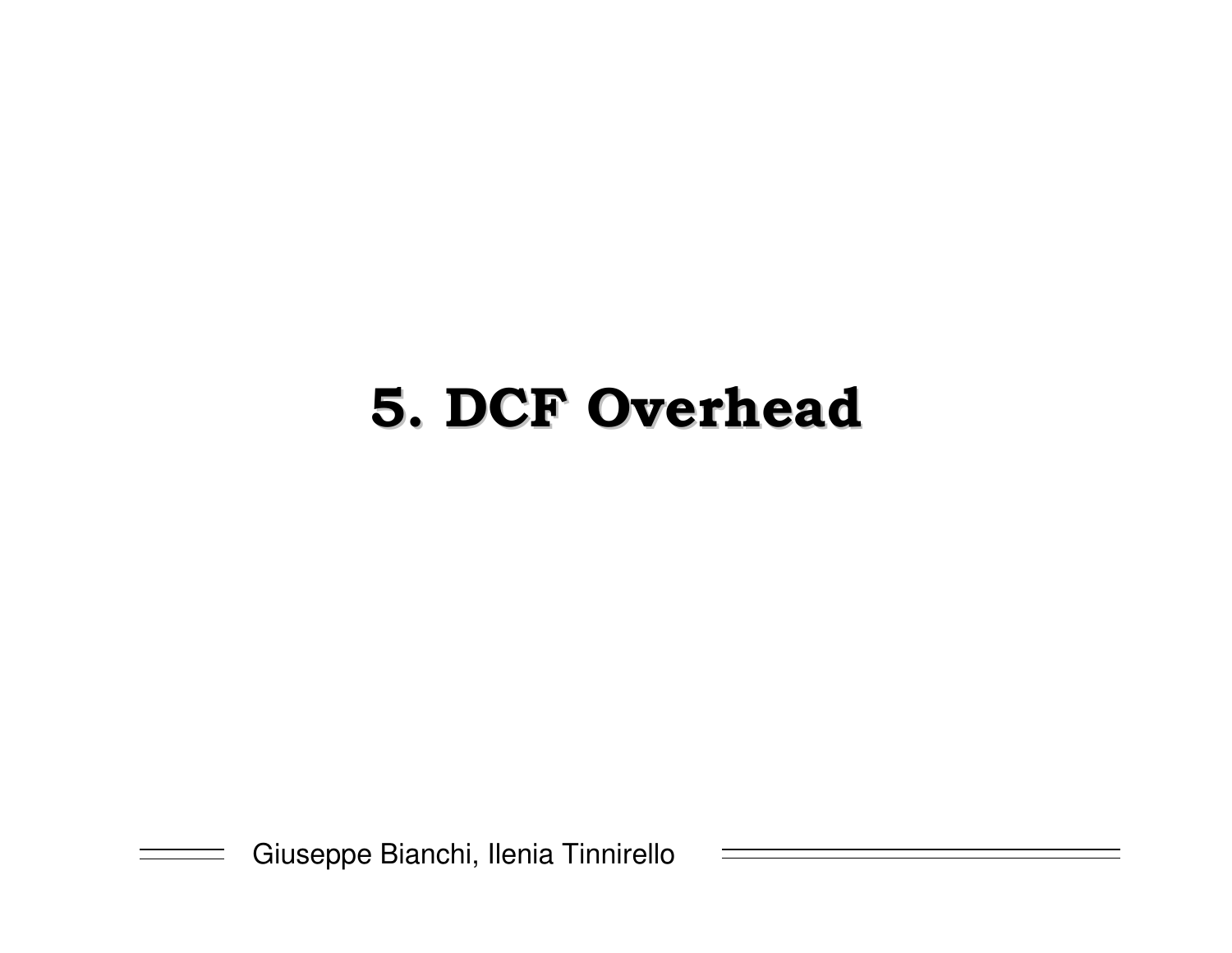## **Frame formats**

#### DATA FRAME (28 bytes excluded address 4)

| ∹rame<br>Control | Duration<br>$\mathbb{D}$ | <b>Address</b> | Address 2 | Address $\sim$ | Sequence<br>control_ | <b>Address</b> | Data | $\mathbf{r}$<br>нι |
|------------------|--------------------------|----------------|-----------|----------------|----------------------|----------------|------|--------------------|
|------------------|--------------------------|----------------|-----------|----------------|----------------------|----------------|------|--------------------|

#### RTS (20 bytes)

| Frame<br>Control | Juration |  | m | . UL |
|------------------|----------|--|---|------|
|------------------|----------|--|---|------|

#### CTS / ACK (14 bytes)

| Frame<br>Duration<br>Control |  |  |
|------------------------------|--|--|
|------------------------------|--|--|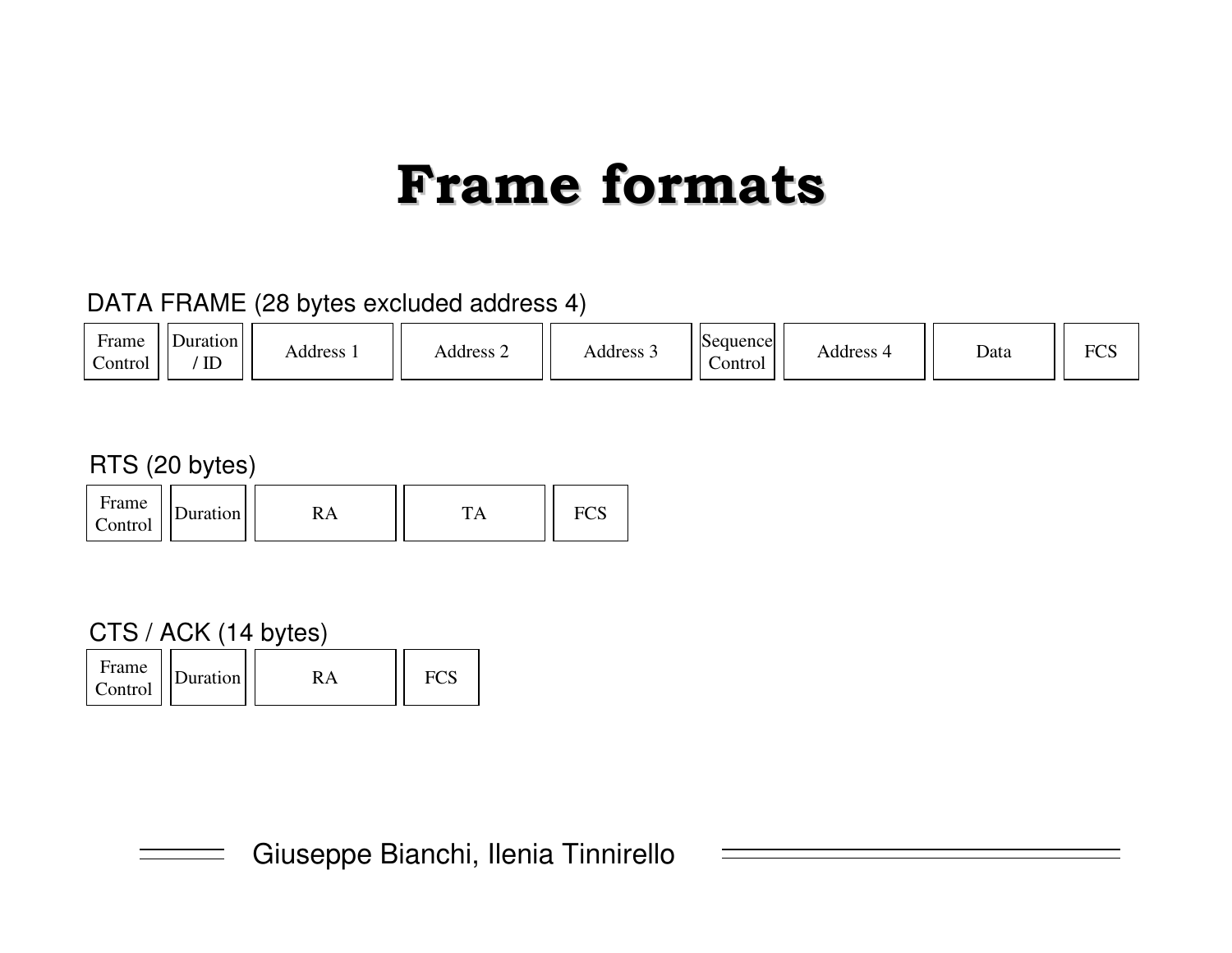**DCF overhead**  

$$
S_{station} = \frac{E[payload]}{E[T_{Frame\_Tx}] + DIFS + CW_{min} / 2}
$$

 $T_{Frame\_Tx} = T_{MPDU} + SIFS + T_{ACK}$  $T_{Frame\_Tx} = T_{RTS} + SIFS + T_{CTS} + SIFS + T_{MPDU} + SIFS + T_{ACK}$ 

$$
T_{MPDU} = T_{PLCP} + 8 \cdot (28 + L) / R_{MPDU\_Tx}
$$
  
\n
$$
T_{ACK} = T_{PLCP} + 8 \cdot 14 / R_{ACK\_Tx}
$$
  
\n
$$
T_{RTS} = T_{PLCP} + 8 \cdot 20 / R_{RTS\_Tx}
$$
  
\n
$$
T_{CTS} = T_{PLCP} + 8 \cdot 14 / R_{CTS\_Tx}
$$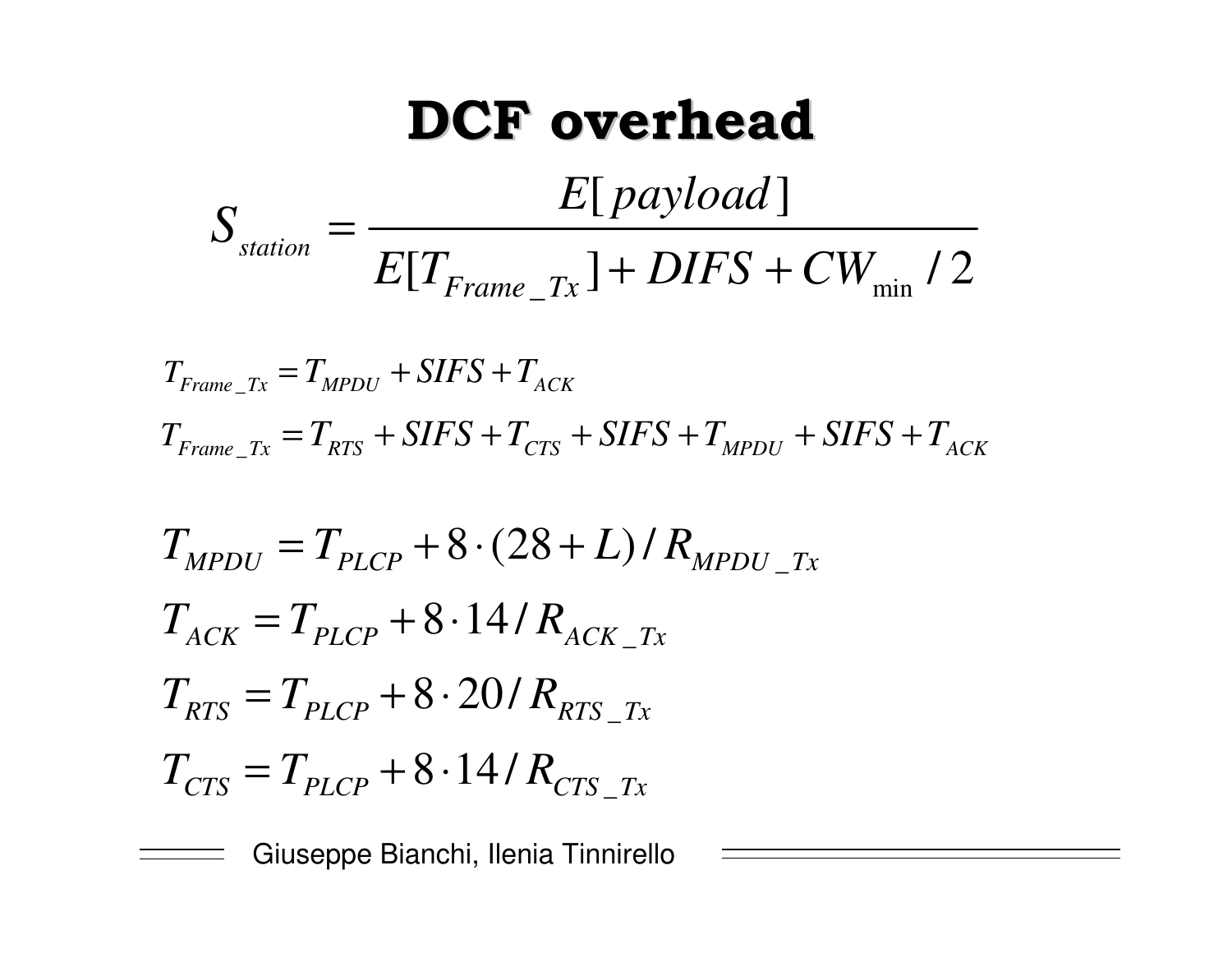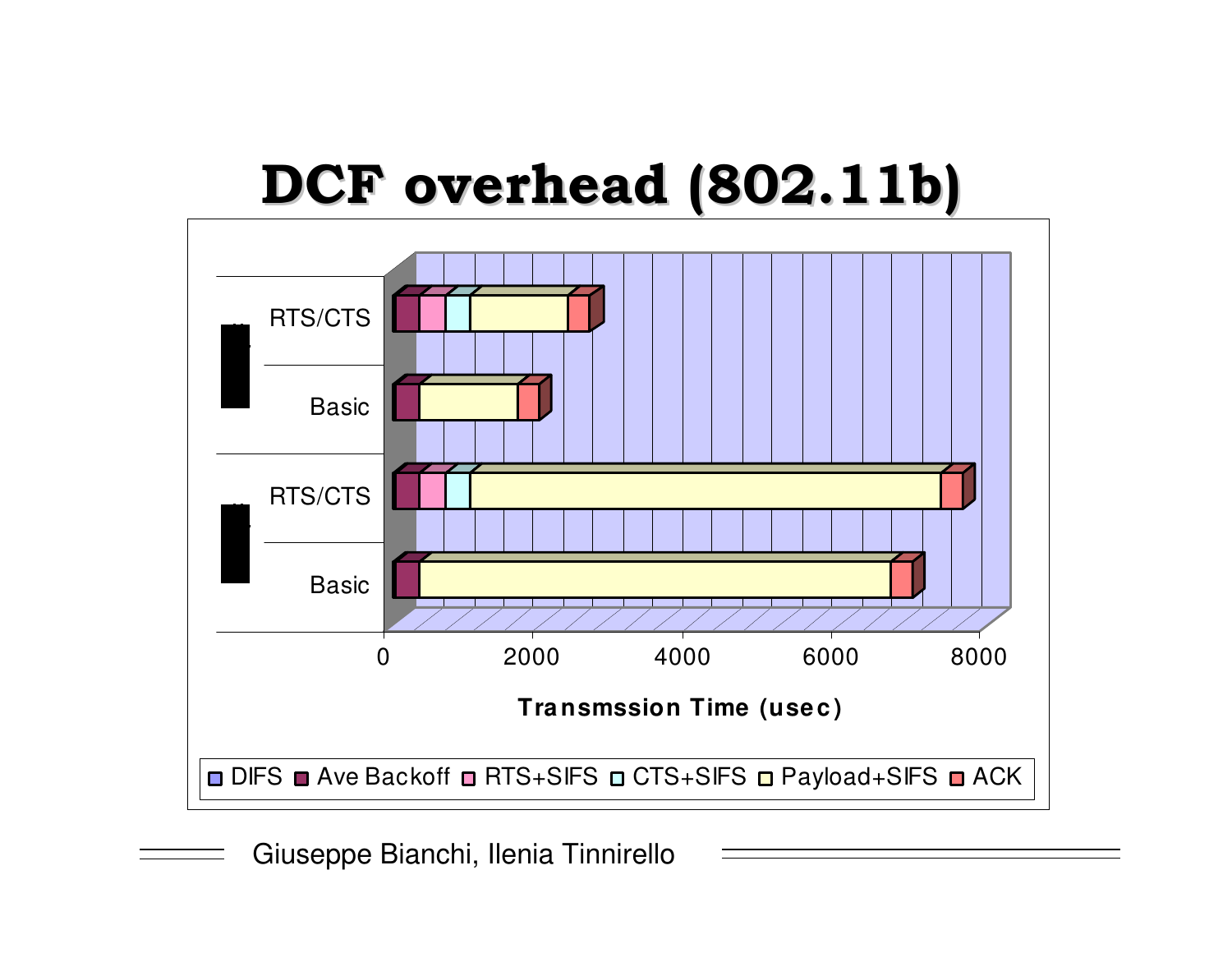## DCF overhead (802.11b)

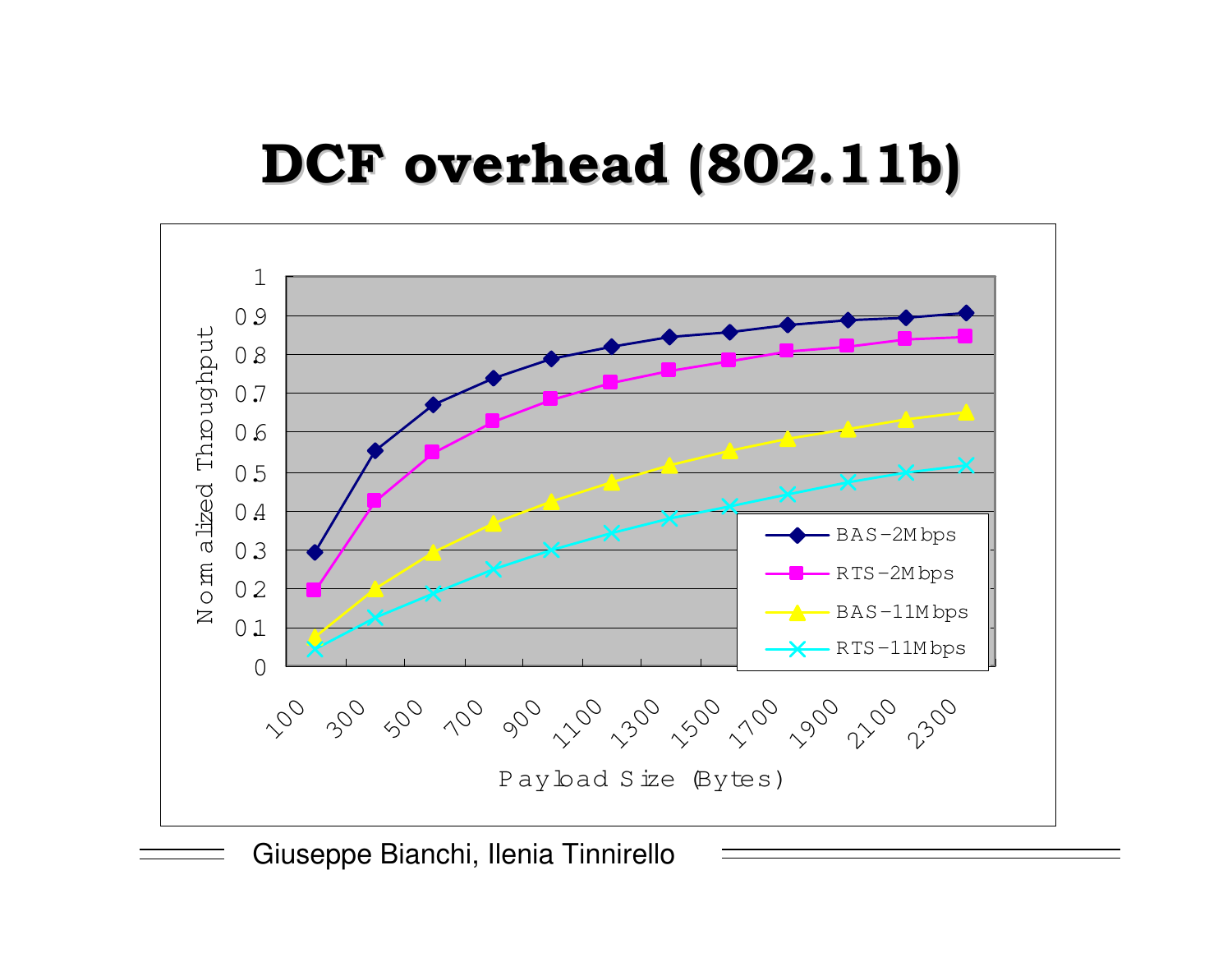# **6. Point Coordination Function**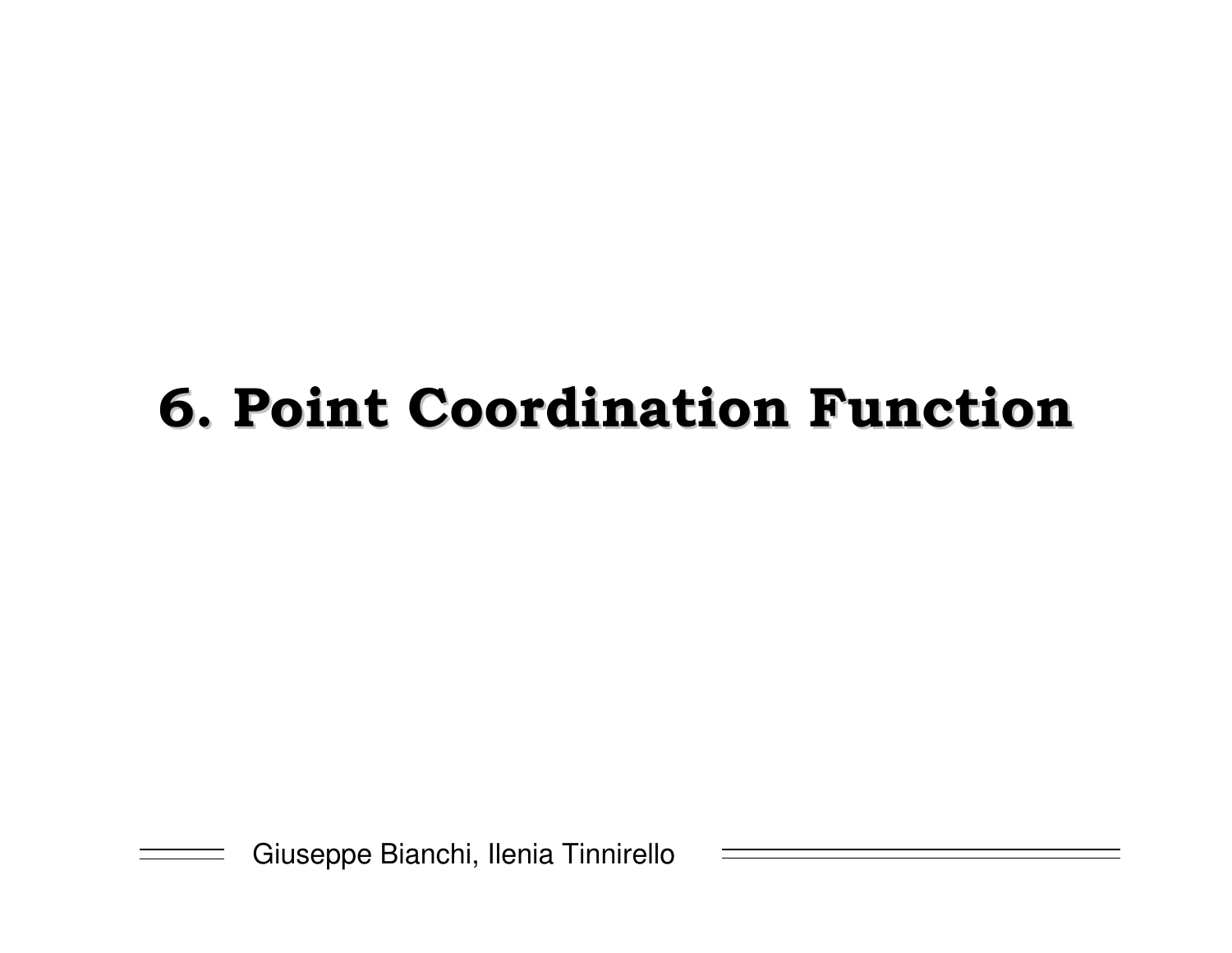### PCF vs DCF



PCF deployed on TOP of DCF Backward compatibility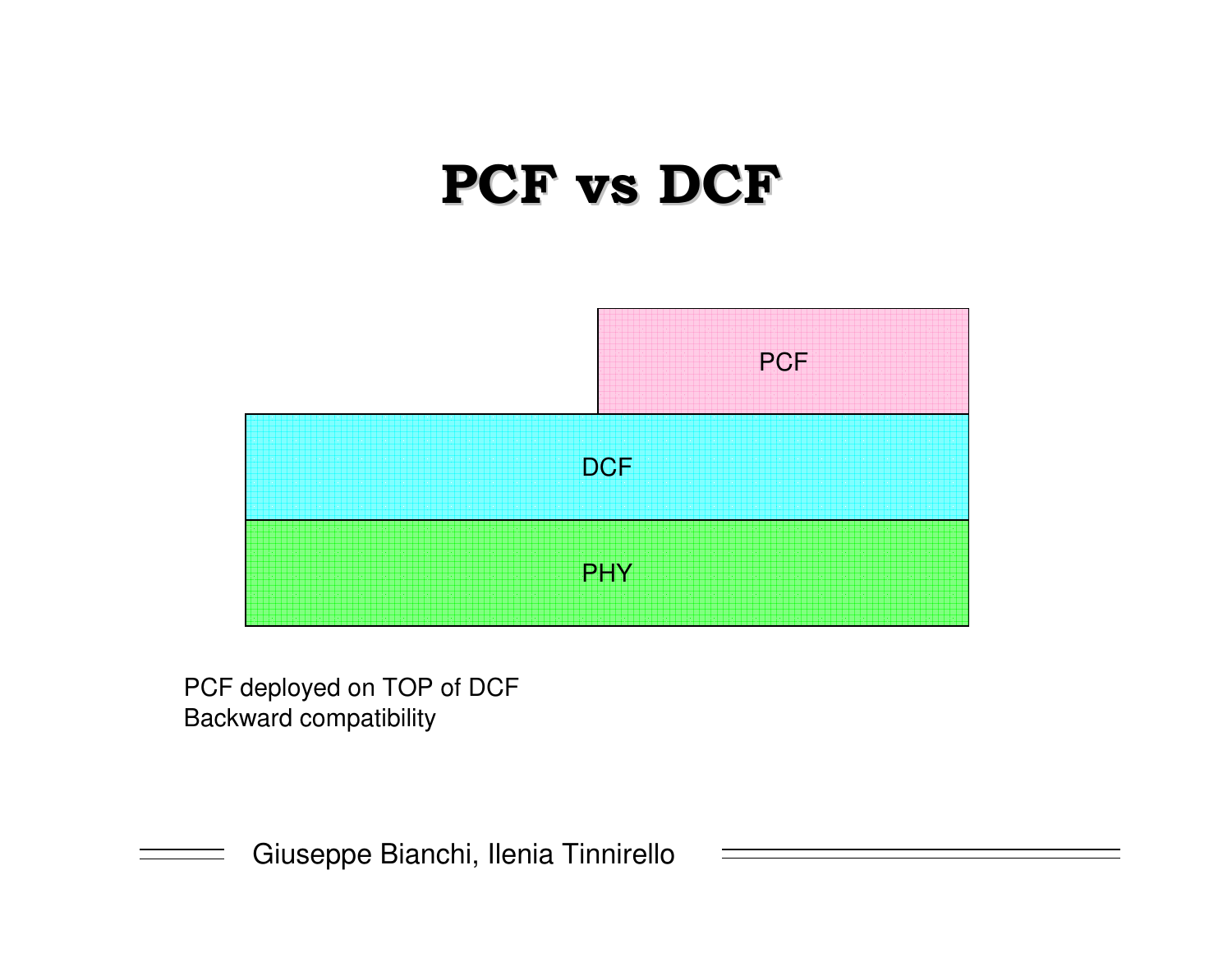## PCF

#### > Token-based access mechanism

 $\Rightarrow$  Polling

#### > Channel arbitration enforced by a "point" **Coordinator" (PC)**

 $\Rightarrow$  Typically the AP, but not necessarily

#### $\rightarrow$  Contention-free access

 $\Rightarrow$  No collision on channel

#### > PCF deployment: minimal!!

- $\Rightarrow$  Optional part of the 802.11 specification
- $\Rightarrow$  As such, almost never deployed
- $\Rightarrow$  But HCCA (PCF extension in 802.11e) is getting considerable attention...